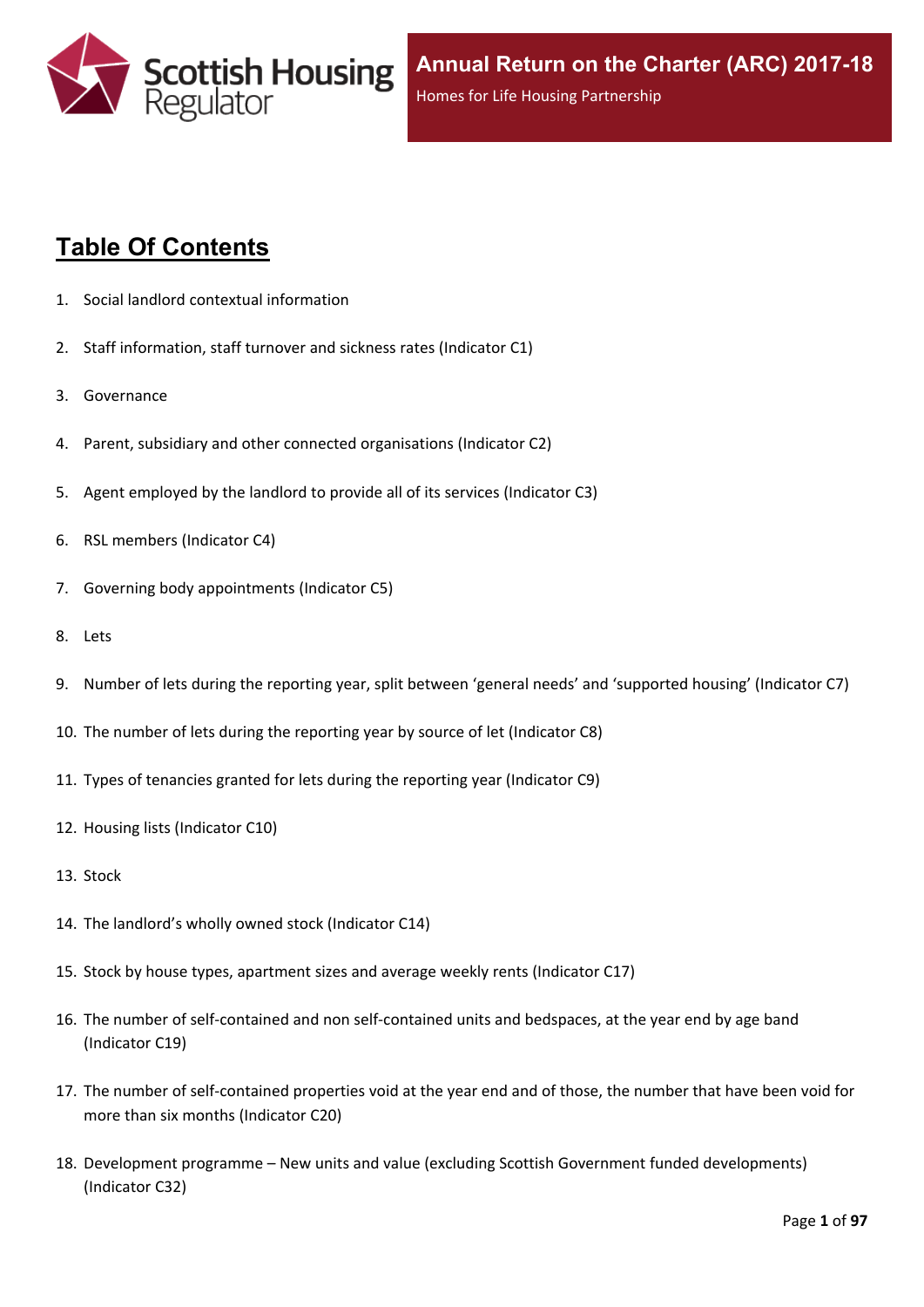

- 19. Comments (Social landlord contextual [information\)](#page-25-0)
- 20. Overall [satisfaction](#page-26-0)
- 21. [Percentage](#page-27-0) of tenants satisfied with the overall service provided by their landlord (Indicator 1)
- 22. Comments (Overall [satisfaction\)](#page-29-0)
- 23. The [Customer/Landlord](#page-30-0) relationship
- 24. Ethnic origins and disability details of service users, staff and for RSLs only, [governing](#page-31-0) body members (Indicator [2\)](#page-31-0)
- 25. [Percentage](#page-33-0) of tenants who feel their landlord is good at keeping them informed about their services and [decisions](#page-33-0) [\(Indicator](#page-33-0) 3)
- 26. Percentage of tenants satisfied with the [opportunities](#page-34-0) given to them to participate in their landlord's decision making [processes](#page-34-0) (Indicator 6)
- 27. Comments (The customer / landlord [relationship\)](#page-35-0)
- 28. Housing Quality and [Maintenance](#page-36-0)
- 29. Quality of [Housing](#page-37-0)
- 30. Scottish Housing Quality [Standard](#page-38-0) (SHQS) [–](#page-38-0) Stock condition survey [information](#page-38-0) (Indicator C24)
- 31. Scottish Housing Quality [Standard](#page-40-0) (SHQS) [–](#page-40-0) Stock summary [\(Indicator](#page-40-0) C25)
- 32. Scottish Housing Quality [Standard](#page-42-0) (SHQS) [–](#page-42-0) Stock failing by criterion [\(Indicator](#page-42-0) C26)
- 33. Scottish Housing Quality [Standard](#page-43-0) (SHQS) [–](#page-43-0) Working towards the standard [\(Indicator](#page-43-0) C27)
- 34. Scottish Housing Quality Standard (SHQS) [\(Indicator](#page-44-0) C28.1)
- 35. Scottish Housing Quality [Standard](#page-45-0) (SHQS) [–](#page-45-0) [Abeyances](#page-45-0) at the year end (Indicator C28.2)
- 36. Scottish Housing Quality [Standard](#page-46-0) (SHQS) [–](#page-46-0) Actual and projected investment by [criteria/element](#page-46-0) (Indicator C29)
- 37. [Percentage](#page-47-0) of stock meeting the Scottish Housing Quality Standard (SHQS) (Indicator 7)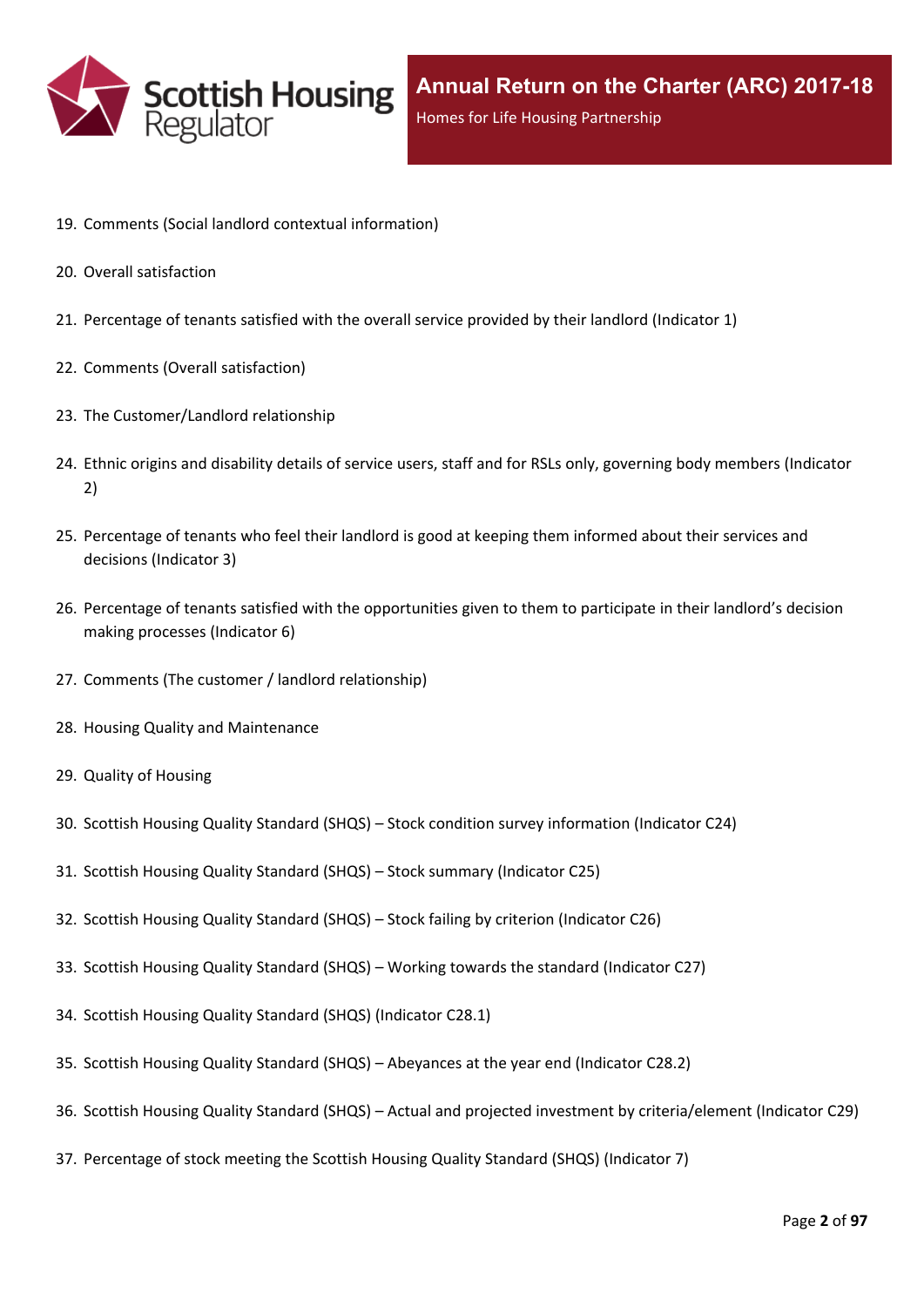

- 38. Percentage of properties at or above the [appropriate](#page-48-0) NHER or SAP ratings specified in element 35 of the SHQS, as at 31 March each year [\(Indicator](#page-48-0) 8)
- 39. [Percentage](#page-49-0) of tenants satisfied with the standard of their home when moving in (Indicator 9)
- 40. [Percentage](#page-50-0) of tenants satisfied with the quality of their home (Indicator 10)
- 41. Repairs, Maintenance & [Improvements](#page-51-0)
- 42. Average number of reactive repairs [completed](#page-52-0) per occupied property (Indicator C13)
- 43. Average length of time taken to complete [emergency](#page-53-0) repairs (Indicator 11)
- 44. Average length of time taken to complete [non-emergency](#page-54-0) repairs (Indicator 12)
- 45. [Percentage](#page-55-0) of reactive repairs carried out in the last year completed right first time (Indicator 13)
- 46. Percentage of repairs [appointments](#page-56-0) kept (Indicator 14)
- 47. [Percentage](#page-57-0) of properties that require a gas safety record which had a gas safety check and record completed by the [anniversary](#page-57-0) date (Indicator 15)
- 48. Percentage of tenants who have had repairs or [maintenance](#page-58-0) carried out in last 12 months satisfied with the repairs and [maintenance](#page-58-0) service (Indicator 16)
- 49. Comments (Housing quality and [maintenance\)](#page-59-0)
- 50. [Neighbourhood](#page-60-0) and Community
- 51. Estate [Management,](#page-61-0) anti-social behaviour, neighbour nuisance and tenancy disputes
- 52. [Percentage](#page-62-0) of 1st and 2nd stage complaints resolved by the landlord (Indicators 4 & 5)
- 53. Percentage of tenants satisfied with the management of the [neighbourhood](#page-65-0) they live in (Indicator 17)
- 54. [Percentage](#page-66-0) of tenancy offers refused during the year (Indicator 18)
- 55. [Percentage](#page-67-0) of anti-social behaviour cases reported in the last year which were resolved within locally agreed targets [\(Indicator](#page-67-0) 19)
- 56. [Percentage](#page-68-0) of the court actions initiated which resulted in eviction and the reasons for eviction (Indicator 24)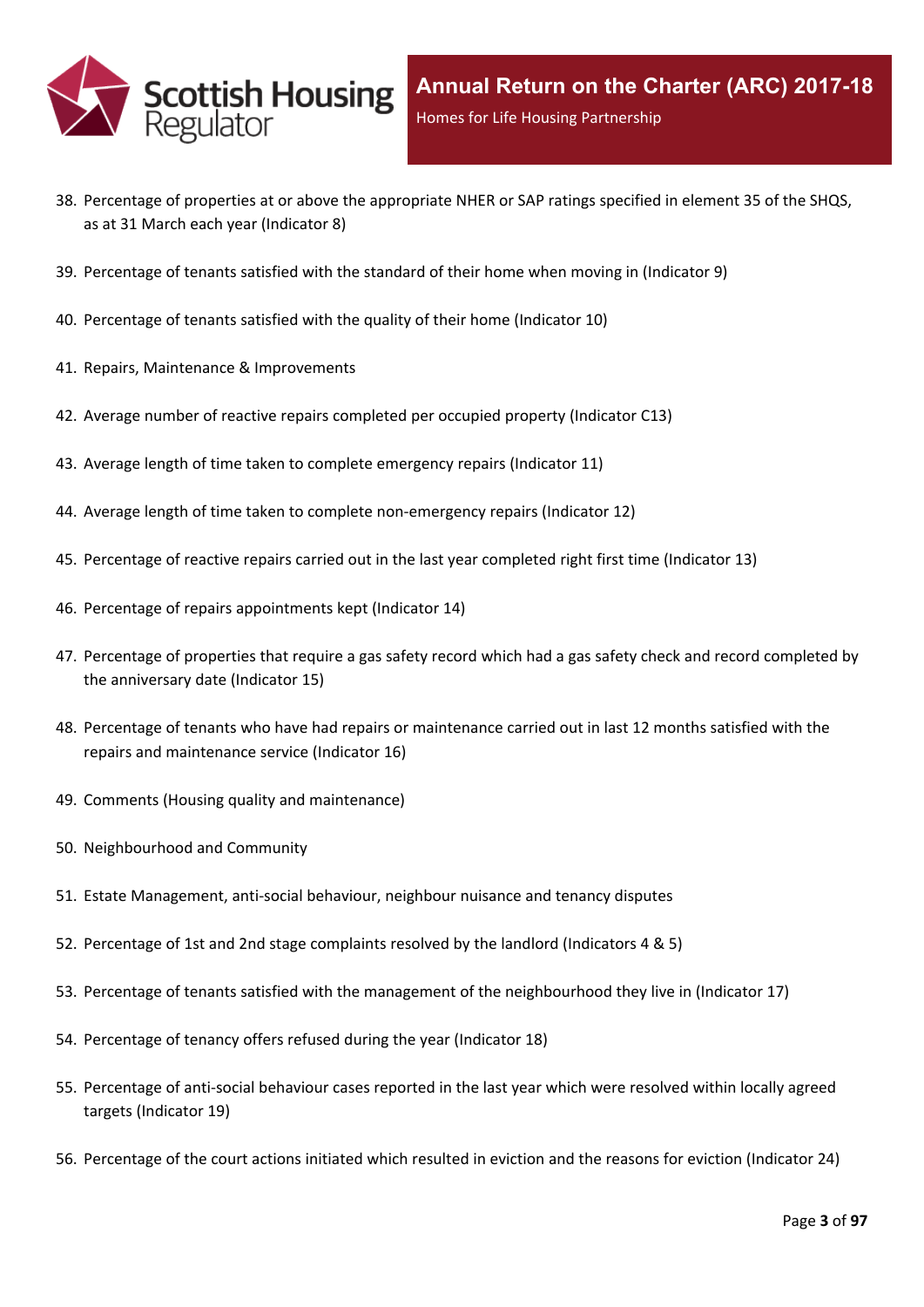

- 57. [Abandoned](#page-69-0) properties (Indicator C11)
- 58. Number of notices of [proceedings](#page-70-0) issued and court action initiated (Indicator C12)
- 59. Comments [\(Neighbourhood](#page-71-0) & community)
- 60. Access to [housing](#page-72-0) and support
- 61. [Housing](#page-73-0) Options and Access to Social Housing
- 62. [Percentage](#page-74-0) of lettable houses that became vacant in the last year (Indicator 21)
- 63. Average time to re-let [properties](#page-75-0) in the last year (Indicator 35)
- 64. Percentage of approved [applications](#page-76-0) for medical adaptations completed during the reporting year and the average time to complete [applications](#page-76-0) (Indicators 22 & 23)
- 65. [Percentage](#page-77-0) of new tenancies sustained for more than a year, by source of let (Indicator 20)
- 66. [Comments](#page-79-0) (Access to housing and support)
- 67. Getting good value from rents and service [charges](#page-80-0)
- 68. Value for [money](#page-81-0)
- 69. [Percentage](#page-82-0) of tenants who feel that the rent for their property represents good value for money (Indicator 29)
- 70. [Percentage](#page-83-0) of factored owners satisfied with the factoring service they receive (Indicator 33)
- 71. Rents and service [charges](#page-84-0)
- 72. Rent collected as [percentage](#page-85-0) of total rent due in the reporting year (Indicator 30)
- 73. Gross rent arrears (all tenants) as at 31 March each year as a [percentage](#page-86-0) of rent due for the reporting year [\(Indicator](#page-86-0) 31)
- 74. Average annual [management](#page-87-0) fee per factored property (Indicator 32)
- 75. [Percentage](#page-88-0) of rent due lost through properties being empty during the last year (Indicator 34)
- 76. Rent increase [\(Indicator](#page-89-0) C21)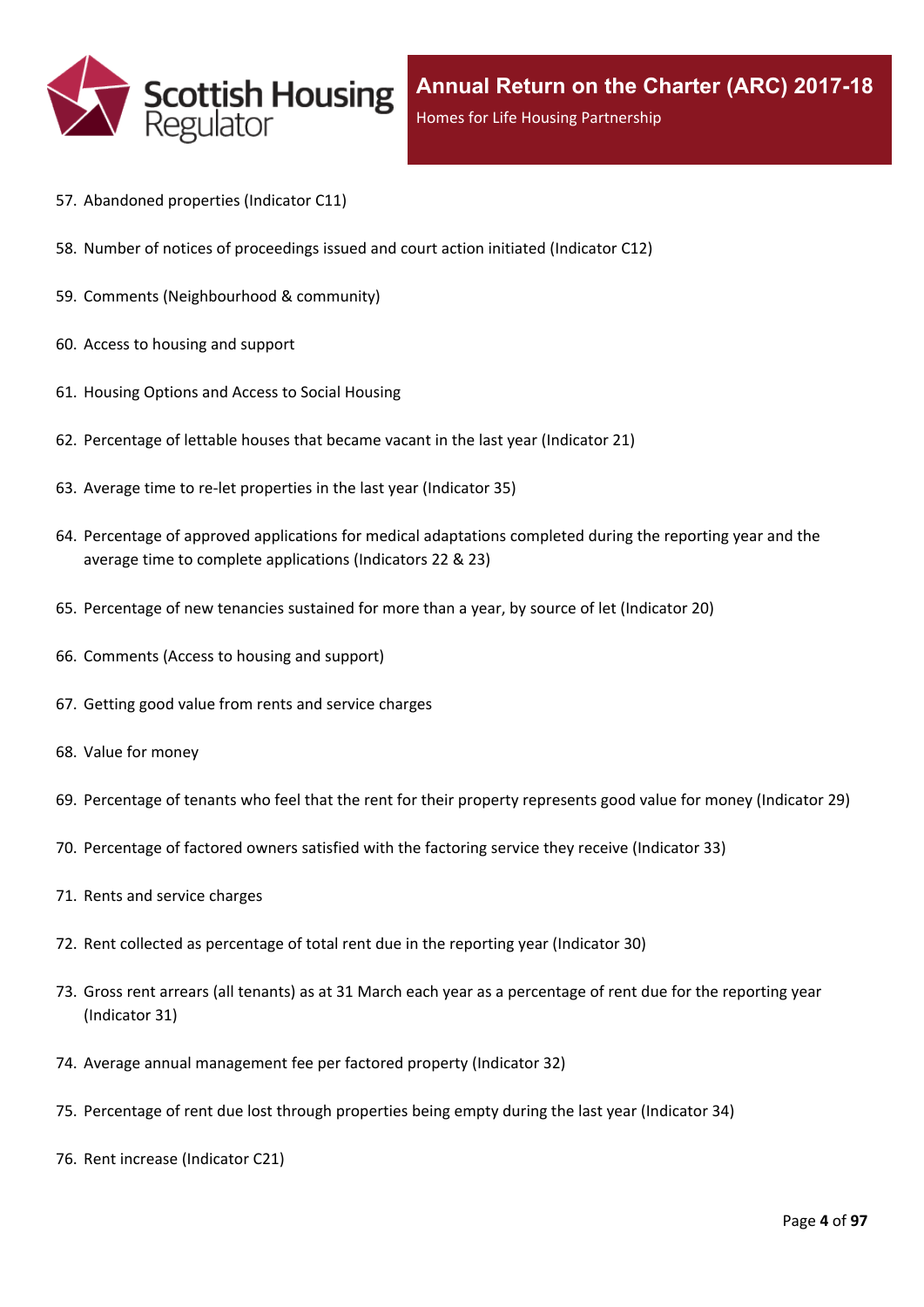

- 77. The number of [households](#page-90-0) for which landlords are paid housing costs directly and the total value of payments received in the reporting year [\(Indicator](#page-90-0) C22)
- 78. Amount and [percentage](#page-91-0) of former tenant rent arrears written off at the year end (Indicator C23)
- 79. [Comments](#page-92-0) (Getting good value from rents and service charges)
- 80. Other [Customers](#page-93-0)
- 81. [Gypsies/travellers](#page-94-0) [–](#page-94-0) Average weekly rent per pitch [\(Indicator](#page-94-0) 36)
- 82. For those who [provide](#page-95-0) sites [–](#page-95-0) percentage of [gypsies/travellers](#page-95-0) satisfied with the landlord's management of the site [\(Indicator](#page-95-0) 37)
- 83. Comments (Other [customers\)](#page-96-0)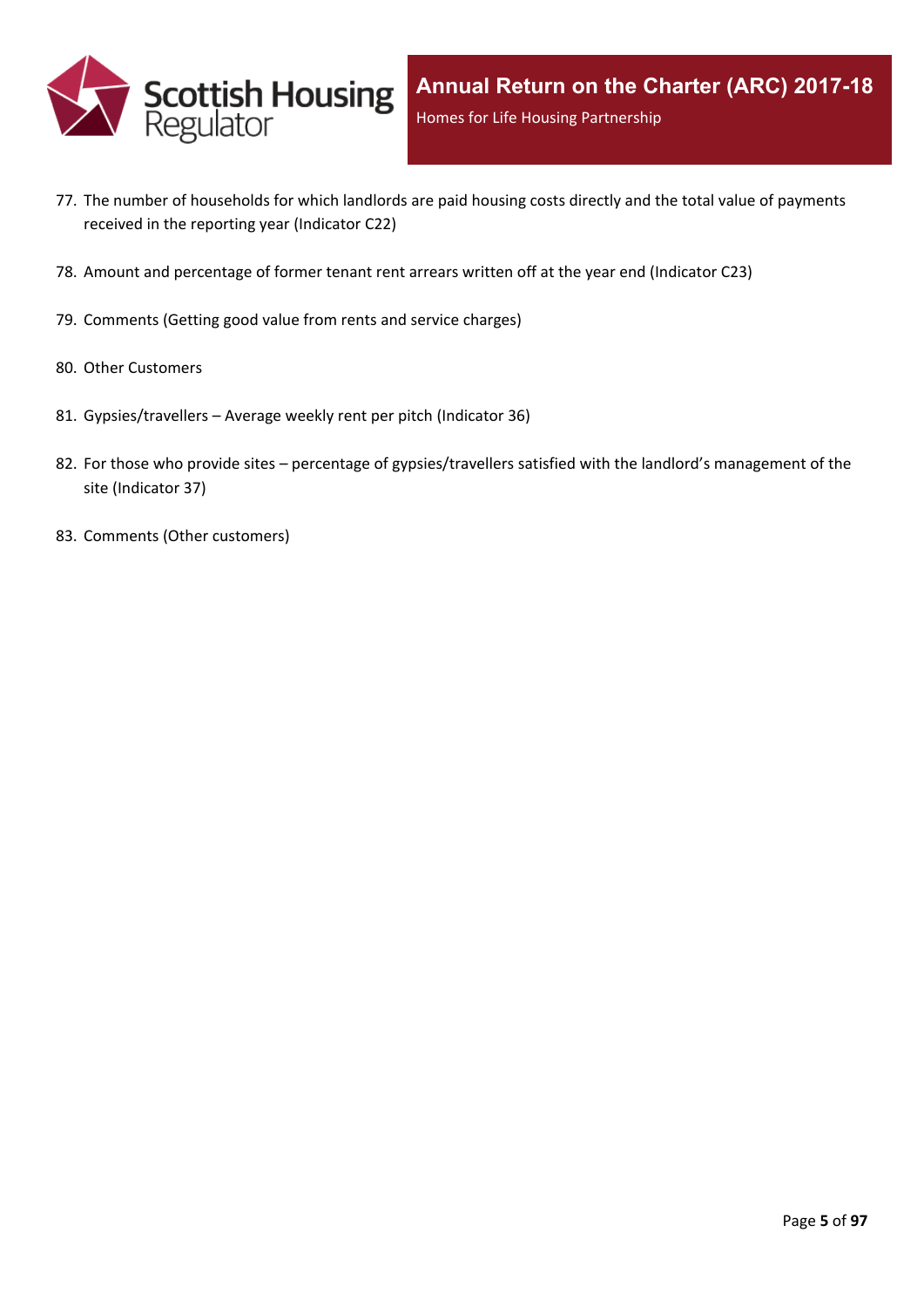

### <span id="page-5-0"></span>*Social landlord contextual information*

The information you give us here will allow us to build a profile of you as a landlord and the housing sector. We **will use this information to assess performance against the Charter.**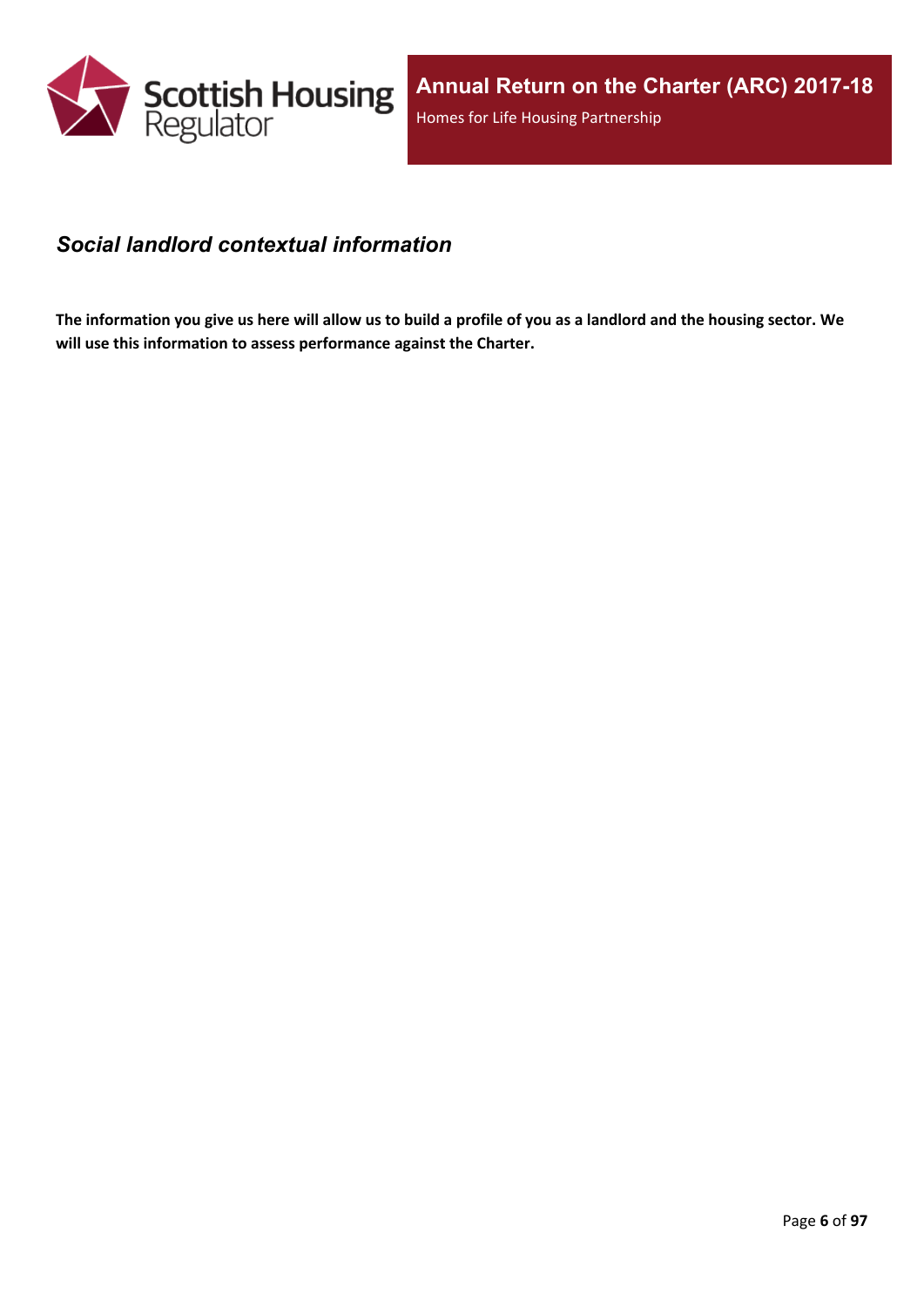

### <span id="page-6-0"></span>*Staff information, staff turnover and sickness rates (Indicator C1)*

The information you give us here will allow us to build a profile of you as a landlord and the housing sector. We **will use this information to assess performance against the Charter.**

| C1.2 Staff employed by the RSL:<br>C1.2.1 the number of senior staff                       |                                                                                             | $\overline{2}$   |
|--------------------------------------------------------------------------------------------|---------------------------------------------------------------------------------------------|------------------|
| C1.1 the name of Chief Executive                                                           | George Russell                                                                              |                  |
| C1.2.2 the number of office based staff                                                    |                                                                                             | 3                |
| C1.2.3 the number of care / support staff                                                  |                                                                                             | $\boldsymbol{0}$ |
| C1.2.4 the number of concierge staff                                                       |                                                                                             | $\pmb{0}$        |
| C1.2.5 the number of direct labour staff                                                   |                                                                                             | 0.14             |
| C1.2.6 the total number of staff                                                           |                                                                                             | 5.14             |
| C1.3 Staff turnover and sickness absence:                                                  | C1.3.1 the percentage of senior staff turnover in the year to the end of the reporting year | $\pmb{0}$        |
| C1.3.2 the percentage of total staff turnover in the year to the end of the reporting year |                                                                                             | 1.02             |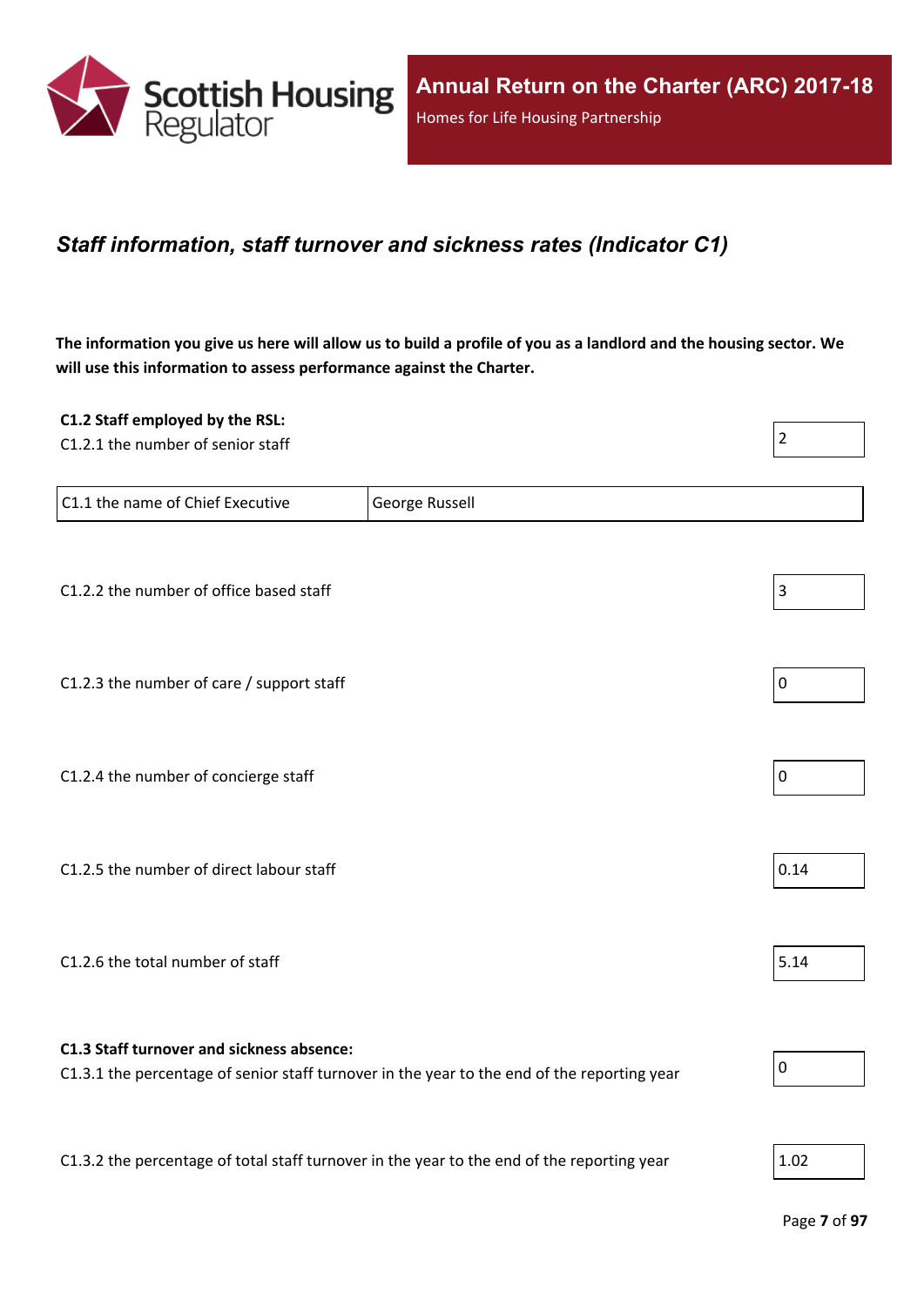

C1.3.3 the percentage of days lost through staff sickness absence in the reporting year  $\vert$ 1.17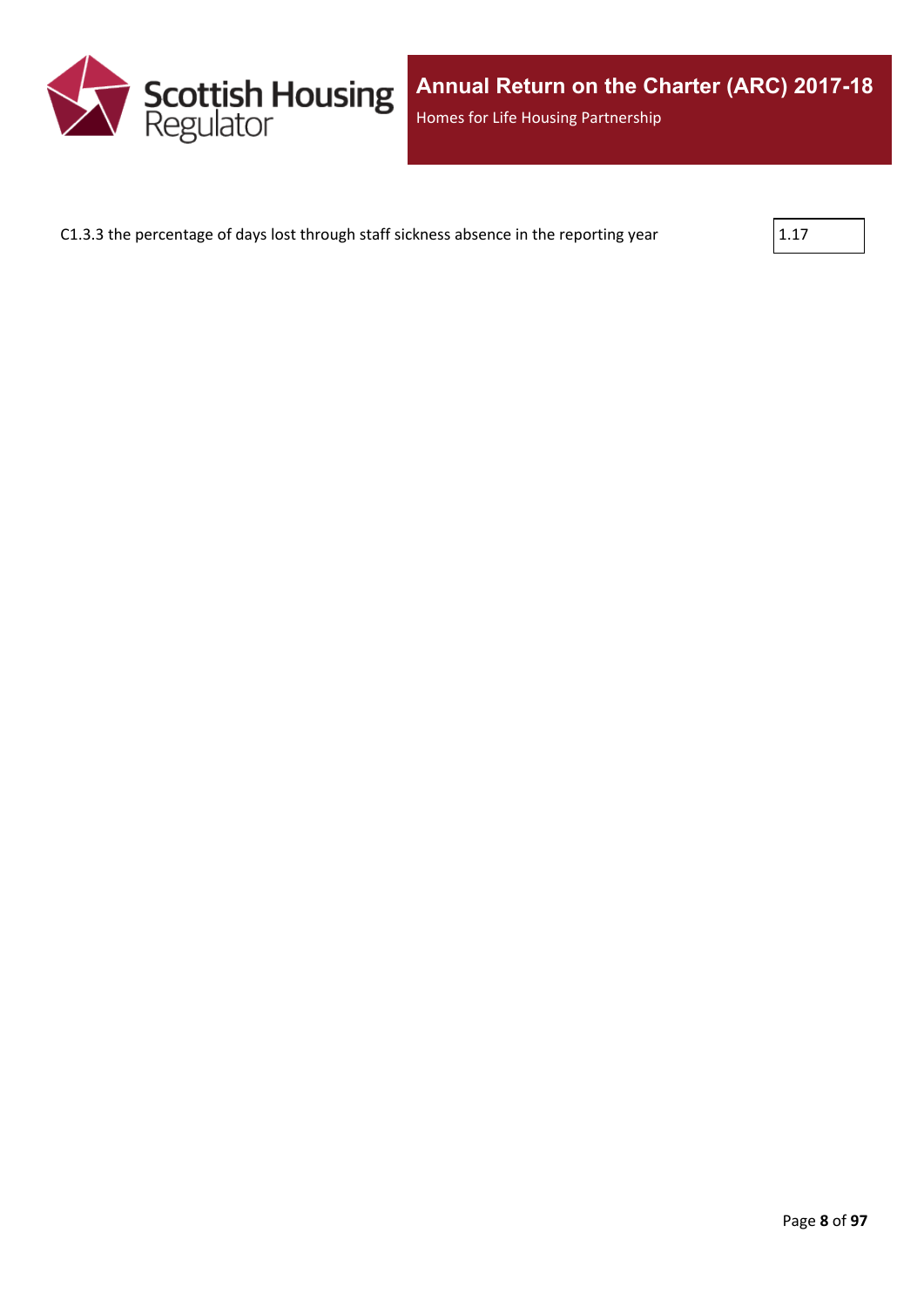

**Annual Return on the Charter (ARC) 2017-18** Homes for Life Housing Partnership

### <span id="page-8-0"></span>*Governance*

The information you give us here will tell us about your governing body and how your organisation is structured.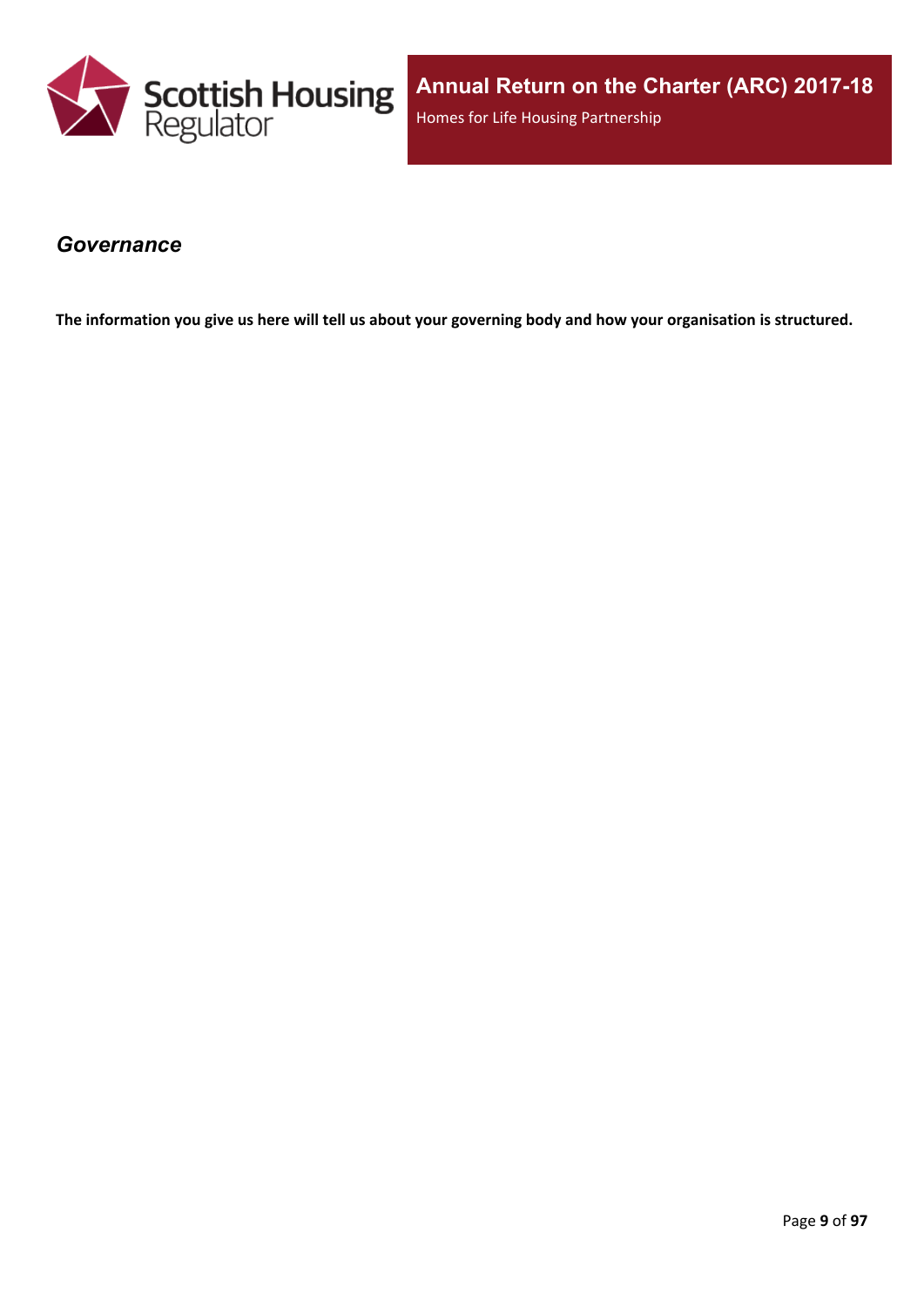

### <span id="page-9-0"></span>*Parent, subsidiary and other connected organisations (Indicator C2)*

#### **If parent organisation**

| $\mathsf{C2.1}$                             | C2.1.2 | C2.1.3         | C2.1.4                |
|---------------------------------------------|--------|----------------|-----------------------|
| Homes for Life Development   Not Registered |        | Not Charitable | commercial activities |

#### **C2.2 If subsidiary of another organisation, please state:**

C2.2.1 the name of the parent organisation

C2.2.2 the address of the parent organisation

**If connected with another organisation, please state:**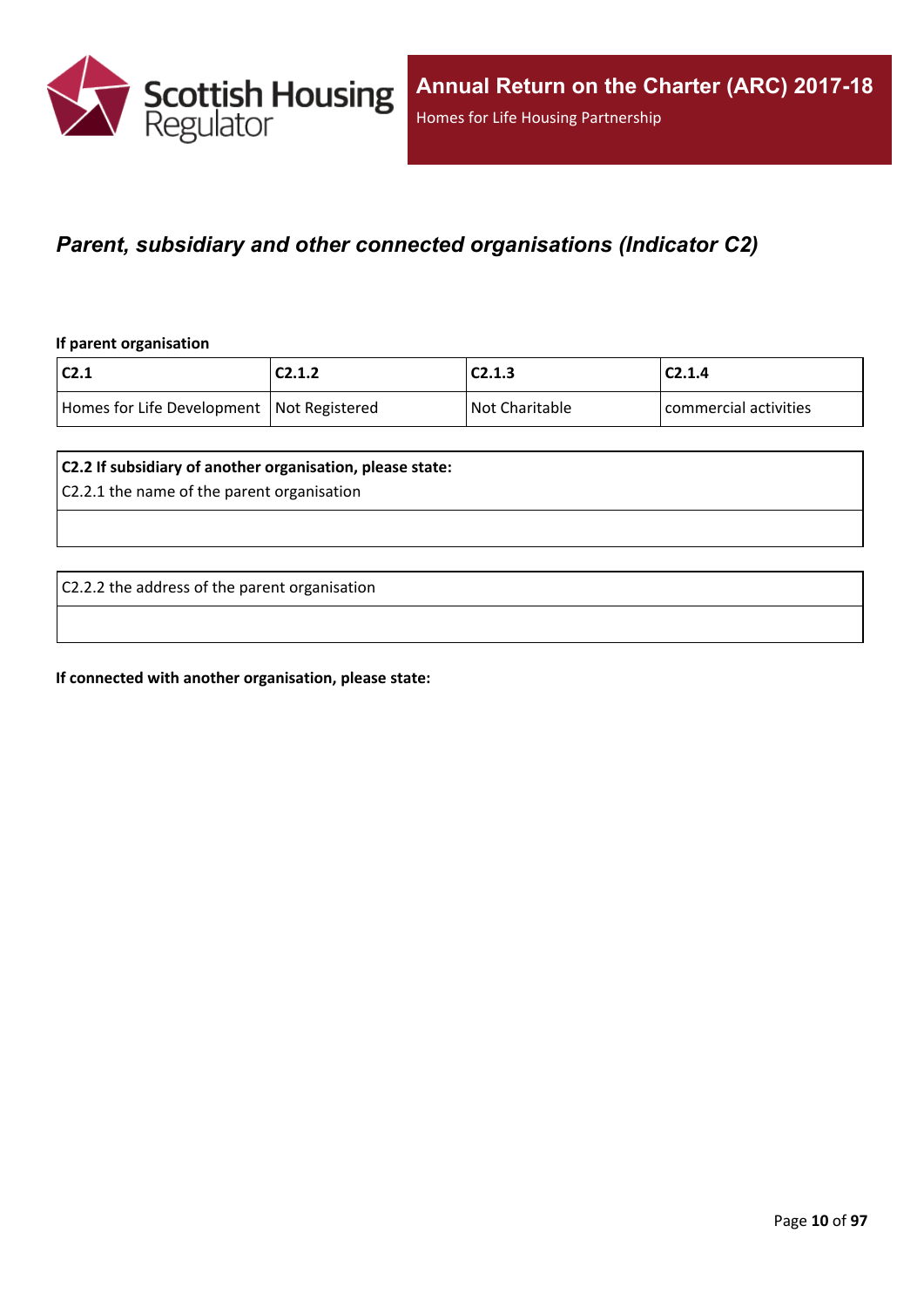

### <span id="page-10-0"></span>*Agent employed by the landlord to provide all of its services (Indicator C3)*

**If an agent is employed by the landlord to provide all its services, please state:**

#### **(i) the name of the organisation**

#### **(ii) contact details of the organisation**

C3.1 The name of organisation

C3.2 Contact name:

C3.2.1 title

C3.2.2 forename

#### C3.2.3 surname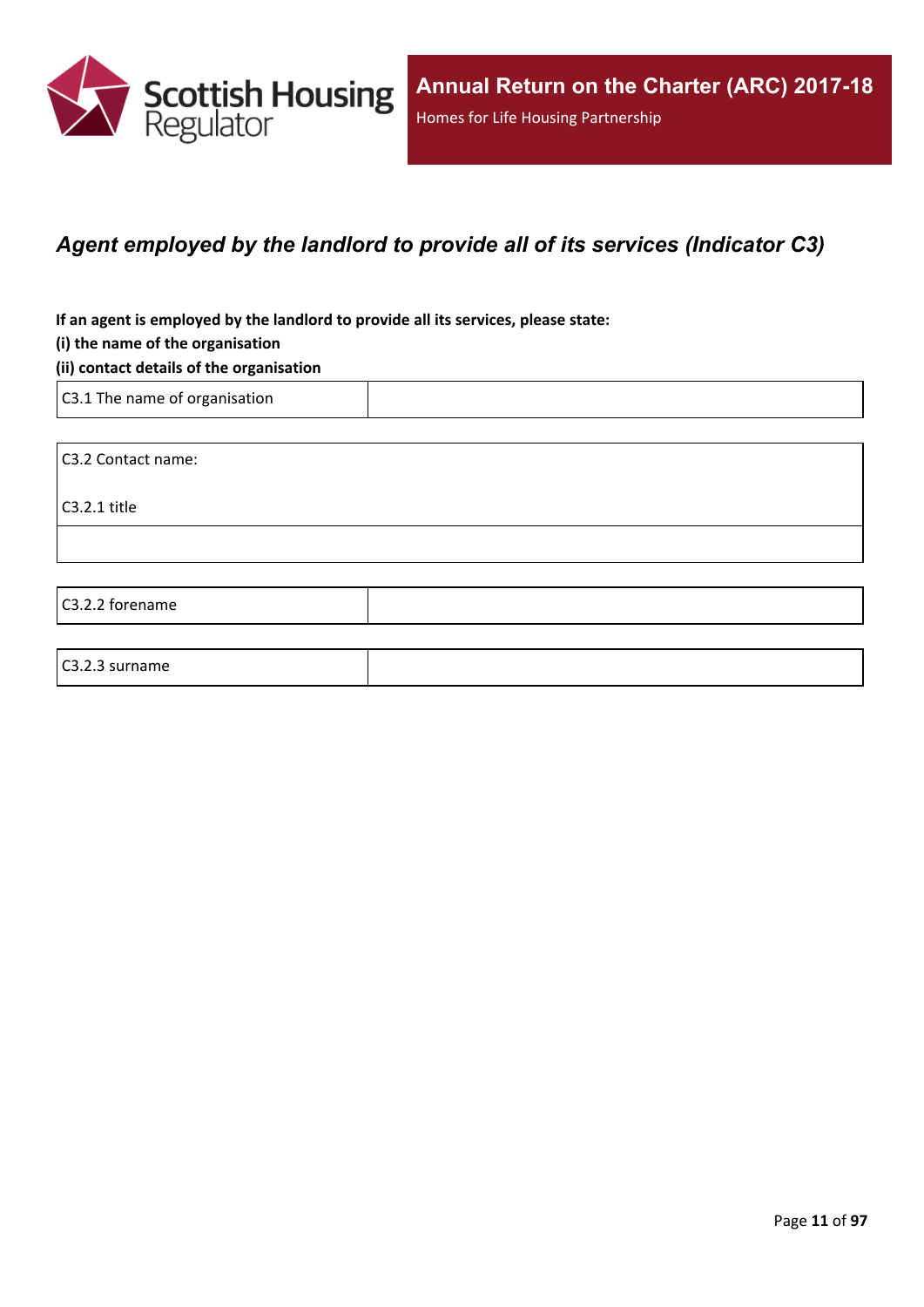

**Annual Return on the Charter (ARC) 2017-18** Homes for Life Housing Partnership

### <span id="page-11-0"></span>*RSL members (Indicator C4)*

**Please state:**

C4.1 The total number of RSL members as at the time of the last Annual General Meeting 2143

C4.2 The number of members attending last RSL Annual General Meeting 20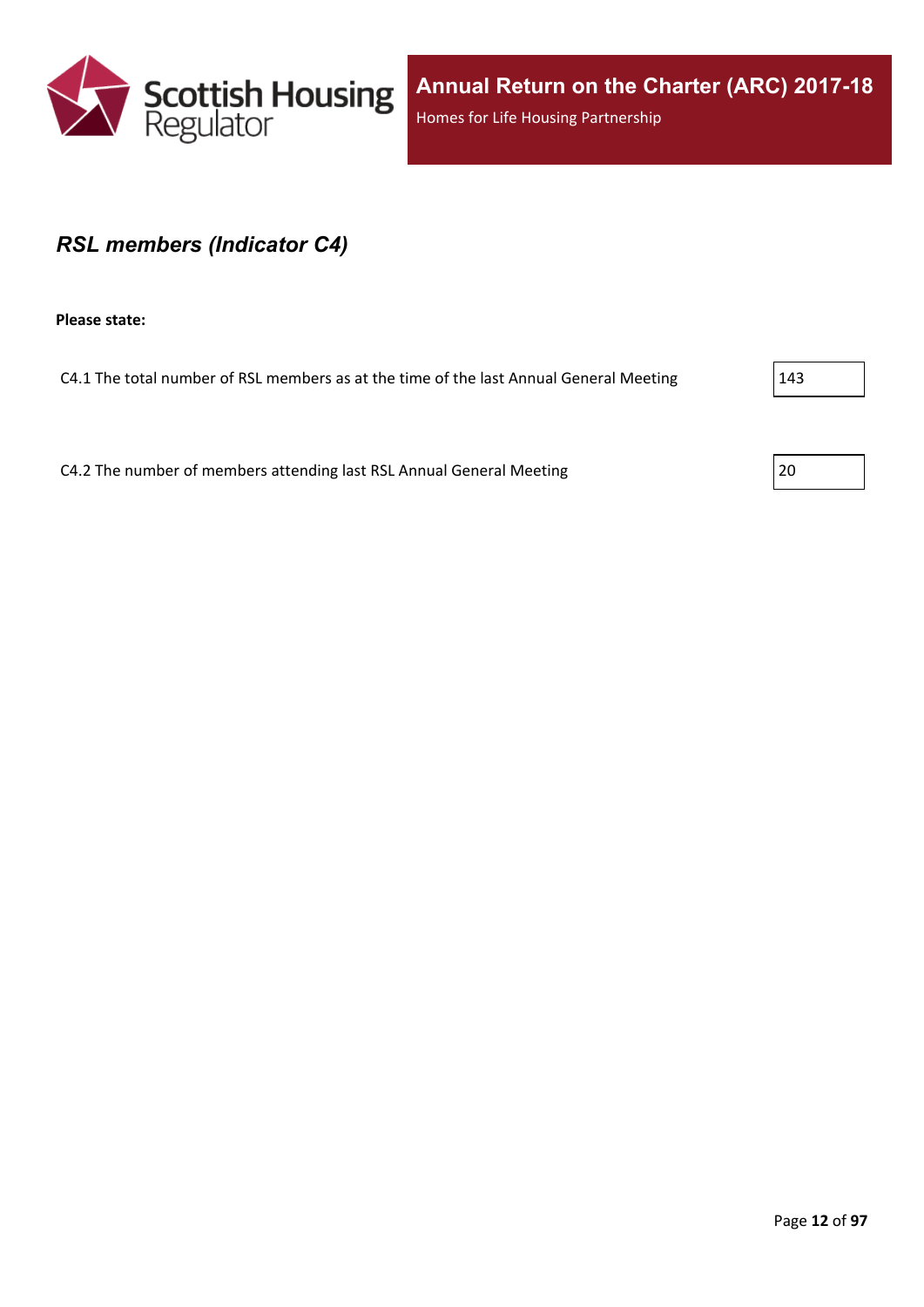

## <span id="page-12-0"></span>*Governing body appointments (Indicator C5)*

**Please state:**

C5.1 The number of governing body vacancies at last Annual General Meeting  $\vert$  7

C5.2 The number of candidates for the vacancies  $\vert$  3

C5.3 The number of vacancies filled  $\sqrt{3}$ 

|--|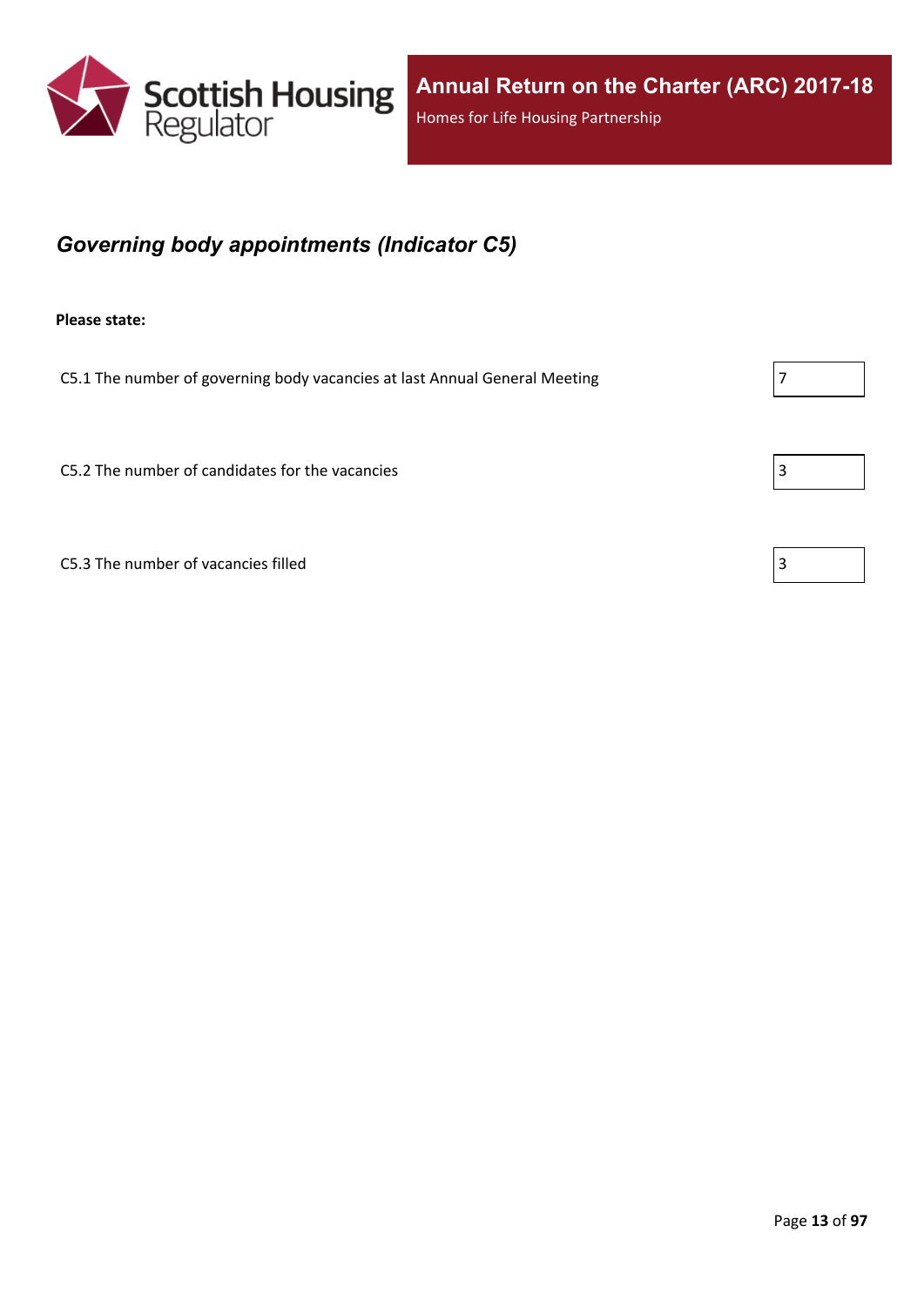

### <span id="page-13-0"></span>*Lets*

**The information you give us here will allow us to build a profile of your lets.**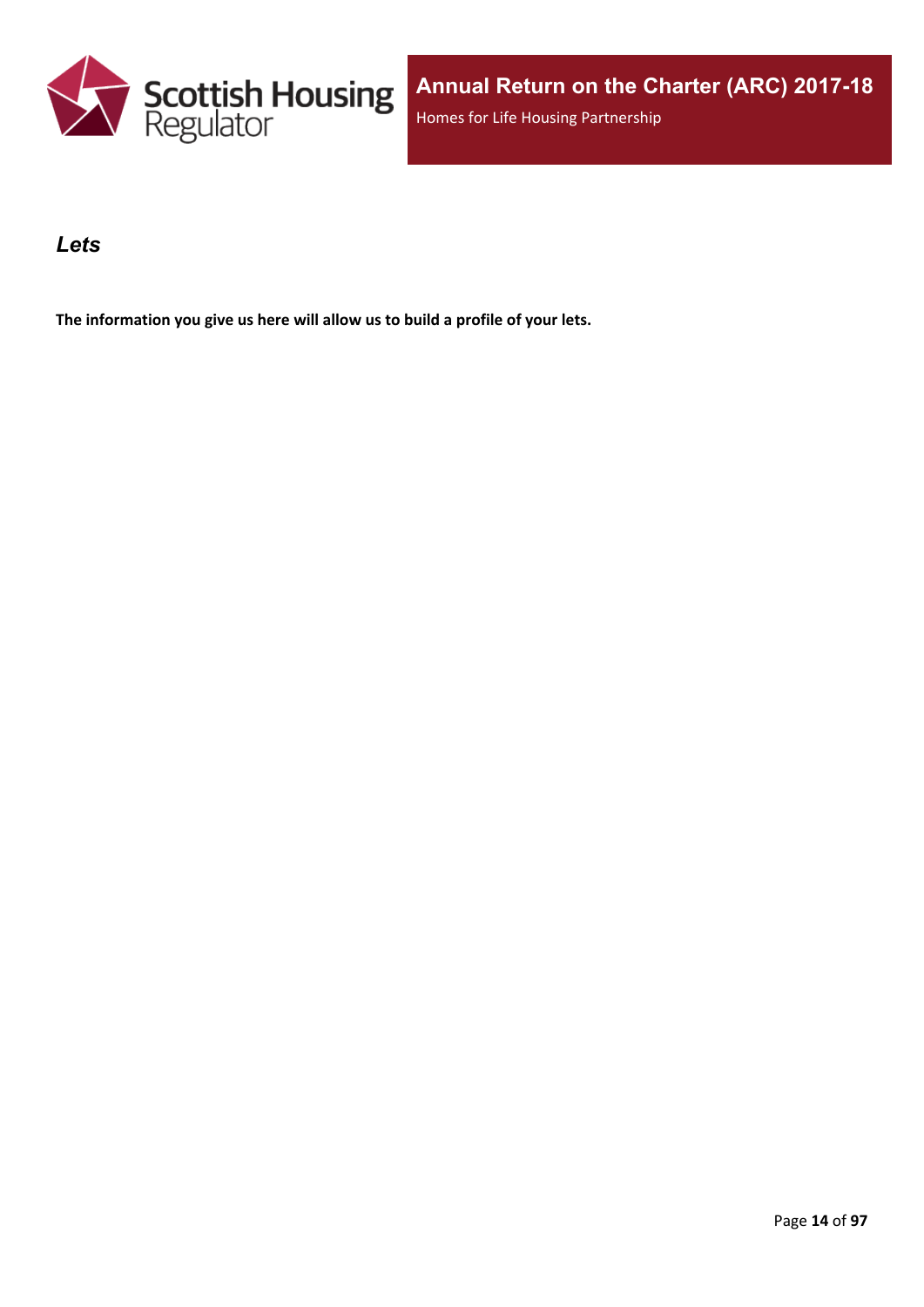

## <span id="page-14-0"></span>*Number of lets during the reporting year, split between 'general needs' and 'supported housing' (Indicator C7)*

**Please state, excluding mutual exchanges:**

C7.1 The number of 'general needs' lets during the reporting year

C7.2 The number of 'supported housing' lets during the reporting year  $1$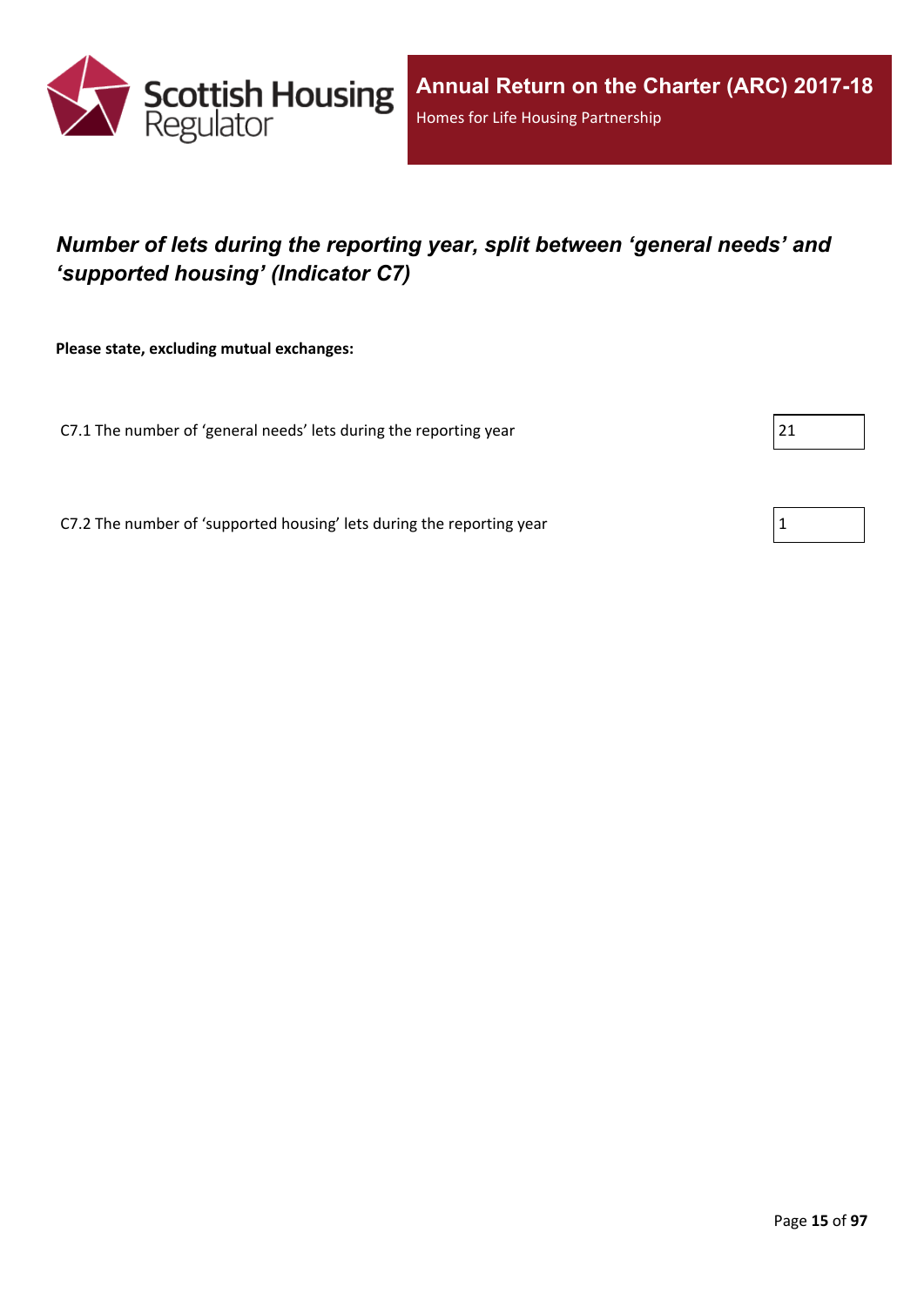

### <span id="page-15-0"></span>*The number of lets during the reporting year by source of let (Indicator C8)*

#### **Please state:**

| C8.1 The number of lets to existing tenants                                                                | $\overline{2}$ |
|------------------------------------------------------------------------------------------------------------|----------------|
| C8.2 The number of lets to housing list applicants                                                         | 12             |
| C8.3 The number of mutual exchanges                                                                        | $\overline{4}$ |
| C8.4 The number of lets from other sources                                                                 | $\mathbf{1}$   |
| C8.5 The number of applicants who have been assessed as statutorily homeless by the local<br>authority as: |                |
| C8.5.1 section 5 referrals                                                                                 | 0              |
| C8.5.2 nominations from the local authority                                                                | $\mathbf 0$    |

 $\Box$ C8.5.3 other  $\vert$  7

C8.6 the number of other nominations from local authorities  $\vert_0$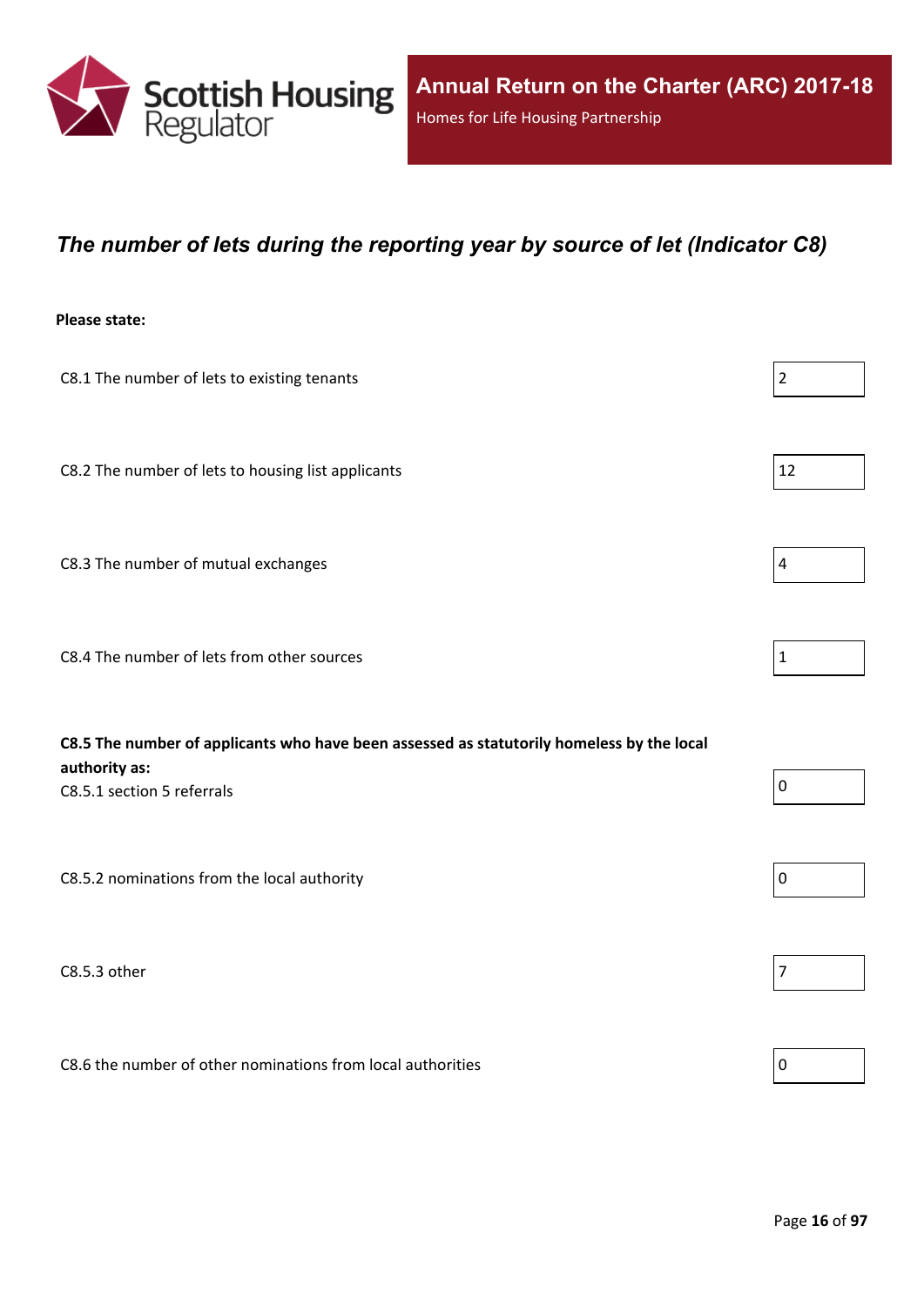

### <span id="page-16-0"></span>*Types of tenancies granted for lets during the reporting year (Indicator C9)*

**Please state, excluding mutual exchanges:**

C9.1 The number of occupancy agreements granted in the reporting year

C9.2 The number of short SSTs granted in the reporting year  $\vert$  0

C9.3 The number of SSTs granted in the reporting year  $21$ 

| 1 |
|---|
|---|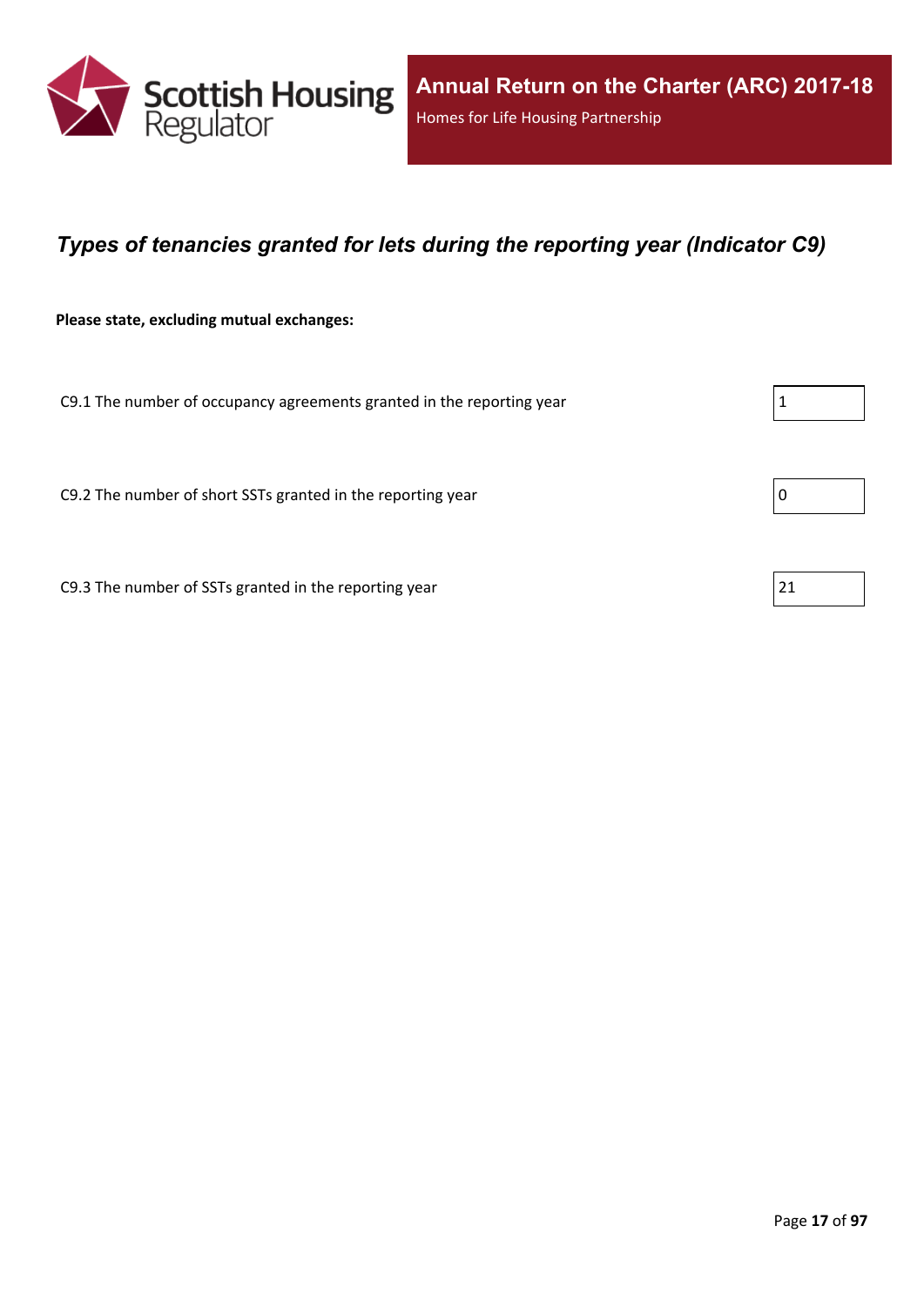

## <span id="page-17-0"></span>*Housing lists (Indicator C10)*

#### **Please state:**

C10.1 What type of housing list do you operate (select all that apply)

| Choice based lettings                                                                      |      |
|--------------------------------------------------------------------------------------------|------|
|                                                                                            |      |
| C10.2 The number of new applicants added to the housing list(s)                            | 2761 |
|                                                                                            |      |
| C10.3 The number of applicants on the housing list(s) at end of reporting year             | 4577 |
|                                                                                            |      |
| C10.4 The number of suspensions from the housing list at end of reporting year             | 126  |
|                                                                                            |      |
| C10.5 The number of applications cancelled from the housing list during the reporting year | 2600 |
|                                                                                            |      |
| C10.6 The number of Section 5 referrals received during the last reporting year            | 0    |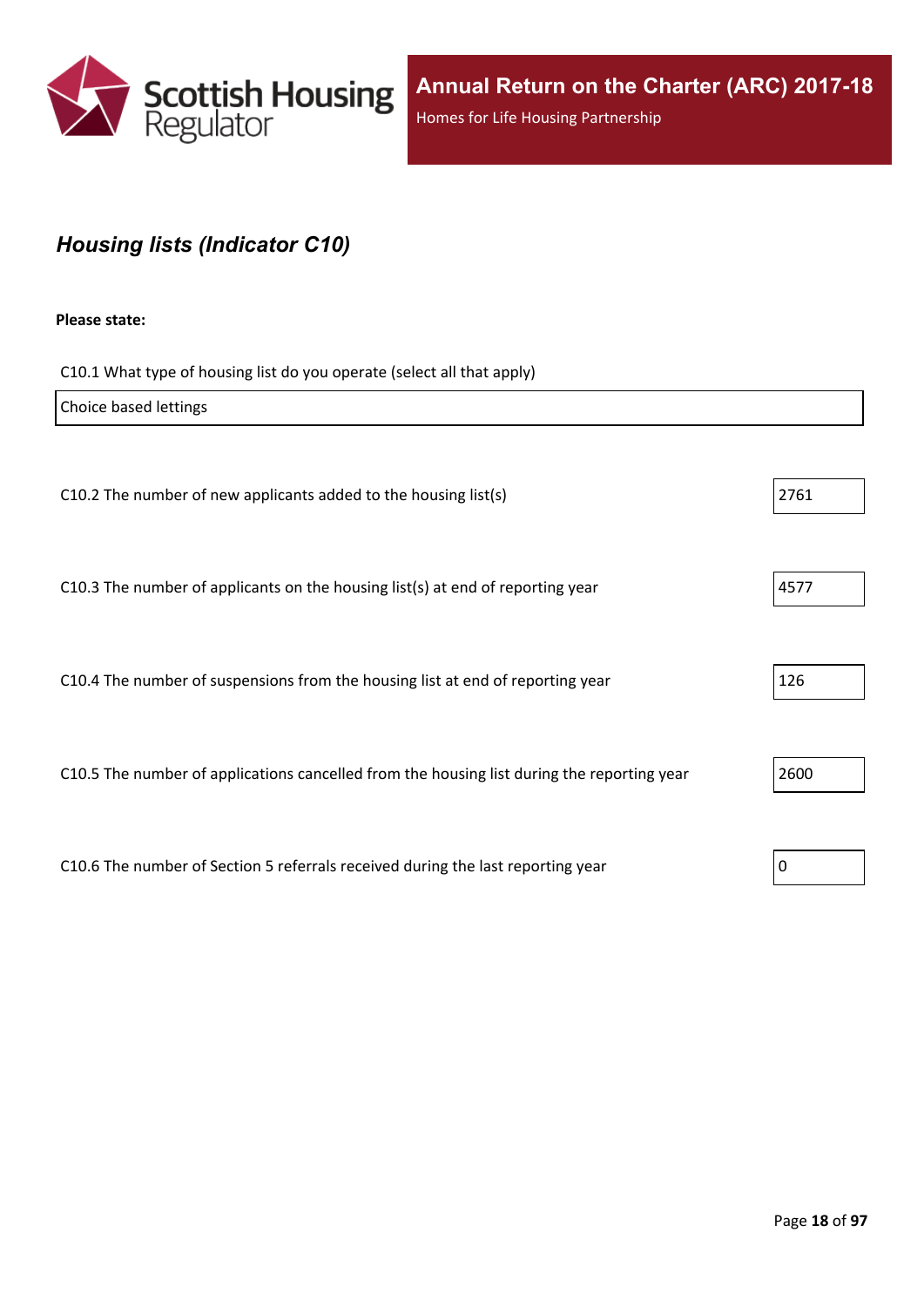

**Annual Return on the Charter (ARC) 2017-18** Homes for Life Housing Partnership

### <span id="page-18-0"></span>*Stock*

The information you give us here will allow us to build a profile of your stock and your average weekly rents.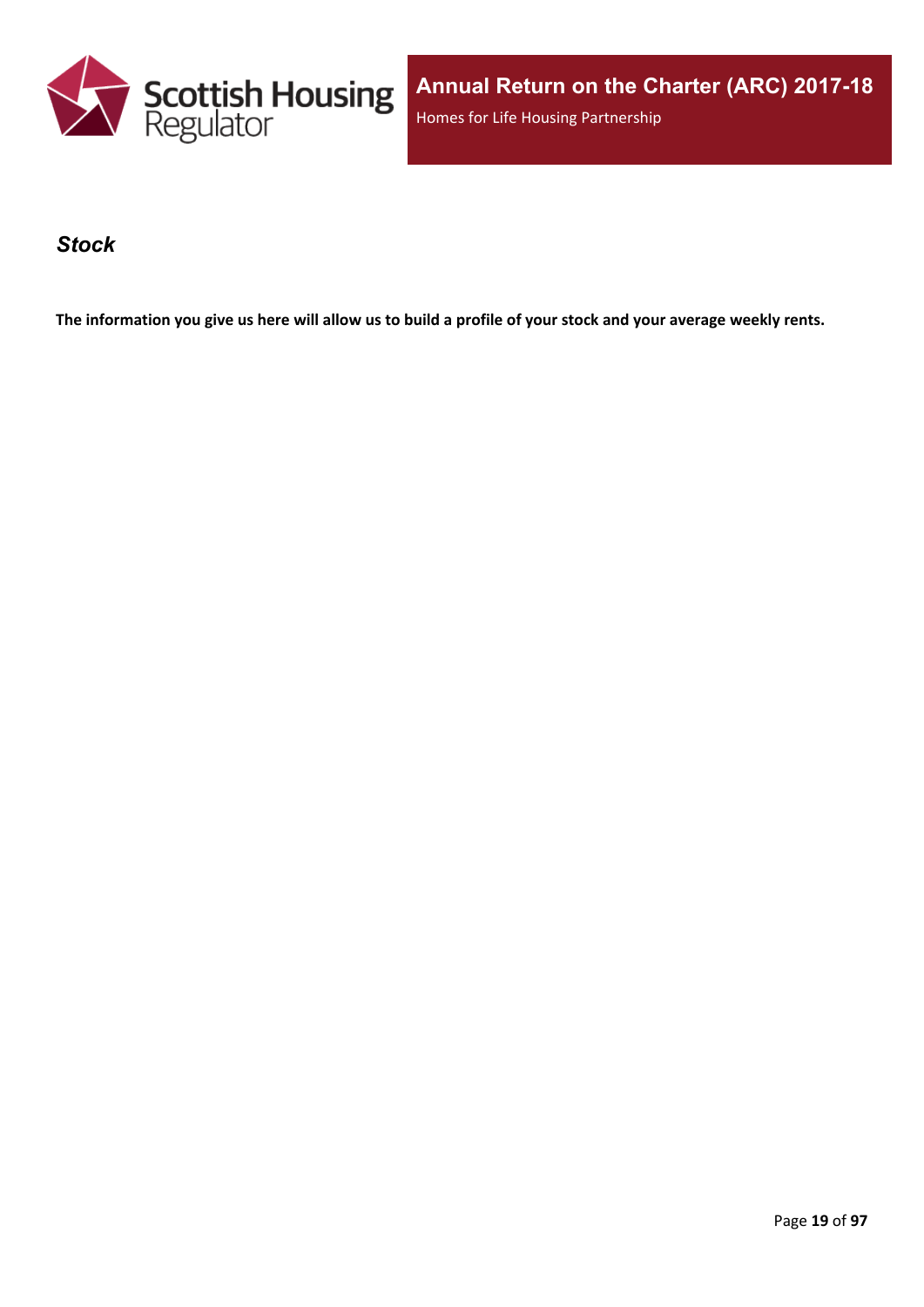

## <span id="page-19-0"></span>*The landlord's wholly owned stock (Indicator C14)*

**Self contained dwellings are properties where the household has exclusive use of WC, bathroom and kitchen facilities contained within the property.**

**Non-self contained units/bedspaces are properties where WC, bathroom or kitchen facilities are communal or shared.**

**Non-housing units are properties that could be used for respite care; commercial activities; office space.** Please note, parts (a), (b) and (c) of indicator C14 are located at the 'Organisation details' section on the Portal and are not included in the ARC return itself. Further information on this is available in the FAQs at the 'Help & **Guidance' section.**

**Please state:**

|                                                   |                                                                            | Of the<br>stock at<br>year end: |                  |                   |           |                                            |             |
|---------------------------------------------------|----------------------------------------------------------------------------|---------------------------------|------------------|-------------------|-----------|--------------------------------------------|-------------|
|                                                   |                                                                            | (d) Low<br>Demand               |                  | (e)<br>unlettable |           | (f) used for<br>temporary<br>accommodation |             |
| For the<br>landlord's<br>wholly<br>owned<br>stock | C14.1 The<br>number of<br>self-<br>contained<br>units                      | 0                               |                  | $\mathbf 0$       |           | $\mathbf 0$                                |             |
|                                                   | C14.2 The<br>number of<br>non self-<br>contained<br>units $/$<br>bedspaces | $\mathbf 0$                     | $\boldsymbol{0}$ | $\boldsymbol{0}$  | $\pmb{0}$ | $\mathbf 0$                                | $\mathbf 0$ |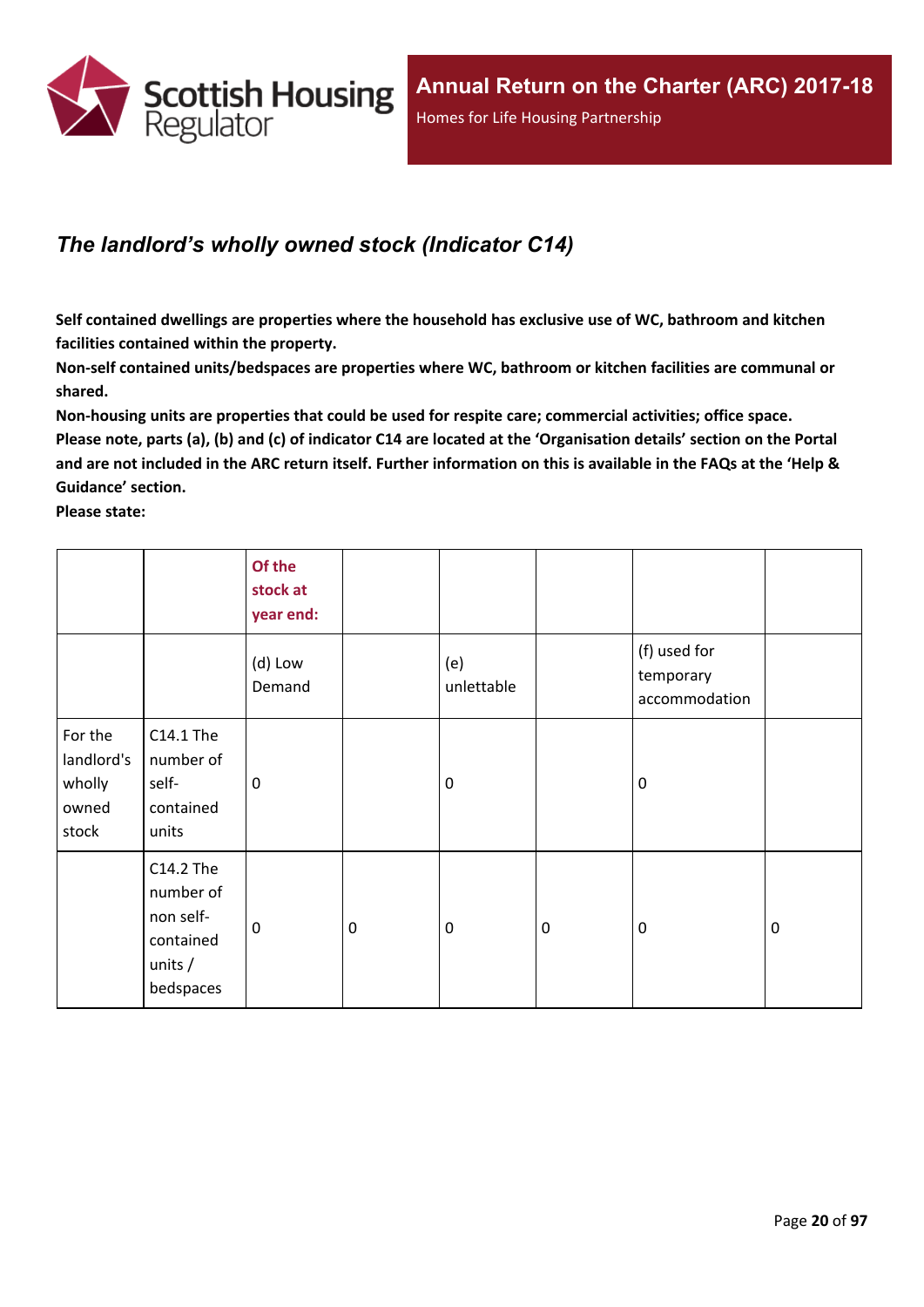

## <span id="page-20-0"></span>*Stock by house types, apartment sizes and average weekly rents (Indicator C17)*

The stock by type and apartment size reported in this indicator are wholly owned by the landlord and should **match the totals provided at C14.**

The average weekly rent in this indicator includes service or other charges and is calculated for lettable stock only. **For all wholly owned stock, please state:**

| C17 Stock<br>by type,<br>apartment<br>size and<br>rent | House          | High rise   | Tenement         | 4 in a block | Other flat<br>/ maisonett<br>e | Total       | Nos. of<br>lettable<br>units | Average<br>weekly rent<br>$\pmb{\mathsf{f}}$ |
|--------------------------------------------------------|----------------|-------------|------------------|--------------|--------------------------------|-------------|------------------------------|----------------------------------------------|
| 1 Apt                                                  | $\overline{0}$ | $\mathbf 0$ | $\boldsymbol{0}$ | $\mathbf 0$  | $\mathbf 0$                    | $\mathbf 0$ | $\mathbf 0$                  |                                              |
| 2 Apt                                                  | 16             | $\mathbf 0$ | 35               | $\mathbf 0$  | 61                             | 112         | 112                          | 74.21                                        |
| 3 Apt                                                  | 54             | $\mathbf 0$ | 12               | $\mathbf 0$  | 50                             | 116         | 116                          | 83.84                                        |
| 4 Apt                                                  | 46             | $\mathbf 0$ | $\mathbf 0$      | $\mathbf 0$  | $\mathbf{1}$                   | 47          | 47                           | 90.05                                        |
| $5$ Apt +                                              | $\overline{0}$ | $\mathbf 0$ | $\mathbf 0$      | $\mathbf 0$  | $\mathbf 0$                    | $\mathbf 0$ | $\mathbf 0$                  |                                              |
| <b>Total SC</b>                                        | 116            | $\mathbf 0$ | 47               | $\mathbf 0$  | 112                            | 275         | 275                          | 80.98                                        |

Number of lettable non self contained units at year end  $\vert 4 \vert$ 

Number of lettable non self contained bed spaces at year end 9

Average weekly rent charge per bed space for the reporting year 60.06



|--|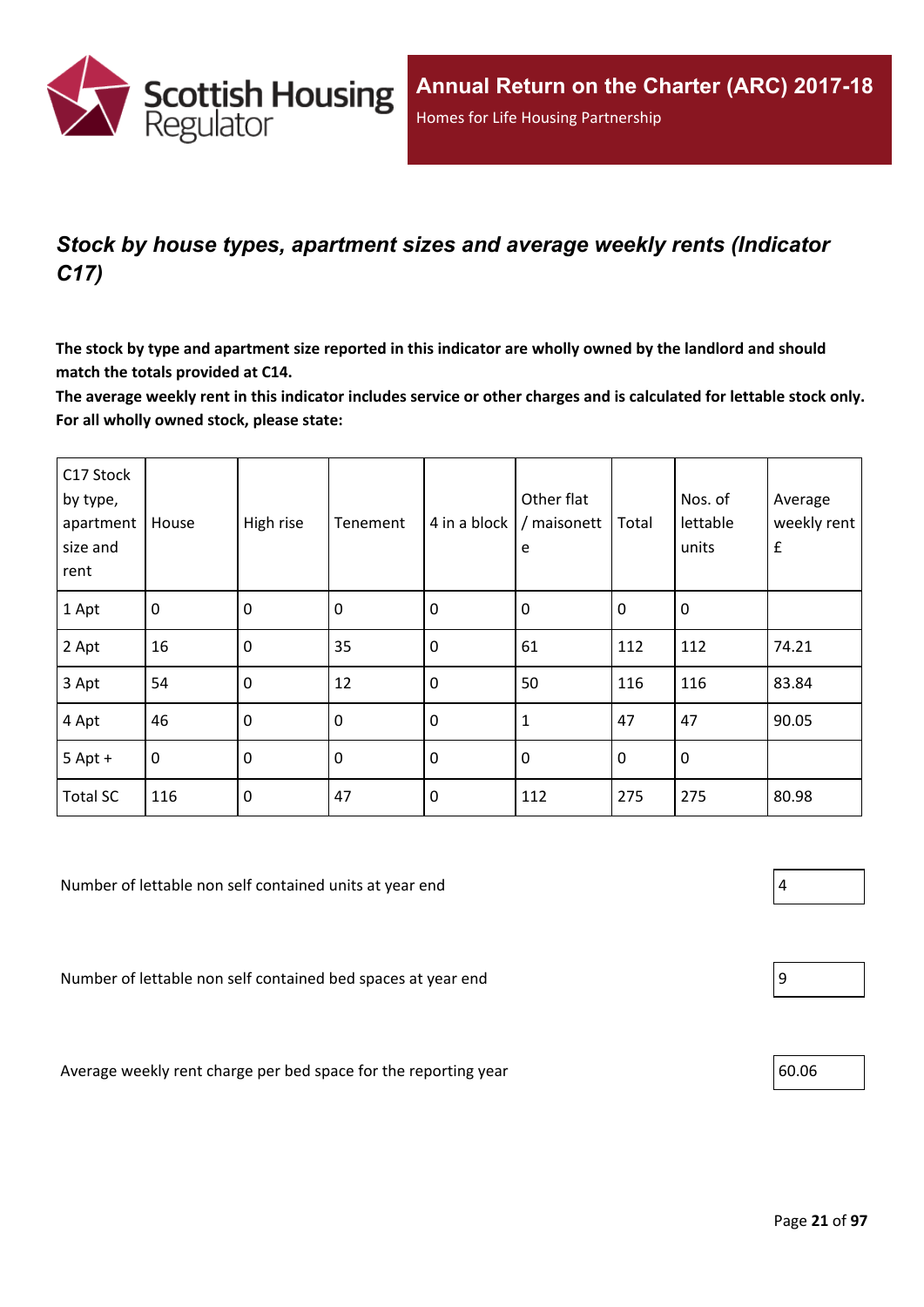

## <span id="page-21-0"></span>*The number of self-contained and non self-contained units and bedspaces, at the year end by age band (Indicator C19)*

The stock by age band reported in this indicator are wholly owned by the landlord and should match the totals **provided at C14.**

**For all wholly owned stock, please state:**

|                                                   | (a)<br>pre-<br>1919 | (b)<br>1919<br>1944 | (c)<br>1945<br>1964 | (d)<br>1965<br>1982 | (e)<br>1983<br>2002 | (f)<br>Post-<br>2002 | Total |
|---------------------------------------------------|---------------------|---------------------|---------------------|---------------------|---------------------|----------------------|-------|
| C19.1 The number of self-contained units          | 9                   | 8                   | 10                  | 9                   | 106                 | 133                  | 275   |
| C19.2 The number of non self-contained units      | 0                   | 0                   | 0                   | 0                   | 2                   | 2                    | 4     |
| C19.2 The number of non self-contained bed spaces | 0                   | 0                   | 0                   | 0                   | 5                   | 4                    | 9     |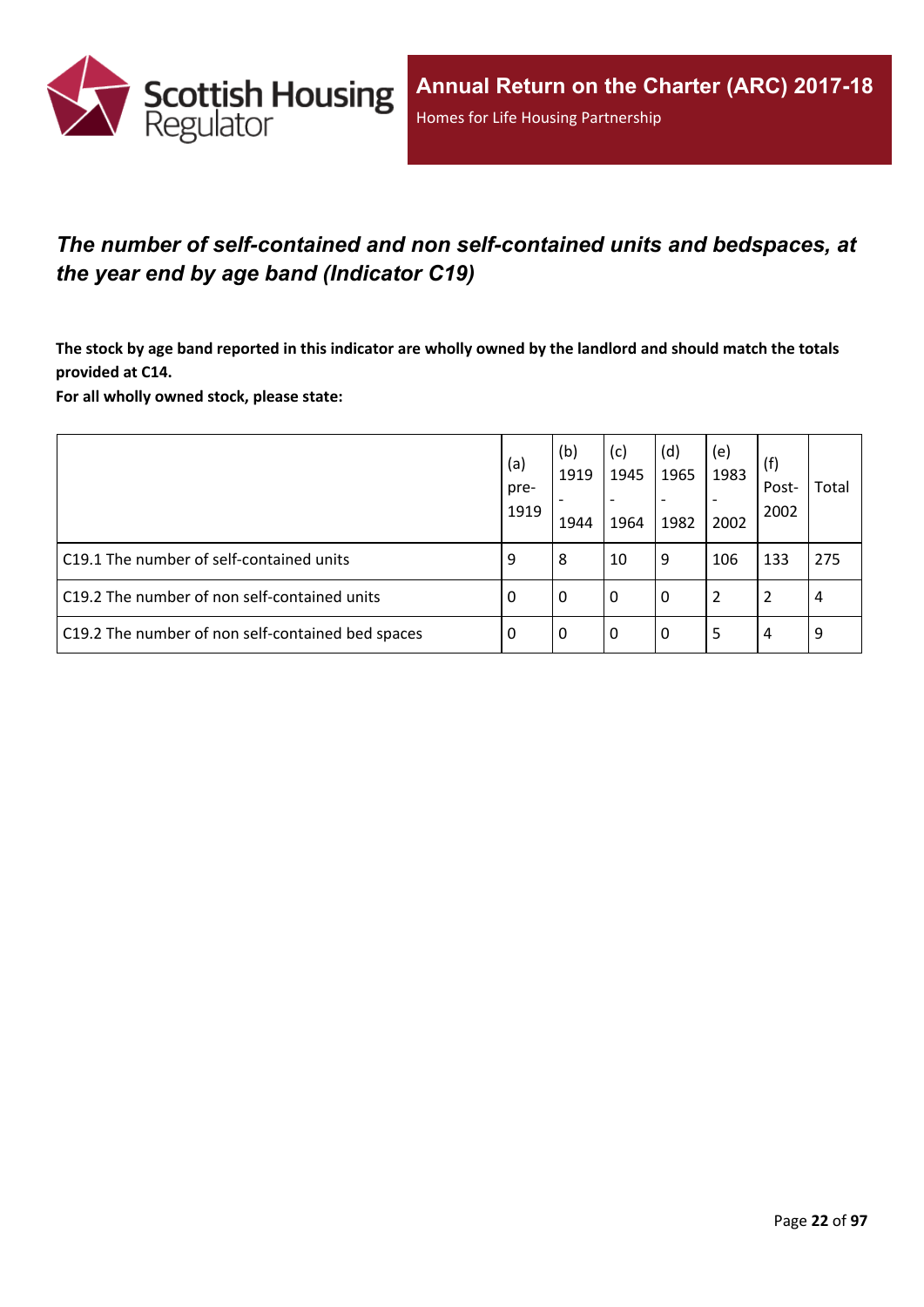

## <span id="page-22-0"></span>*The number of self-contained properties void at the year end and of those, the number that have been void for more than six months (Indicator C20)*

**Please state the number of self-contained properties that:**

C20.1 were void at the year end

Г

C20.2 have been void for more than six months  $\vert 0 \rangle$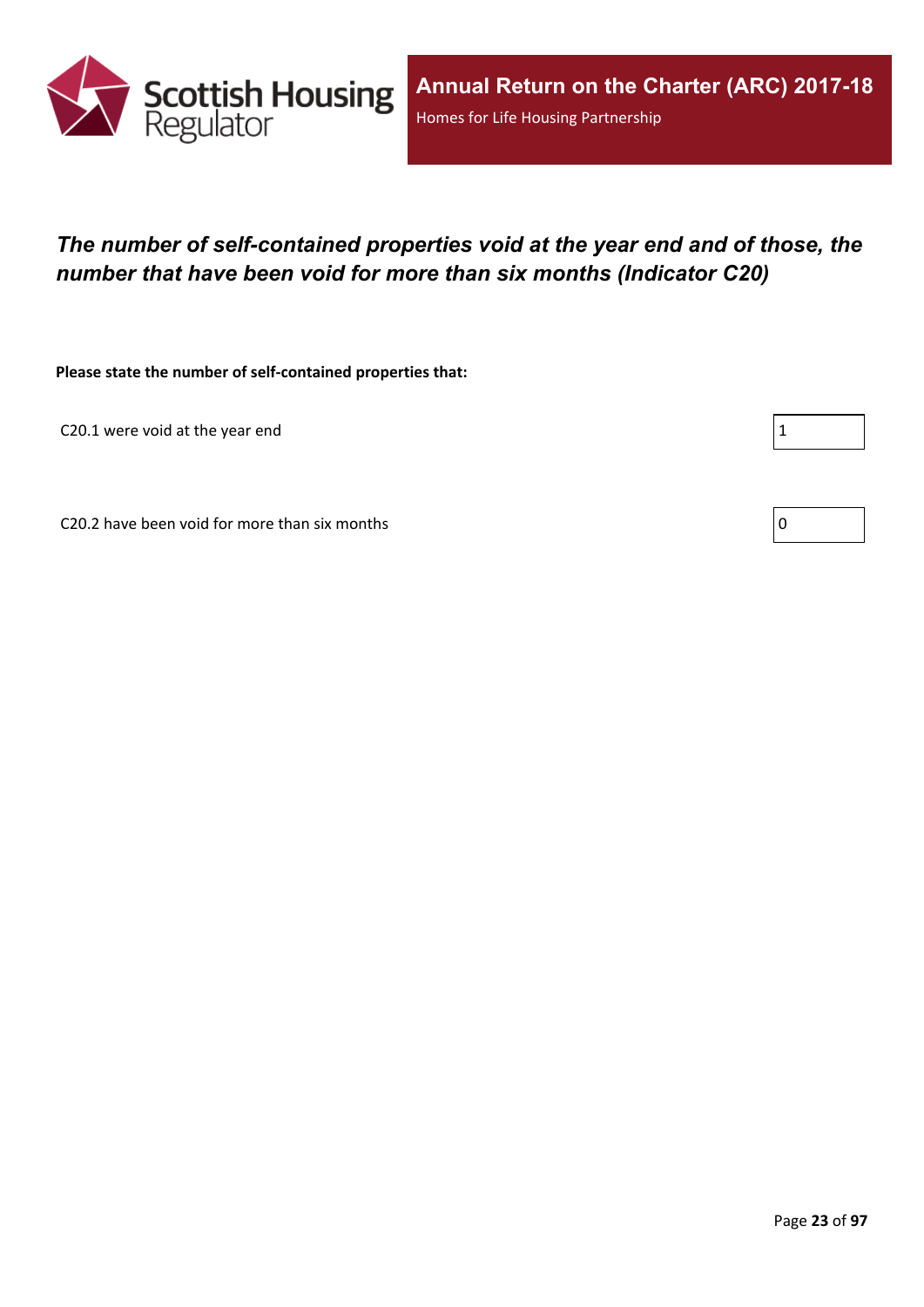

## <span id="page-23-0"></span>*Development programme – New units and value (excluding Scottish Government funded developments) (Indicator C32)*

**Please state:**

|                       | in the current reporting year |                          |                         |
|-----------------------|-------------------------------|--------------------------|-------------------------|
|                       | Social letting                | Midmarket / market rents | Low cost home ownership |
| C32.1.1 RSL           | υ                             | υ                        | ∣U                      |
| C32.1.2<br>subsidiary | 0                             | υ                        | -0                      |

|                       | projected for the next<br>reporting year |                          |                         |
|-----------------------|------------------------------------------|--------------------------|-------------------------|
|                       | Social letting                           | Midmarket / market rents | Low cost home ownership |
| C32.1.1 RSL           | 0                                        | -U                       | 0                       |
| C32.1.2<br>subsidiary | 0                                        | -0                       | 0                       |

|                       | projected for the following<br>year |                          |                         |
|-----------------------|-------------------------------------|--------------------------|-------------------------|
|                       | Social letting                      | Midmarket / market rents | Low cost home ownership |
| C32.1.1 RSL           | 0                                   | -U                       | 0                       |
| C32.1.2<br>subsidiary | 0                                   | 0                        | 0                       |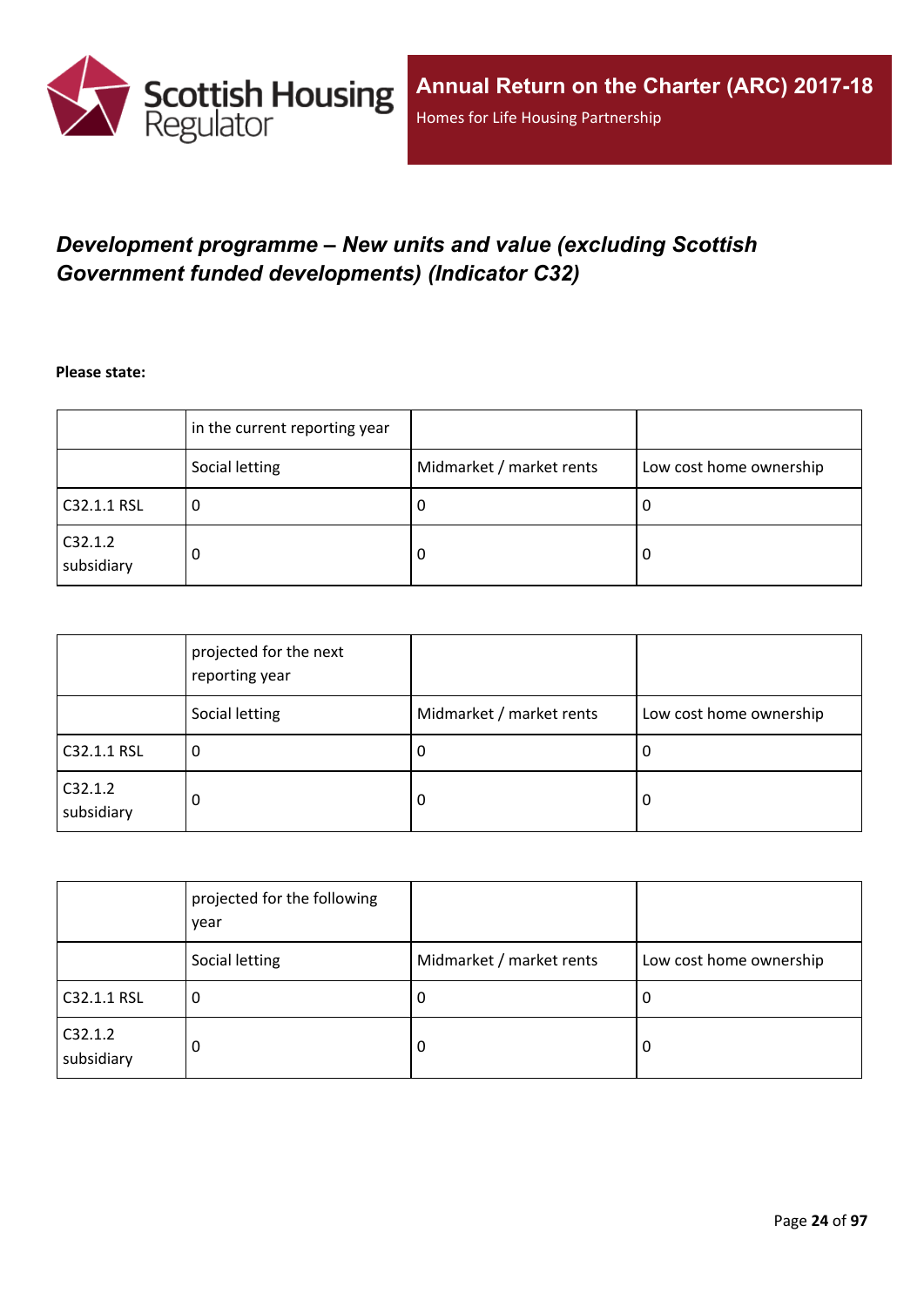

Homes for Life Housing Partnership

|                                                     | in the current reporting year | projected for the next<br>reporting year | projected for the following<br>year |
|-----------------------------------------------------|-------------------------------|------------------------------------------|-------------------------------------|
| C32.2.1 funded<br>through own<br>cash / reserves    | 0                             | 0                                        | 0                                   |
| C32.2.2 funded<br>through private<br>finance        | 0                             | 0                                        | 0                                   |
| C32.2.3 funded<br>through other<br>grants / sources | 0                             | 0                                        | 0                                   |
| C32.2.4 funded<br>through sales                     | $\Omega$                      | 0                                        | 0                                   |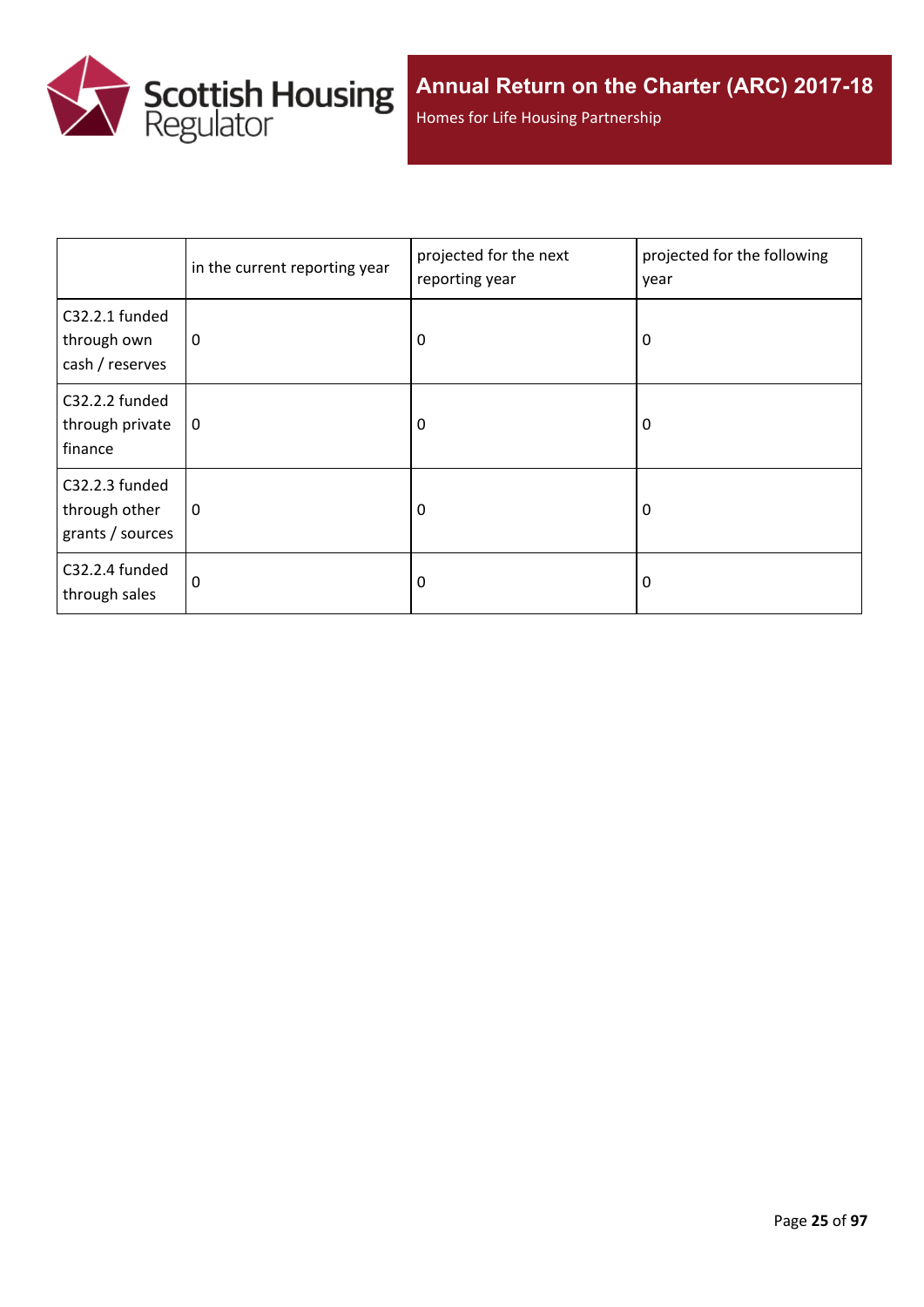

### <span id="page-25-0"></span>*Comments (Social landlord contextual information)*

Please use the comment field below to tell the regulator about any exceptional circumstances regards the figures **supplied in the "Social landlord contextual information" section.**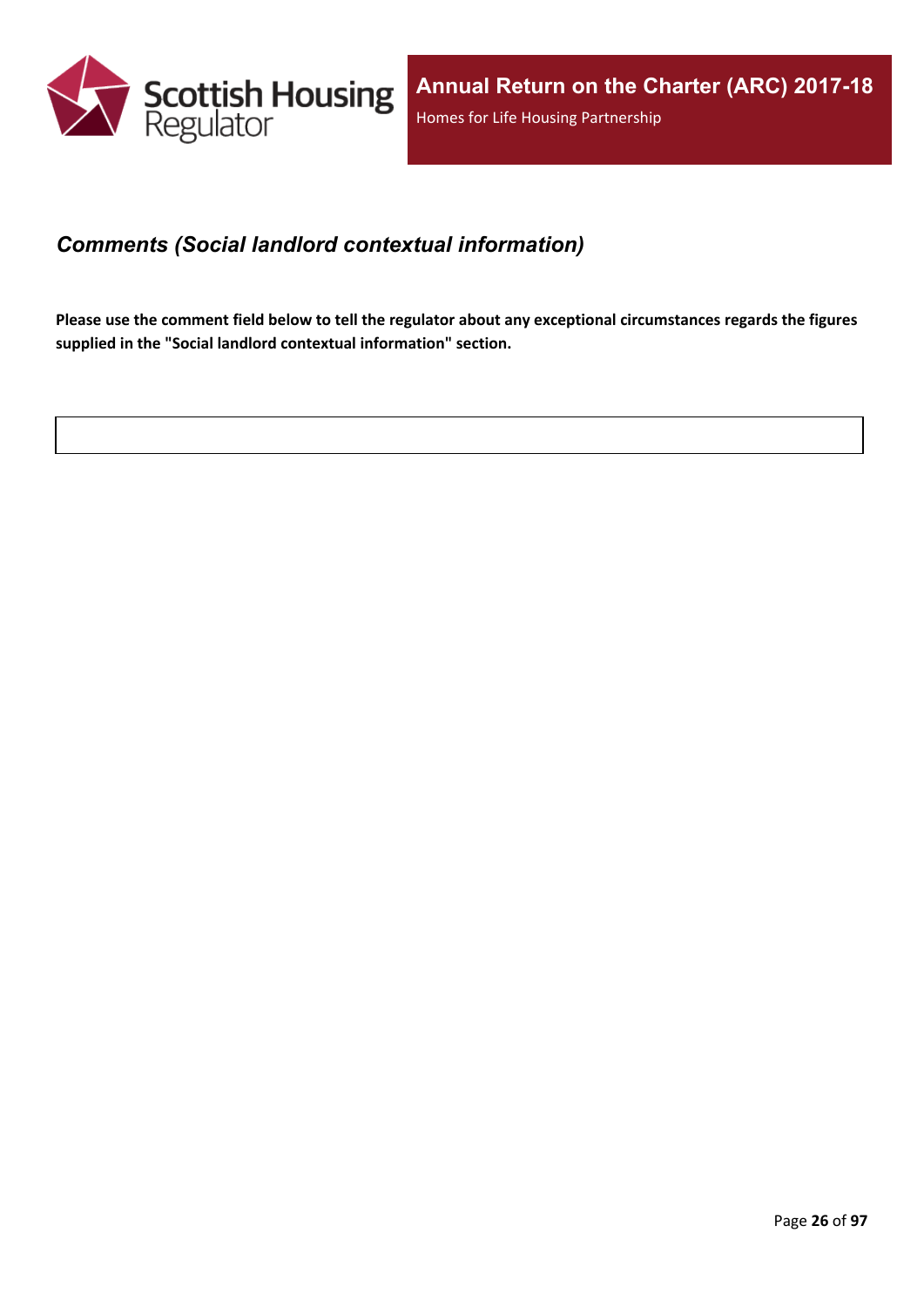

### <span id="page-26-0"></span>*Overall satisfaction*

The information you give us here will tell us how satisfied your tenants are with the overall service you provide.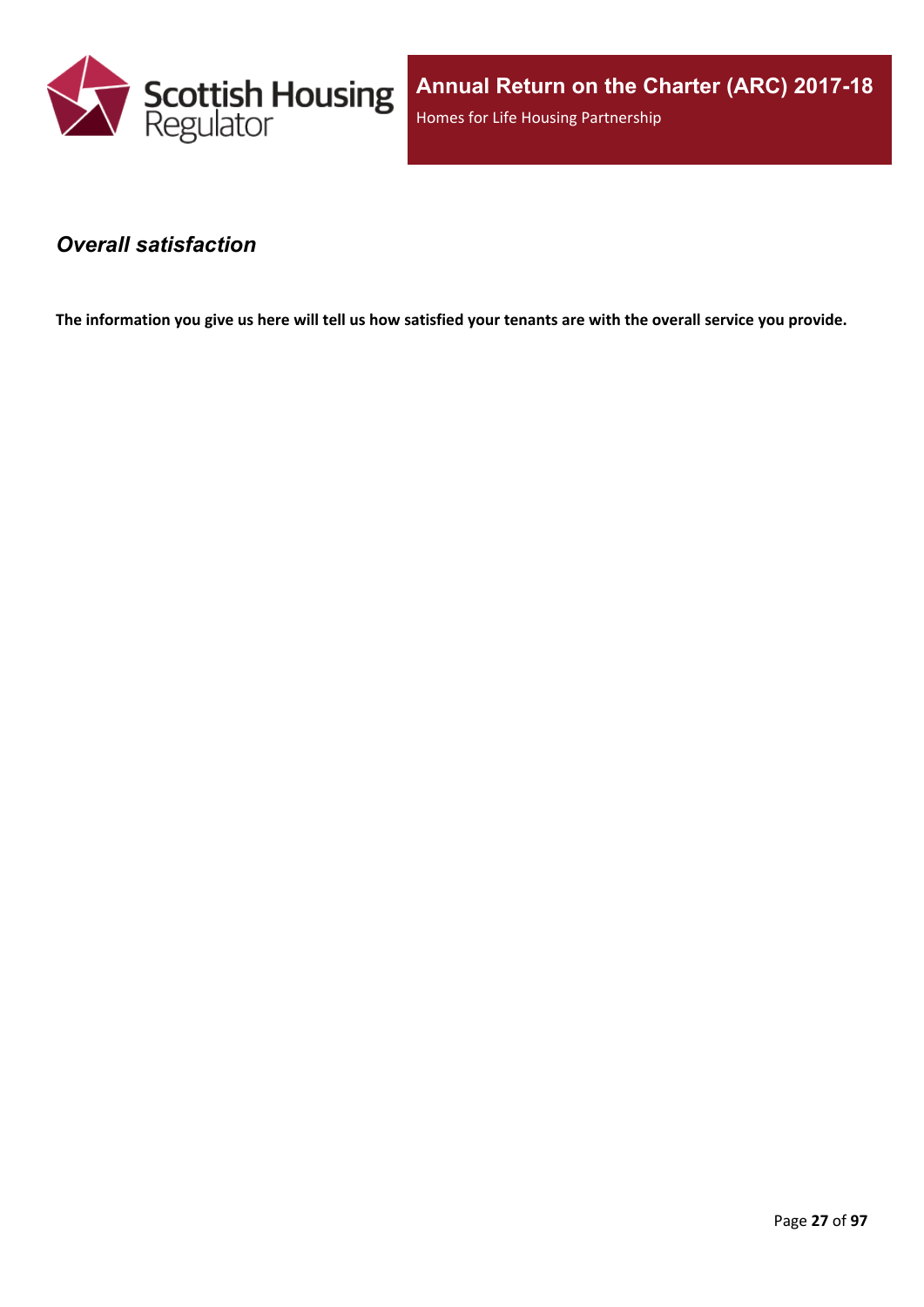

## <span id="page-27-0"></span>*Percentage of tenants satisfied with the overall service provided by their landlord (Indicator 1)*

| 1.1 In relation to the overall tenant satisfaction survey carried out, please state:<br>1.1.1 the number of tenants who were surveyed                 | 279            |
|-------------------------------------------------------------------------------------------------------------------------------------------------------|----------------|
| 1.1.2 the fieldwork dates of the survey                                                                                                               | November 2016  |
| 1.1.3 the method(s) of administering the survey                                                                                                       |                |
| Post                                                                                                                                                  |                |
| 1.2 In relation to the tenant satisfaction question on overall services, please state the number of<br>tenants who responded:<br>1.2.1 very satisfied | 73             |
| 1.2.2 fairly satisfied                                                                                                                                | 41             |
| 1.2.3 neither satisfied nor dissatisfied                                                                                                              | 8              |
| 1.2.4 fairly dissatisfied                                                                                                                             | $\overline{4}$ |
| 1.2.5 very dissatisfied                                                                                                                               | $\mathbf 1$    |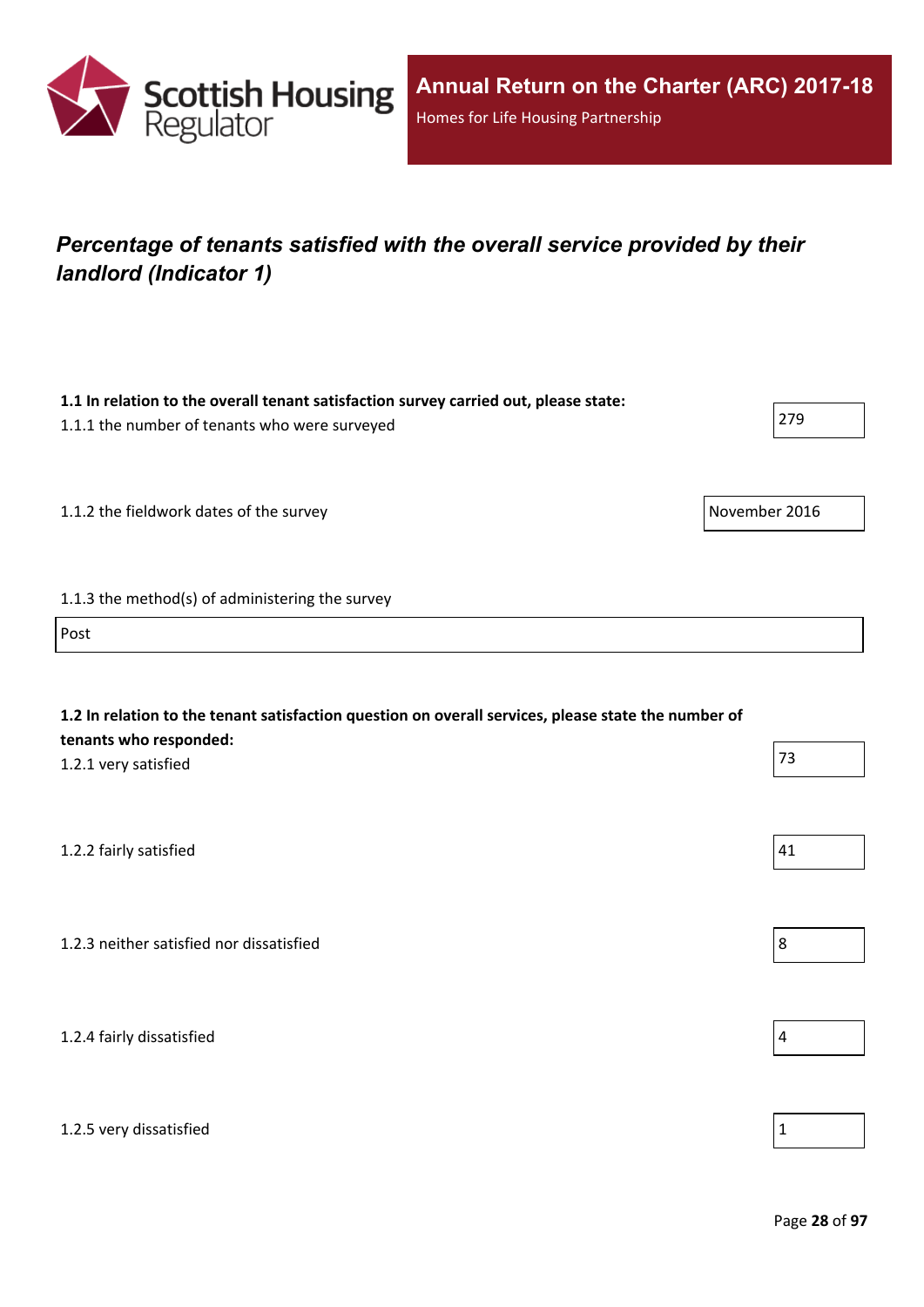

Homes for Life Housing Partnership

1.2.6 no opinion

|--|--|--|--|

| ۰. |  |
|----|--|
|----|--|

| Percentage of tenants satisfied with the overall service provided by their landlord | 89.06 ا | '% |
|-------------------------------------------------------------------------------------|---------|----|
| $\vert$ (Indicator 1)                                                               |         |    |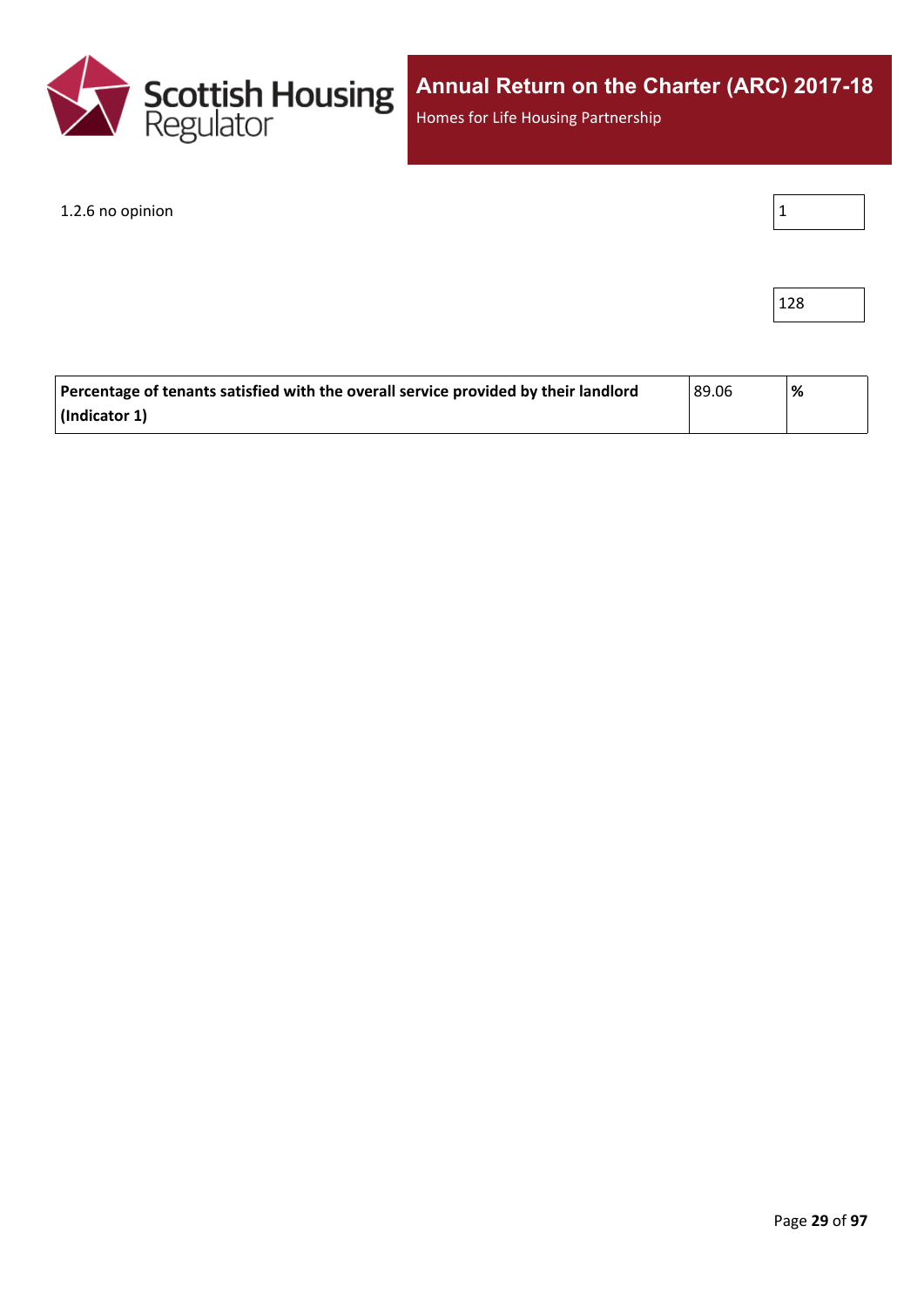

### <span id="page-29-0"></span>*Comments (Overall satisfaction)*

Please use the comment field below to tell the regulator about any exceptional circumstances regards the figures **supplied in the "Overall satisfaction" section.**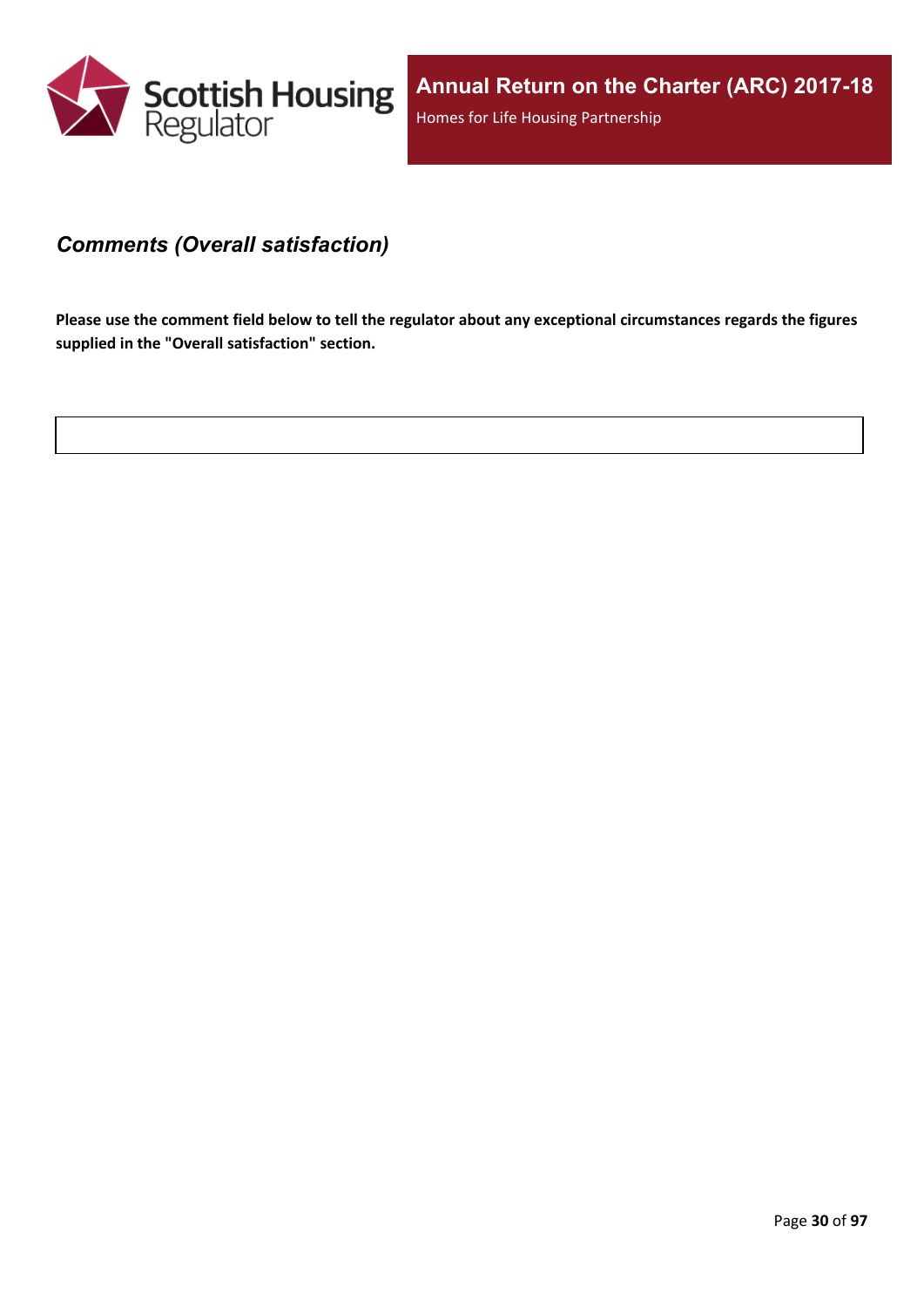

### <span id="page-30-0"></span>*The Customer/Landlord relationship*

The information you give us here will tell us about the relationships you have with your tenants and other service **users.**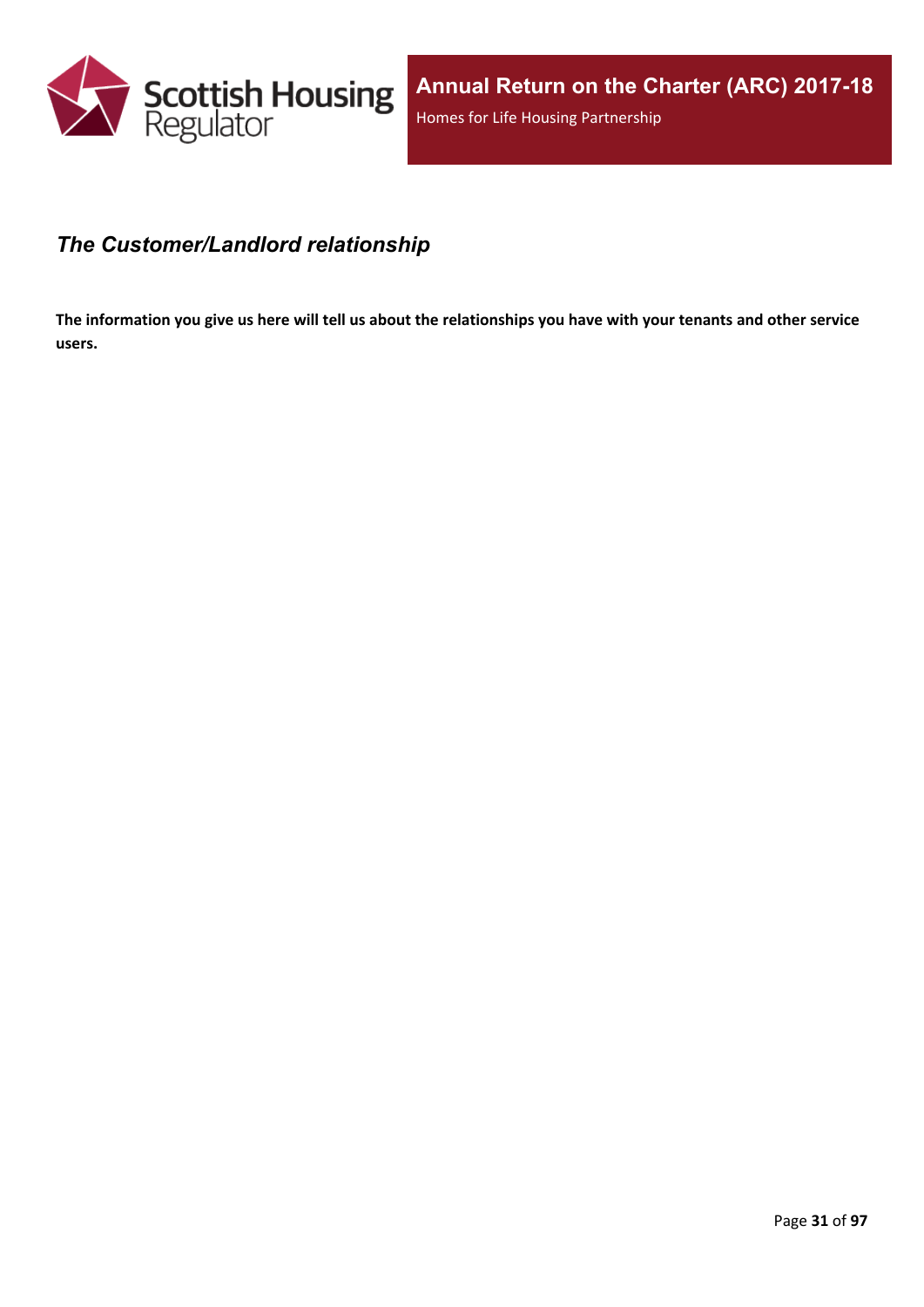

## <span id="page-31-0"></span>*Ethnic origins and disability details of service users, staff and for RSLs only, governing body members (Indicator 2)*

Ethnic origins are as based on The Scottish Government and General Register Office for Scotland official Ethnicity **Classification for Scottish Official Statistics. Disability is as defined under the Equality Act 2010. Please state:**

2.1 The ethnic origins of:

2.2 The number of people who consider themselves to have a disability by:

|       |                                                      | (a) staff      | (b) existing<br>tenants | (c) applicants<br>on housing list | (d) new tenants | (e) governing<br>body members |
|-------|------------------------------------------------------|----------------|-------------------------|-----------------------------------|-----------------|-------------------------------|
| 2.1.1 | White (total)                                        | $\overline{7}$ | 261                     | 4346                              | 25              | 8                             |
|       | (a) Scottish                                         | 6              | 243                     | 3648                              | 22              | 8                             |
|       | (b) Other British                                    | $\mathbf{1}$   | 10                      | 445                               | $\mathbf{1}$    | $\mathbf 0$                   |
|       | (c) Irish                                            | $\mathbf 0$    | $\mathbf{1}$            | 20                                | $\pmb{0}$       | $\mathbf 0$                   |
|       | (d)<br>Gypsy/traveller                               | $\mathbf{0}$   | 0                       | $\overline{4}$                    | $\mathbf 0$     | $\mathbf 0$                   |
|       | (e) Polish                                           | $\mathbf 0$    | 7                       | 111                               | $\mathbf{1}$    | $\mathbf 0$                   |
|       | (f) any other<br>white backgroun $ 0$<br>d           |                | 0                       | 118                               | $\mathbf{1}$    | $\mathbf 0$                   |
| 2.1.2 | <b>Mixed or</b><br>multiple<br>ethnic backgrou<br>nd | $\mathbf 0$    | 0                       | 24                                | $\mathbf 0$     | $\mathbf 0$                   |
|       | Asian, Asian                                         |                |                         |                                   |                 |                               |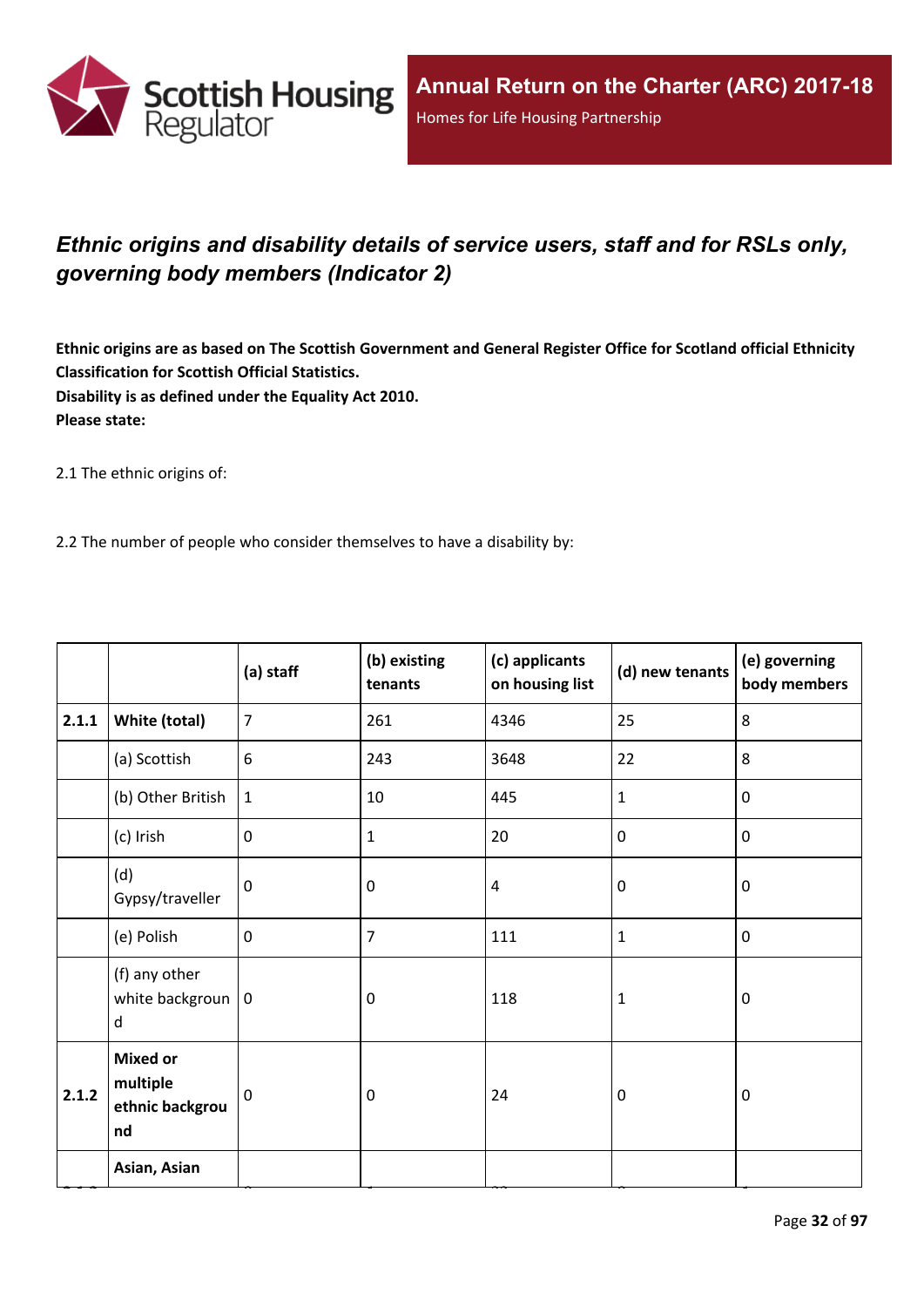

Homes for Life Housing Partnership

|       | Scottish, Asian<br><b>British (total)</b>                               |                  |                  |                |                  |             |
|-------|-------------------------------------------------------------------------|------------------|------------------|----------------|------------------|-------------|
|       | (a) Indian                                                              | $\mathbf 0$      | $\mathbf{1}$     | 10             | $\pmb{0}$        | $\mathbf 1$ |
|       | (b) Pakistani                                                           | $\boldsymbol{0}$ | $\pmb{0}$        | 15             | $\pmb{0}$        | $\pmb{0}$   |
|       | (c) Bangladeshi                                                         | $\boldsymbol{0}$ | $\pmb{0}$        | $\pmb{0}$      | $\pmb{0}$        | $\pmb{0}$   |
|       | (d) Chinese                                                             | $\mathbf 0$      | $\pmb{0}$        | $\overline{3}$ | $\mathbf 0$      | $\pmb{0}$   |
|       | (e) Any other<br>Asian backgroun<br>$\sf d$                             | $\pmb{0}$        | $\boldsymbol{0}$ | $\pmb{4}$      | $\boldsymbol{0}$ | $\pmb{0}$   |
| 2.1.4 | <b>Black, Black</b><br><b>Scottish, Black</b><br><b>British (total)</b> | $\pmb{0}$        | $\boldsymbol{0}$ | 56             | $\boldsymbol{0}$ | $\pmb{0}$   |
|       | (a) Caribbean                                                           | $\pmb{0}$        | $\pmb{0}$        | $\overline{7}$ | $\pmb{0}$        | $\pmb{0}$   |
|       | (b) African                                                             | $\boldsymbol{0}$ | $\pmb{0}$        | 47             | $\pmb{0}$        | $\pmb{0}$   |
|       | (c) Any other<br>black backgroun<br>d                                   | $\mathbf 0$      | $\pmb{0}$        | $\mathbf 2$    | $\boldsymbol{0}$ | $\pmb{0}$   |
| 2.1.5 | Other<br>ethnic backgrou<br>nd                                          | $\pmb{0}$        | $\mathbf 1$      | 26             | $\boldsymbol{0}$ | $\pmb{0}$   |
|       | (a) Arab, Arab<br>Scottish or Arab<br>British                           | $\mathbf 0$      | $\pmb{0}$        | $\pmb{4}$      | $\pmb{0}$        | $\pmb{0}$   |
|       | (b) any other<br>group                                                  | $\pmb{0}$        | $\mathbf 1$      | 22             | $\pmb{0}$        | $\pmb{0}$   |
| 2.1.6 | <b>Unknown</b>                                                          | $\boldsymbol{0}$ | 16               | 226            | $\overline{2}$   | $\pmb{0}$   |
| 2.1.7 | <b>Total</b>                                                            | $\overline{7}$   | 279              | 4710           | 27               | 9           |

| (a) staff | (b) existing<br>tenants | $\vert$ (c) applicants on<br>housing list | $\vert$ (d) new tenants $\vert$ . | $\vert$ (e) governing<br>body members |
|-----------|-------------------------|-------------------------------------------|-----------------------------------|---------------------------------------|
|           | 35                      | 1629                                      |                                   |                                       |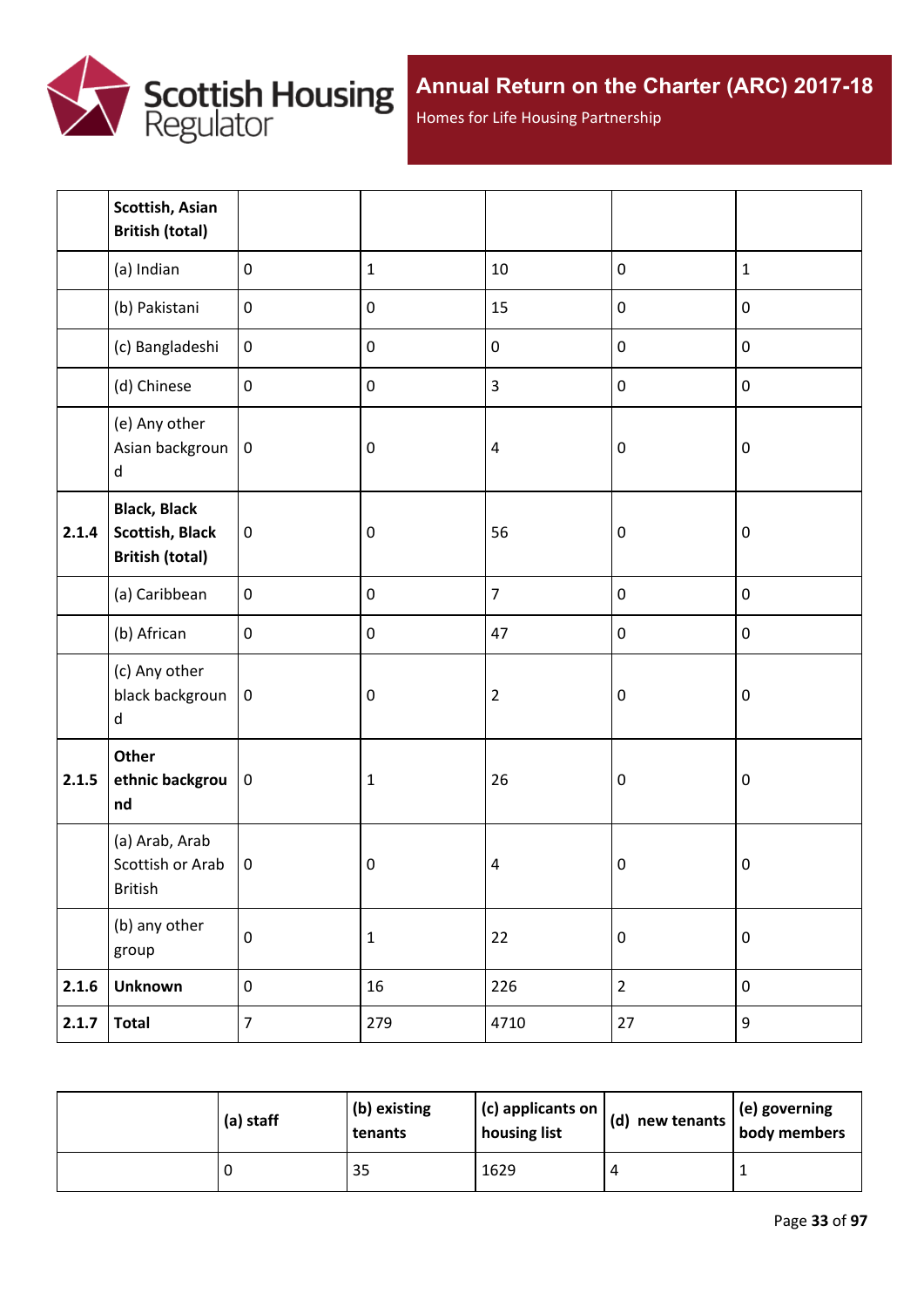

## <span id="page-33-0"></span>*Percentage of tenants who feel their landlord is good at keeping them informed about their services and decisions (Indicator 3)*

In relation to satisfaction with how well their landlord keeps tenants informed about their services, please state:

| 3.1 "How many tenants answered the question How good or poor do you feel your landlord is at<br>keeping you informed about their services and decisions?" | 128              |
|-----------------------------------------------------------------------------------------------------------------------------------------------------------|------------------|
| 3.2 Of the tenants who answered, how many said that their landlord was:<br>3.2.1 very good at keeping them informed                                       | 86               |
| 3.2.2 fairly good at keeping them informed                                                                                                                | 32               |
| 3.2.3 neither good nor poor at keeping them informed                                                                                                      | 6                |
| 3.2.4 fairly poor at keeping them informed                                                                                                                | 4                |
| 3.2.5 very poor at keeping them informed                                                                                                                  | $\boldsymbol{0}$ |
|                                                                                                                                                           | 128              |

| Percentage of tenants who feel their landlord is good at keeping them informed about | 92.19 | % |
|--------------------------------------------------------------------------------------|-------|---|
| their services and decisions (Indicator 3)                                           |       |   |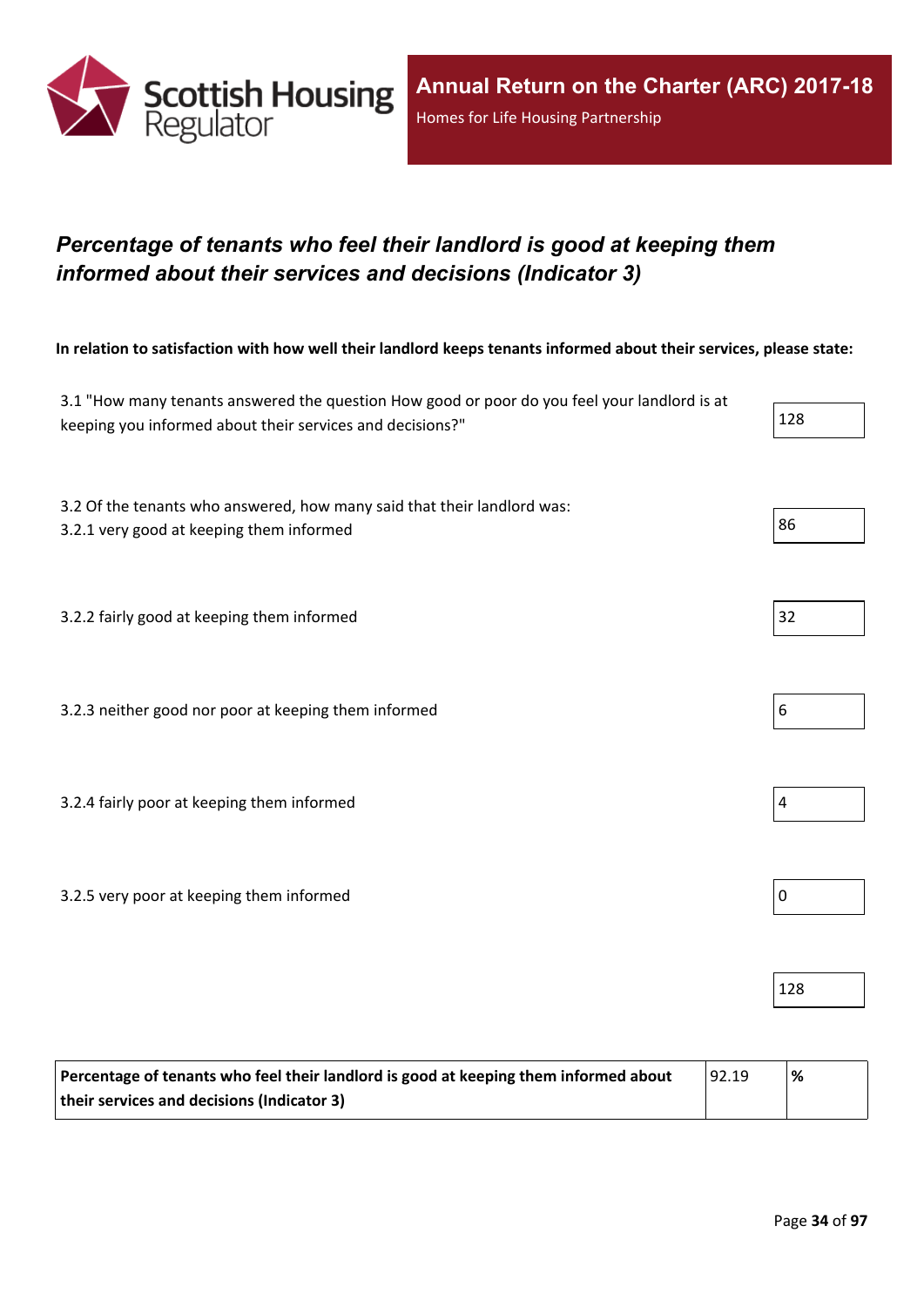

## <span id="page-34-0"></span>*Percentage of tenants satisfied with the opportunities given to them to participate in their landlord's decision making processes (Indicator 6)*

In relation to satisfaction with opportunities given to tenants to participate in their landlord's decision making **process, please state:**

| 6.1 "How many tenants answered the question How satisfied or dissatisfied are you with   |     |
|------------------------------------------------------------------------------------------|-----|
| opportunities given to you to participate in your landlord's decision making processes?" | 128 |

6.2 Of the tenants who answered, how many said that they were: 6.2.1 very satisfied and the set of the set of the set of the set of the set of the set of the set of the set of the set of the set of the set of the set of the set of the set of the set of the set of the set of the set of

6.2.2 fairly satisfied 36

6.2.3 neither satisfied nor dissatisfied 13

6.2.4 fairly dissatisfied  $\vert$  1

6.2.5 very dissatisfied  $\vert$  0

| Percentage of tenants satisfied with the opportunities given to them to participate in | 89.06 | $\frac{9}{6}$ |
|----------------------------------------------------------------------------------------|-------|---------------|
| their landlord's decision making processes (Indicator 6)                               |       |               |





128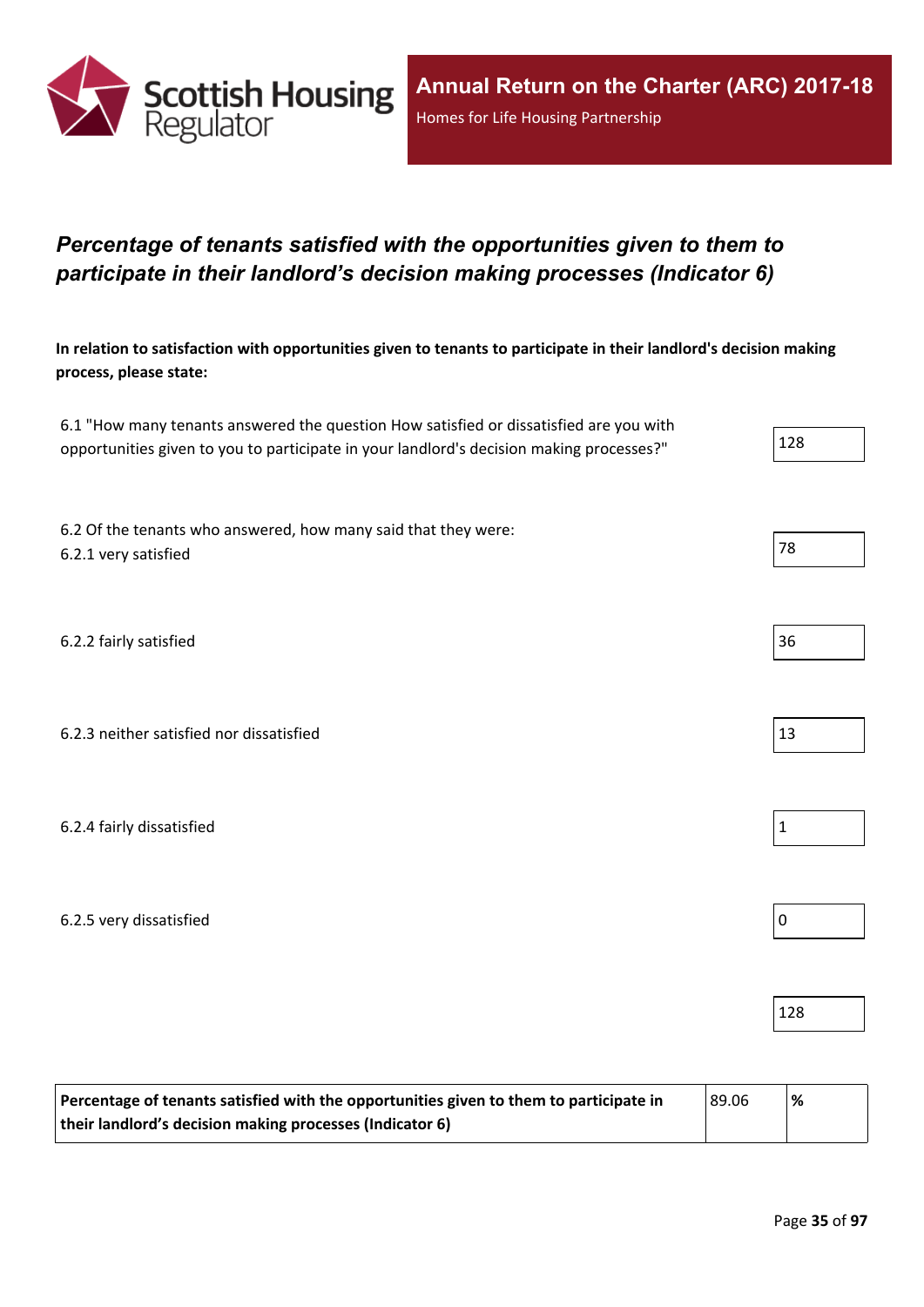

## <span id="page-35-0"></span>*Comments (The customer / landlord relationship)*

Indicator 3 (Information) and Indicator 6 (Participation): is from last full tenant survey completed in November 2016 - as detailed for Indicator 1.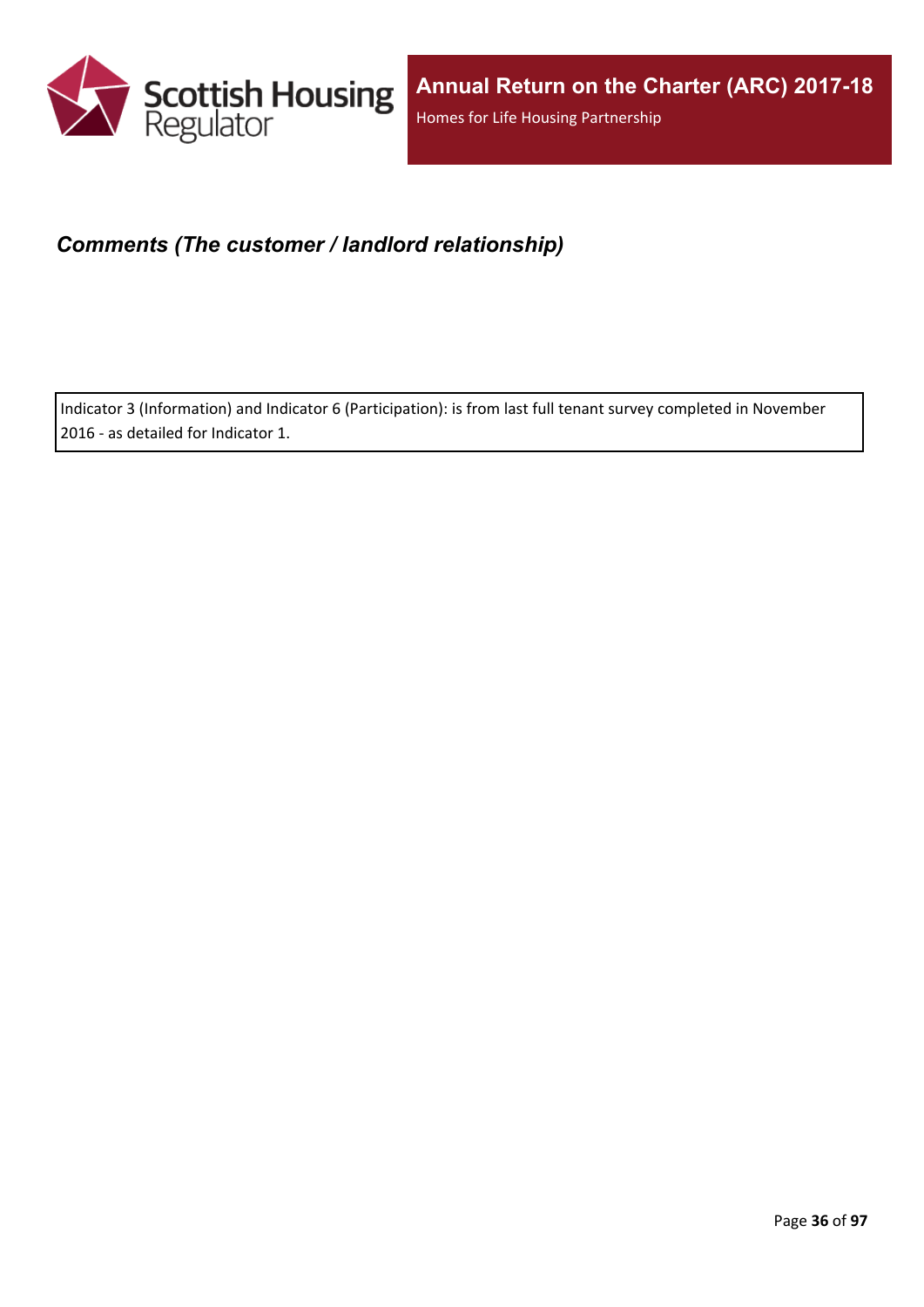

# *Housing Quality and Maintenance*

The information you give us here will tell us about the quality and energy efficiency of the housing you provide **and the repairs service you offer.**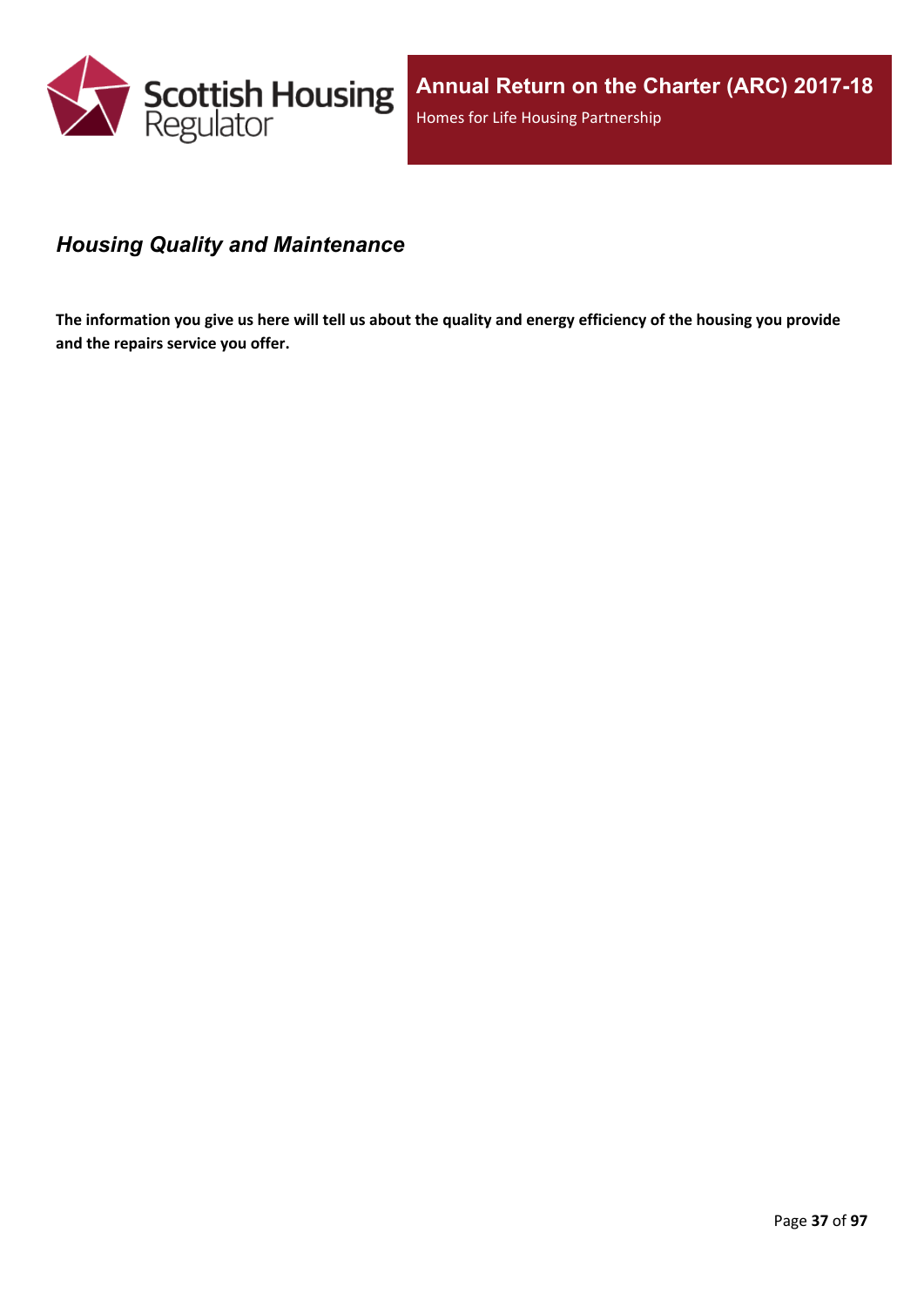

**Annual Return on the Charter (ARC) 2017-18** Homes for Life Housing Partnership

### *Quality of Housing*

The information you give us here will tell us about the quality and energy efficiency of the housing you provide **and the repairs service you offer.**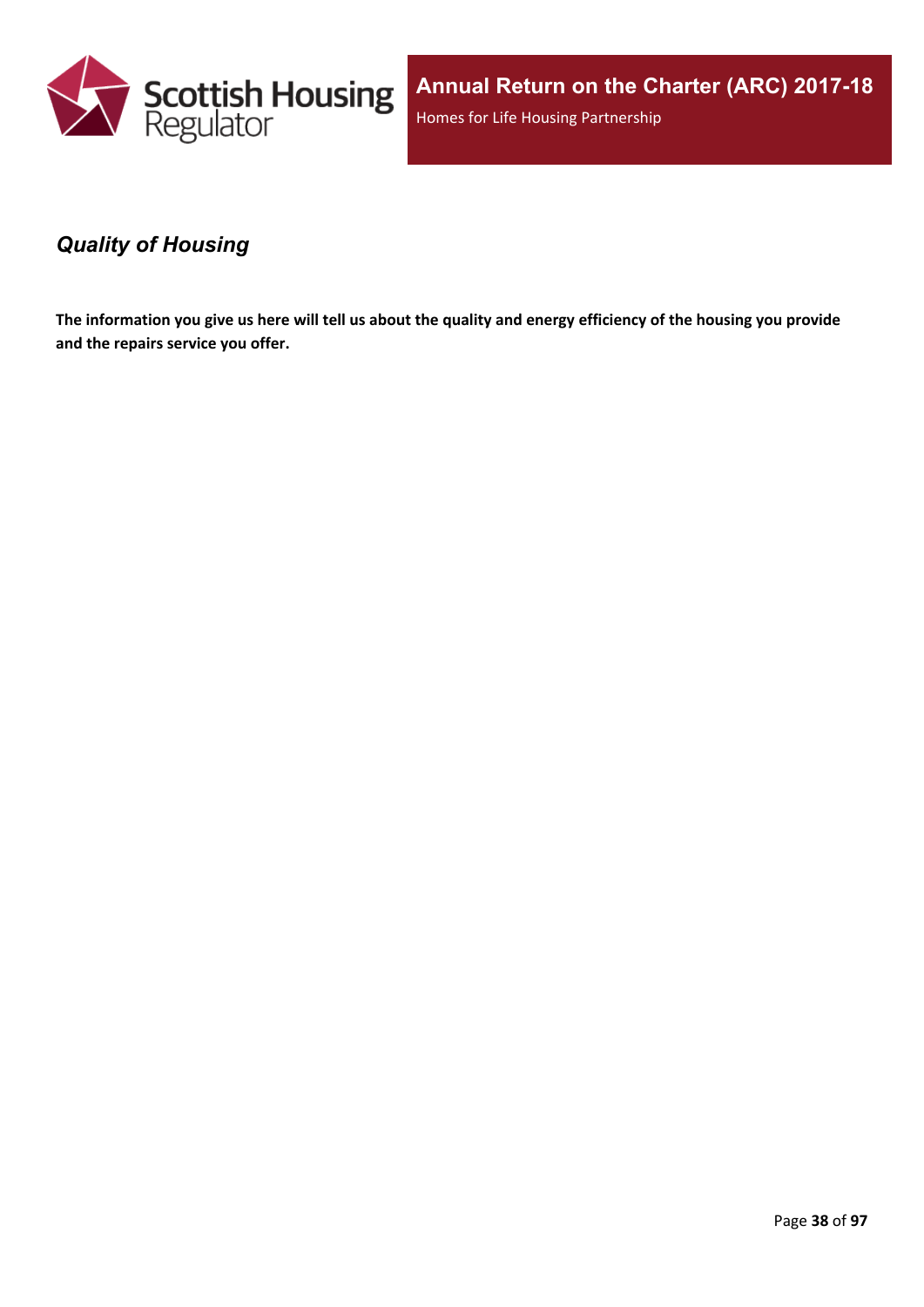

# *Scottish Housing Quality Standard (SHQS) – Stock condition survey information (Indicator C24)*

**Please state:**

C24.1 The date your organisation's stock was last surveyed or assessed for compliance with the SHQS March 2018

C24.2 What percentage of stock did your organisation fully assess for compliance in the last four years?  $3.34$ 

C24.3 The date of your next scheduled stock condition survey or assessment September 2018

C24.4 What percentage of your organisation's stock will be fully assessed in the next survey 2.67

#### C24.5 How did your organisation use the survey data stated at C24.2 to establish how the stock complied overall with the SHQS

Only 10 out of 299 self-contained properties had been carried forward from earlier reviews/ returns as having SHQS compliance issues. These were older stock transfer properties, which despite comprehensive modernisation in 2010/11 had failed to achieve necessary EPC ratings - due to manufacturers SANYO not having achieved MICS/ BRE registration for the heat pumps installed here - their ECO range. (As as result EPC's have been calculated using unfavoirable default settings which do not adequately reflect potential heat pump performance).

We were subsequently able to arrange installation of solar PV panels in 2014/15 for 5 of these properties but could not do so for the remaining 5 due to their being in Conservation Areas.

Although these 5 properties have been recorded as exempt meantime, we have been working with our specialist consultants Renewable Heat Strategies and their suppliers Ocean Air to scope out potential for replacement of their SANYO heat pumps.

We had optimistically included within last year's ARC return our aspiration to secure upgrade for these remaining 5 properties in this financial year. Unfortunately, we have so far failed to identify an alternative which is compatible with the integrated SANYO water tanks which we'd need to retain to secure a viable upgrade, and which can deliver the necessary uplift in EPC rating.

We continue to look for a viable upgrade solution, and would hope to do so by March 2020 if possible. However, it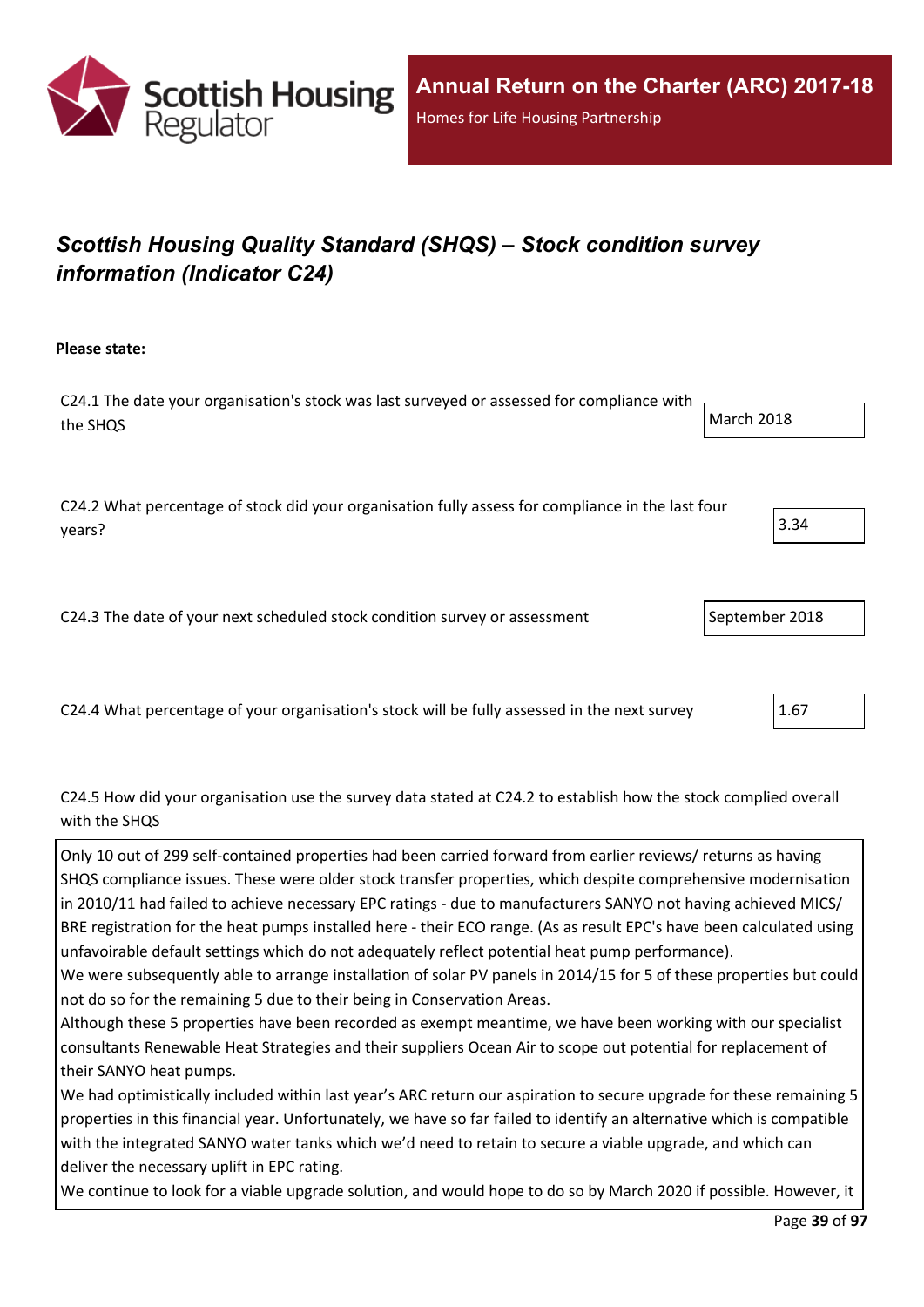

seems unrealistic meantime to re-include provision for the 2018/19 financial year as we do not as yet have a costed viable solution.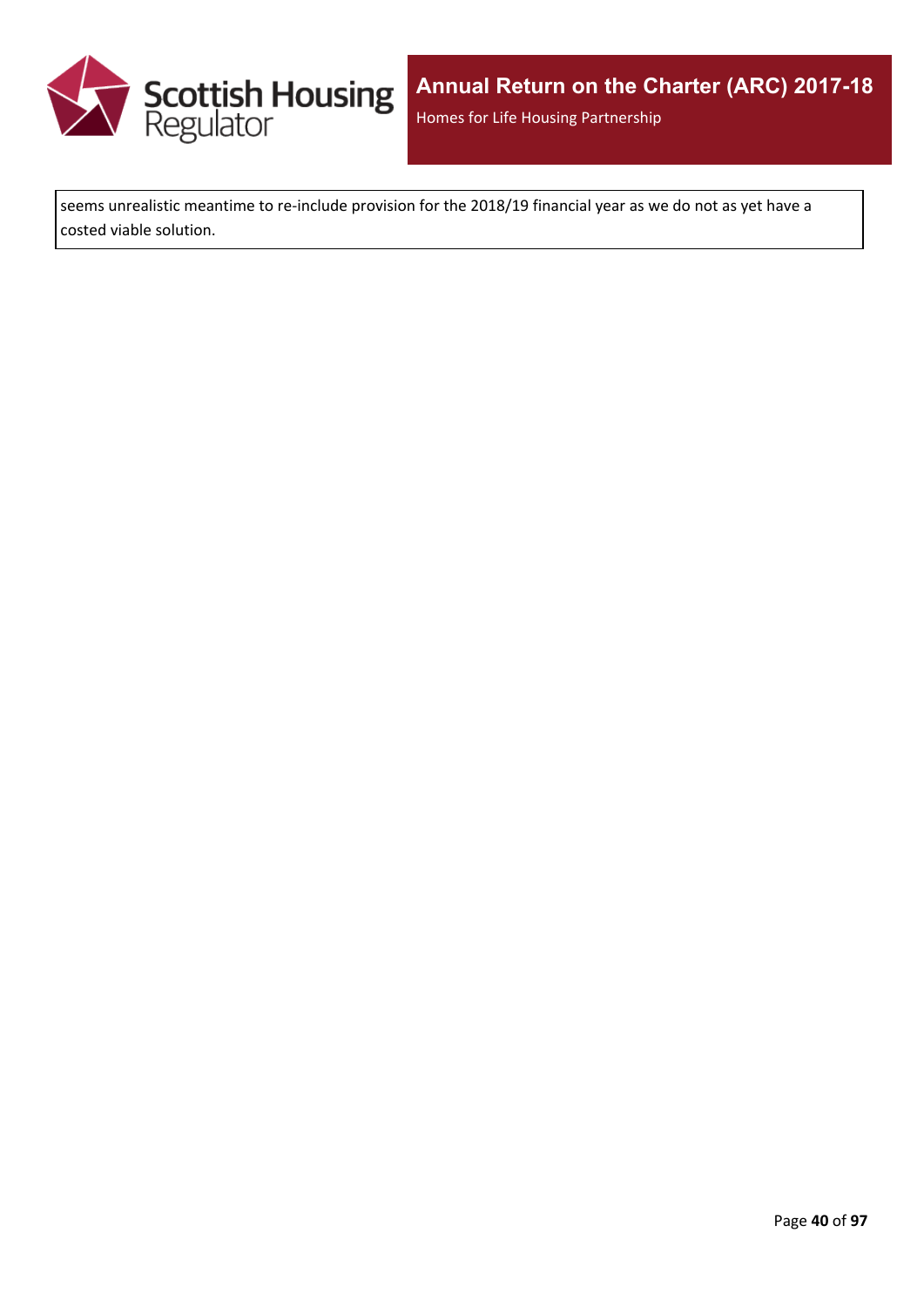

## *Scottish Housing Quality Standard (SHQS) – Stock summary (Indicator C25)*

**Please state:**

|                                                                    | End of the reporting<br>year | End of the next<br>reporting year |
|--------------------------------------------------------------------|------------------------------|-----------------------------------|
| C25.1 Total self-contained stock                                   | 299                          | 299                               |
| C25.2 Self-contained stock exempt from SHQS                        | 5                            | 5                                 |
| C25.3 Self-contained stock in abeyance from SHQS                   | 0                            | 0                                 |
| C25.4.1 Self-contained stock failing SHQS for one criterion        | 0                            | 0                                 |
| C25.4.2 Self-contained stock failing SHQS for two or more criteria | $\Omega$                     | 0                                 |
| C25.4.3 Total self-contained stock failing SHQS                    | 0                            | 0                                 |
| C25.5 Stock meeting the SHQS                                       | 294                          | 294                               |

#### **C25.6 Total self-contained stock meeting the SHQS by local authority**

| Aberdeen City              | 0        | $\boldsymbol{0}$ |
|----------------------------|----------|------------------|
| Aberdeenshire              | 0        | 0                |
| Angus                      | 0        | 0                |
| Argyll & Bute              | 0        | $\mathbf 0$      |
| City of Edinburgh          | 0        | $\boldsymbol{0}$ |
| Clackmannanshire           | 0        | $\mathbf{0}$     |
| Dumfries & Galloway        | $\Omega$ | $\Omega$         |
| Dundee City                | 0        | $\mathbf 0$      |
| East Ayrshire              | 0        | $\mathbf 0$      |
| <b>East Dunbartonshire</b> | 0        | 0                |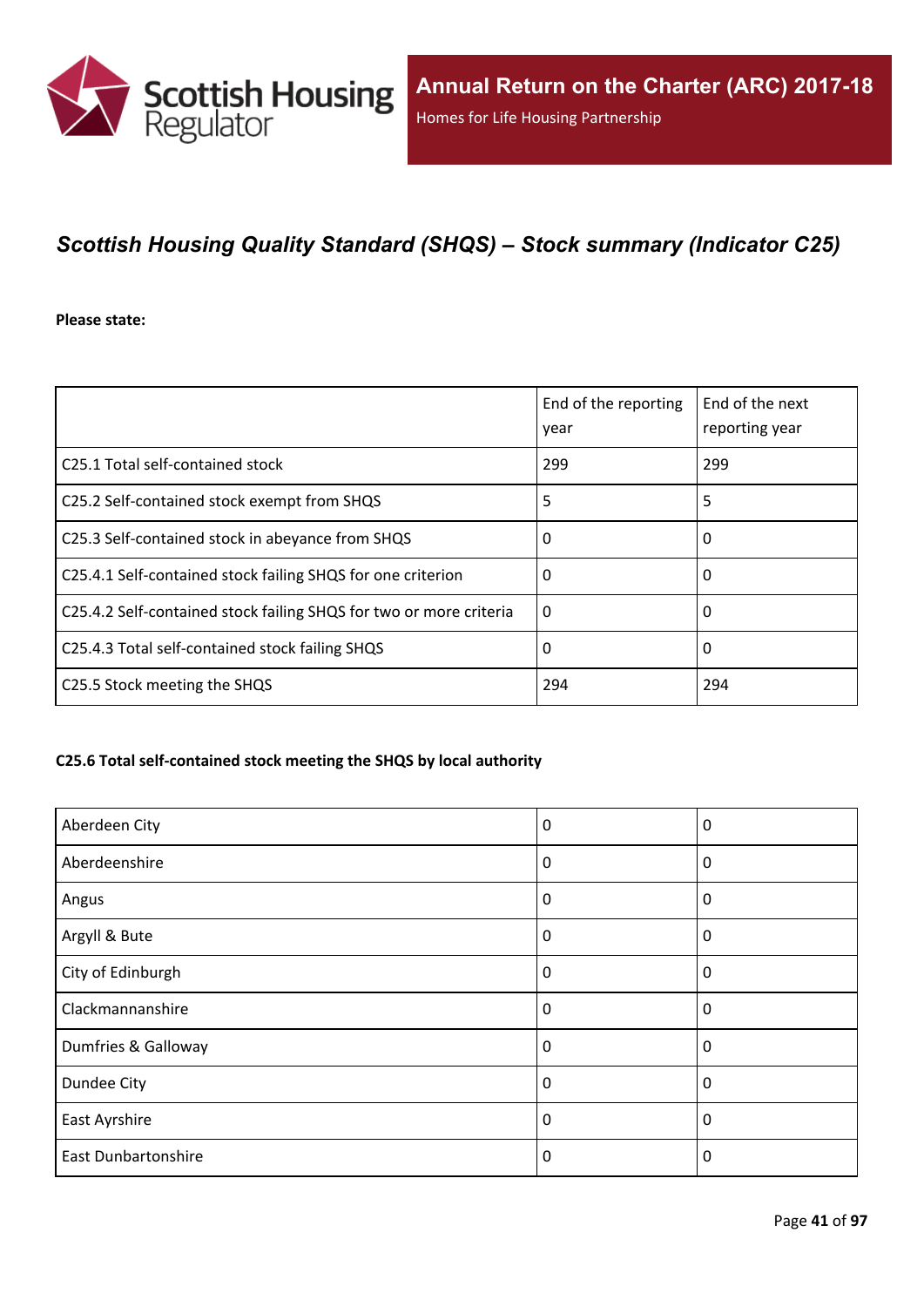

Homes for Life Housing Partnership

| East Lothian            | 294              | 294              |
|-------------------------|------------------|------------------|
| East Renfrewshire       | $\pmb{0}$        | $\pmb{0}$        |
| Eilean Siar             | $\pmb{0}$        | $\pmb{0}$        |
| Falkirk                 | $\pmb{0}$        | $\pmb{0}$        |
| Fife                    | $\pmb{0}$        | $\pmb{0}$        |
| Glasgow City            | $\pmb{0}$        | $\pmb{0}$        |
| Highland                | $\pmb{0}$        | $\pmb{0}$        |
| Inverclyde              | $\pmb{0}$        | $\pmb{0}$        |
| Midlothian              | $\boldsymbol{0}$ | $\mathbf 0$      |
| Moray                   | $\pmb{0}$        | $\pmb{0}$        |
| North Aryshire          | $\pmb{0}$        | $\pmb{0}$        |
| North Lanarkshire       | $\pmb{0}$        | $\mathbf 0$      |
| Orkney Islands          | $\pmb{0}$        | $\pmb{0}$        |
| Perth & Kinross         | $\pmb{0}$        | $\mathbf 0$      |
| Renfrewshire            | $\pmb{0}$        | $\mathbf 0$      |
| <b>Scottish Borders</b> | $\pmb{0}$        | $\mathbf 0$      |
| Shetland Islands        | $\pmb{0}$        | $\mathbf 0$      |
| South Ayrshire          | $\pmb{0}$        | $\pmb{0}$        |
| South Lanarkshire       | $\pmb{0}$        | $\boldsymbol{0}$ |
| Stirling                | $\boldsymbol{0}$ | $\pmb{0}$        |
| West Dunbartonshire     | $\pmb{0}$        | $\pmb{0}$        |
| West Lothian            | $\boldsymbol{0}$ | $\pmb{0}$        |

| $\overline{\phantom{0}}$<br> | 20 <sub>0</sub><br>ᢇ<br>$- - -$ | . .<br>-72<br>⊷∽<br>$  -$ |
|------------------------------|---------------------------------|---------------------------|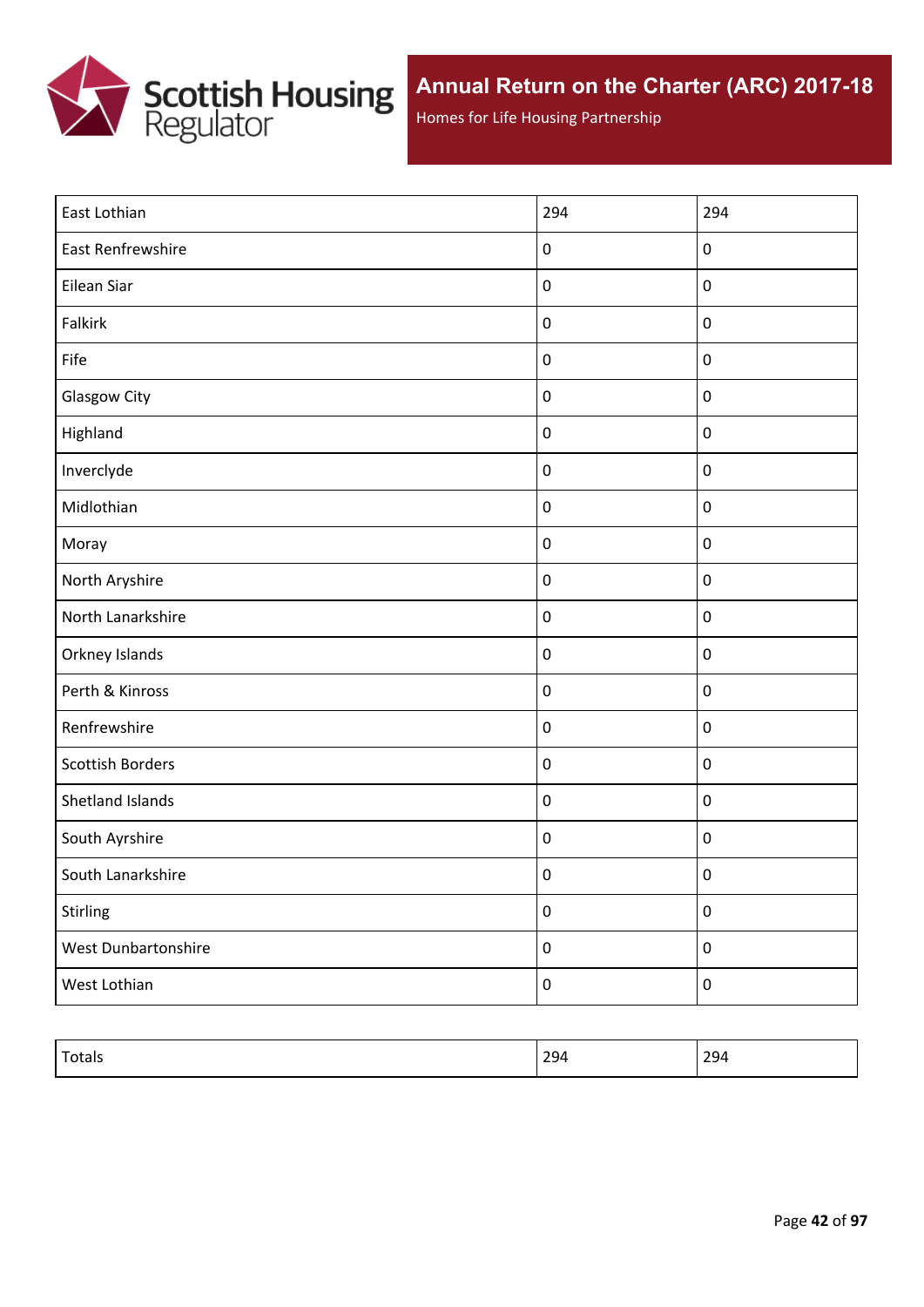

# *Scottish Housing Quality Standard (SHQS) – Stock failing by criterion (Indicator C26)*

How many of your organisation's properties did not meet the Standard at the end of the reporting year, and how **many are projected to not meet the Standard at the end of the next reporting year?**

|                                                                                                                                                                                                                                                | End of the reporting year | End of the next reporting year |
|------------------------------------------------------------------------------------------------------------------------------------------------------------------------------------------------------------------------------------------------|---------------------------|--------------------------------|
| C26.1 Because they were Below the<br>tolerable standard                                                                                                                                                                                        | 0                         | 0                              |
| C26.2 Because they were in serious<br>disrepair                                                                                                                                                                                                | 0                         | 0                              |
| C26.3 Because they were not energy<br>efficient                                                                                                                                                                                                | $\mathbf 0$               | 0                              |
| C26.4 Because they did not have<br>modern facilities and services                                                                                                                                                                              | $\mathbf 0$               | 0                              |
| C26.5 Because they were not healthy,<br>safe and secure                                                                                                                                                                                        | $\Omega$                  | 0                              |
| C26.6 If any properties are failing<br>SHQS at the end of the reporting<br>year, or are projected to fail for the<br>next reporting year, then explain<br>what actions your organisation is<br>taking or planning to take to address<br>these. |                           |                                |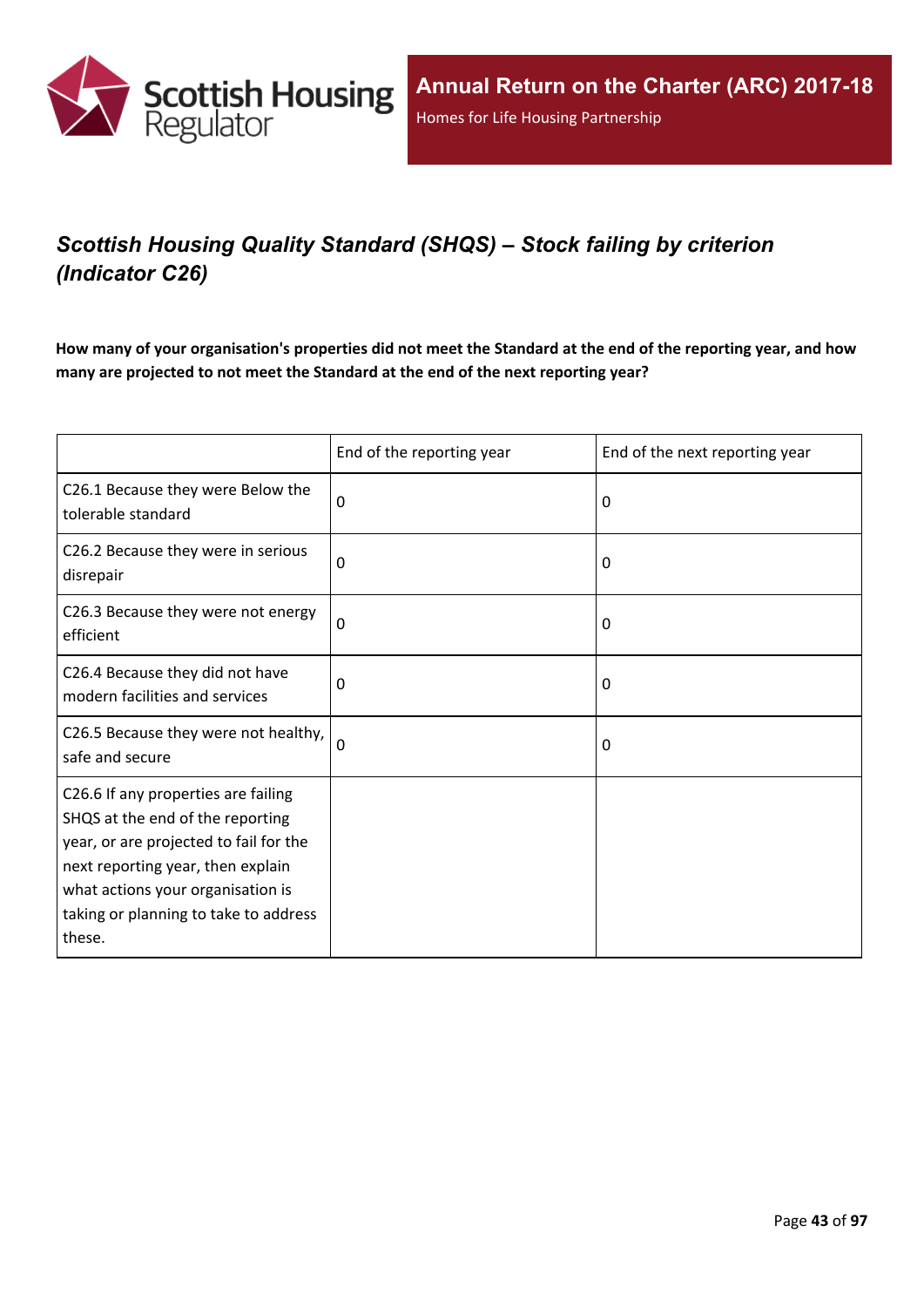

# *Scottish Housing Quality Standard (SHQS) – Working towards the standard (Indicator C27)*

#### **Please state:**

C27.1 How many properties did your organisation plan to bring fully up to the SHQS during the reporting year?  $\vert$ 



C27.2 How many properties did your organisation fully bring up to the SHQS during the reporting year  $\vert 0$ 

C27.3 If C27.1 and C27.2 are not the same, please provide an explanation for the difference

See comment above at C24.5.

These 5 properties have been deemed exempt on grounds that whilst could be done the costs would be disproportionate (given significant investment already made in modernisation in 2010/11, which included external insulation and heat pump central heating) - see C28.1.3 below. Inclusion had been aspirational, as we are reluctant to deem them permanently exempt, and at the time of our return had identified what we'd hoped would be a viable upgrade option for installation in 2017/18. Unfortunately, it wasn't. Efforts to identify a viable solution continue, with our specialist consultants Renewable Heat Strategies and their suppliers Ocean Air. However, for this year's return, as we do not currently have a costed option which we believe to be viable, we have not re-included upgrade proposals meantime for 2018/19.

Ultimately, we still hope to secure viable upgrade and compliance for these units- if possible during the following year 2019/20.

C27.4 How many properties does your organisation plan to bring fully up to the SHQS during the next reporting year  $\begin{bmatrix} 0 \end{bmatrix}$ 

C27.5 The number of properties at C27.4 should equal the difference between the projected pass rates for the end of the reporting year and the end of the next reporting year (as reported at C25.5). If it does not, please explain the difference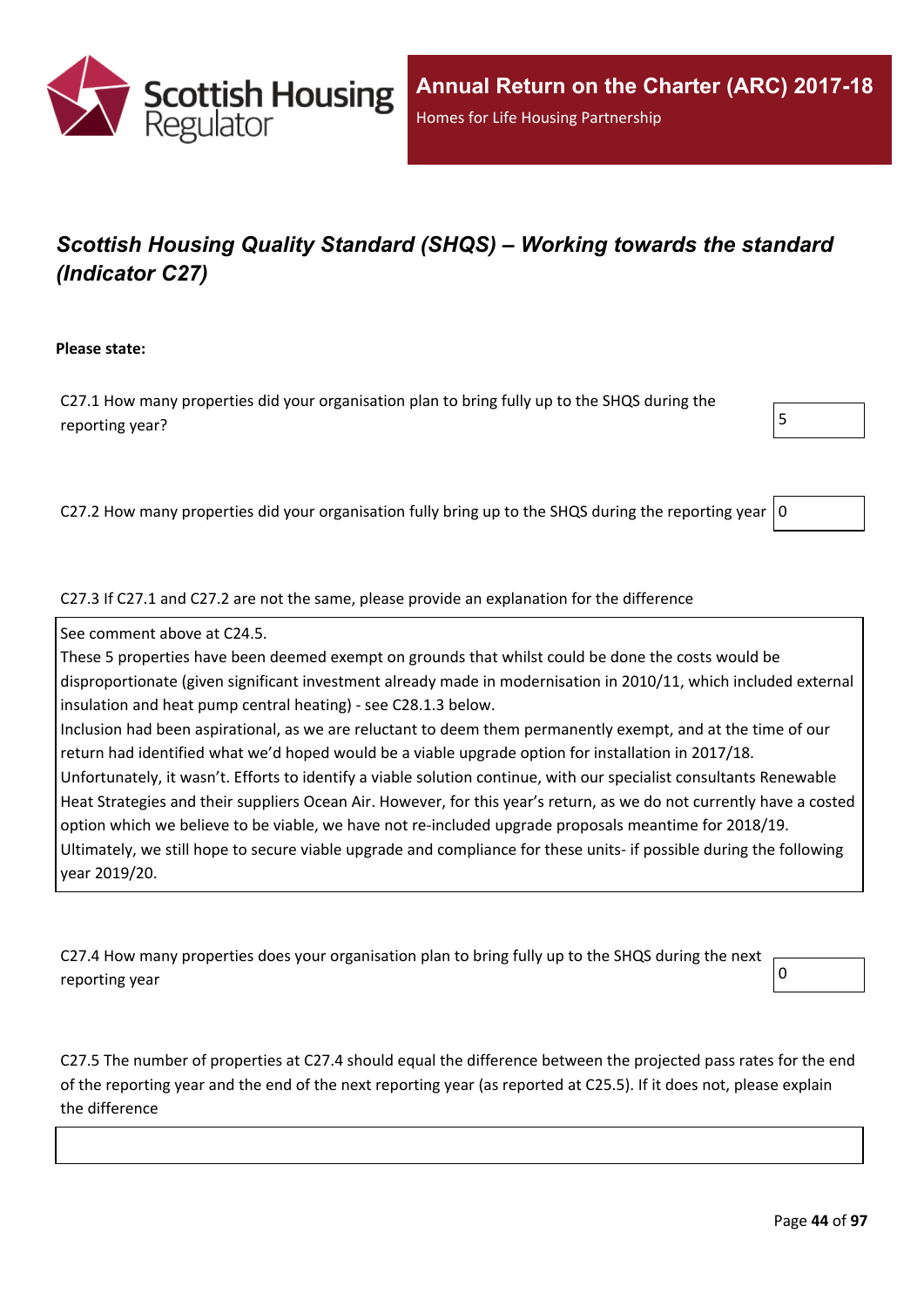

## *Scottish Housing Quality Standard (SHQS) (Indicator C28.1)*

**Please state:**

C28.1.1 The number of self-contained properties with exemptions at the year end  $\vert$  5



C28.1.2 The range of elements not met

C Energy Efficiency: 35 An energy efficiency rating of NHER 5 or SAP 2001 of 50 (oil, LPG, electric, solid fuel and biomass systems) or 60 (oil, LPG, electric, solid fuel and biomass systems)

C28.1.3 The reason(s) the elements are not met

(c) Work could be done but the costs would be disproportionate

C28.1.4 What action is your organisation taking or planning to take to address these exemptions

See comments at C27.3 and C 24.5 above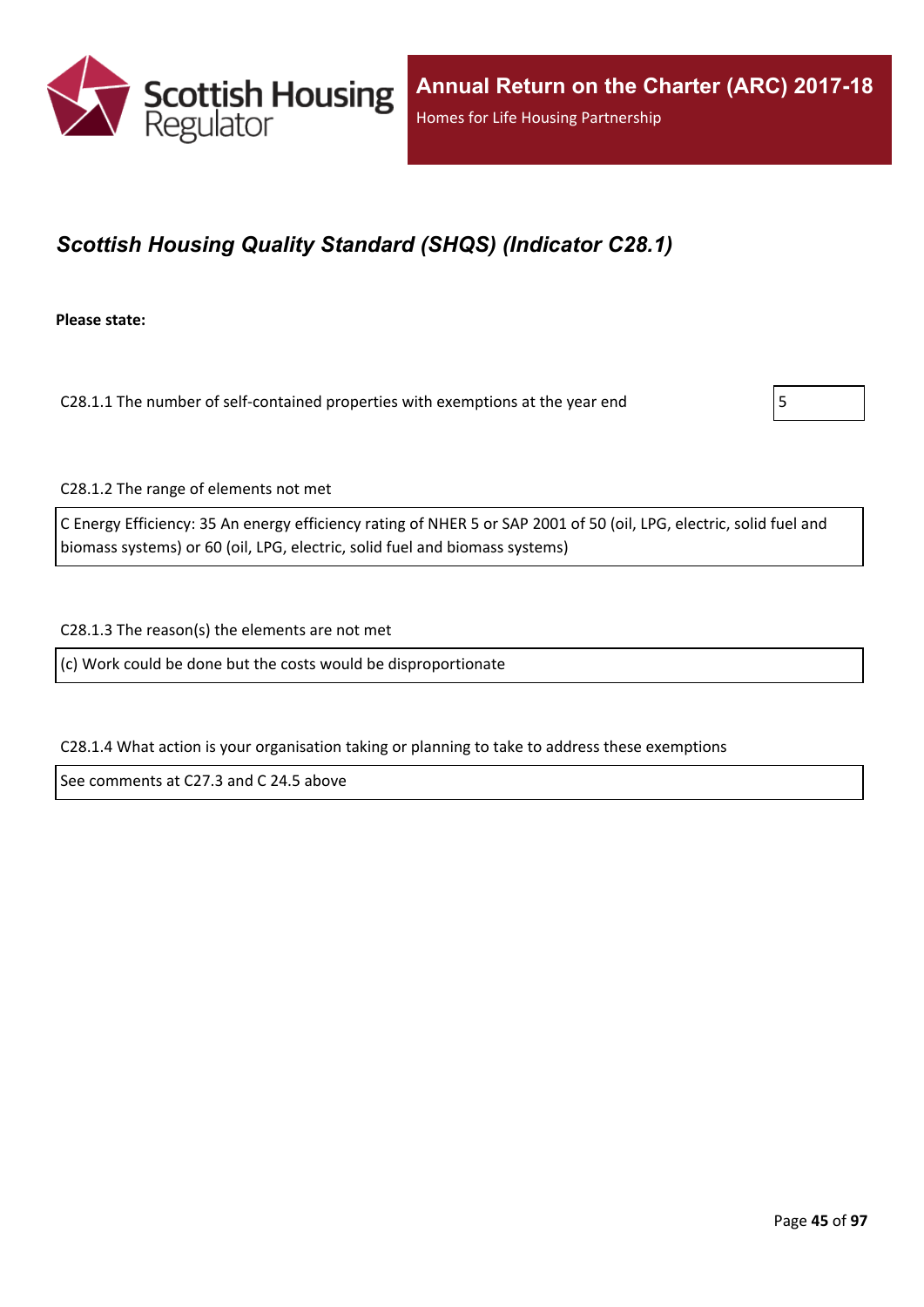

# *Scottish Housing Quality Standard (SHQS) – Abeyances at the year end (Indicator C28.2)*

**Please state:**

C28.2.1 The number of self-contained properties with abeyances at the year end  $\vert$  0

C28.2.2 The range of elements not met

C28.2.3 The reason(s) the elements are not met

C28.2.4 What action is your organisation taking or planning to take to address these abeyances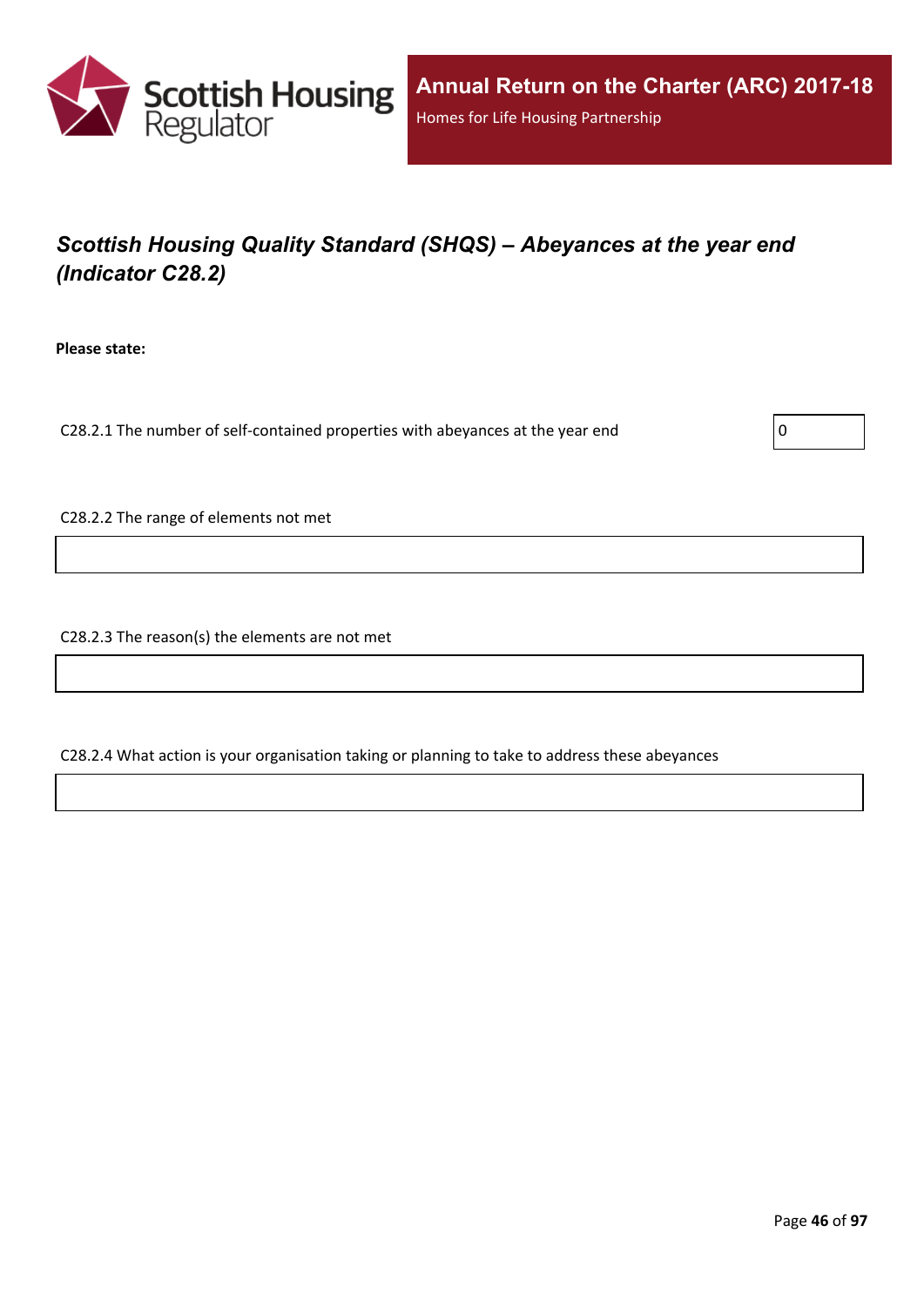

# *Scottish Housing Quality Standard (SHQS) – Actual and projected investment by criteria/element (Indicator C29)*

#### **Please state:**

|                                                                                                                 | (i) in the reporting<br>year                  |                                 | (ii) projected for the<br>next reporting year       |                                       |
|-----------------------------------------------------------------------------------------------------------------|-----------------------------------------------|---------------------------------|-----------------------------------------------------|---------------------------------------|
|                                                                                                                 | (a) the actual<br>number of homes<br>improved | (b) the amount<br>invested (£s) | (a) the actual<br>number of homes<br>to be improved | (b) the amount to<br>be invested (£s) |
| C29.1 Because they<br>were/are below the<br>tolerable standard                                                  | $\overline{0}$                                | $\mathbf 0$                     | 0                                                   | $\mathbf 0$                           |
| C29.2 Because they<br>were/are in serious<br>disrepair                                                          | 0                                             | 0                               | 0                                                   | $\pmb{0}$                             |
| C29.3 Because they<br>were/are not energy<br>efficient                                                          | $\pmb{0}$                                     | $\pmb{0}$                       | 0                                                   | $\boldsymbol{0}$                      |
| C29.4 Because they<br>did/do not have modern<br>facilities and services                                         | $\mathbf 0$                                   | $\boldsymbol{0}$                | 0                                                   | $\boldsymbol{0}$                      |
| C29.5 Because they<br>were/are not healthy,<br>safe and secure                                                  | $\boldsymbol{0}$                              | $\boldsymbol{0}$                | 0                                                   | $\mathbf 0$                           |
| C29.6 The total number<br>of properties improved                                                                | $\boldsymbol{0}$                              | $\boldsymbol{0}$                | 0                                                   | $\boldsymbol{0}$                      |
| C29.7 The number of<br>properties demolished as<br>a direct result of the<br>SHQS and the cost of<br>demolition | $\mathbf 0$                                   | $\pmb{0}$                       | 0                                                   | $\mathbf 0$                           |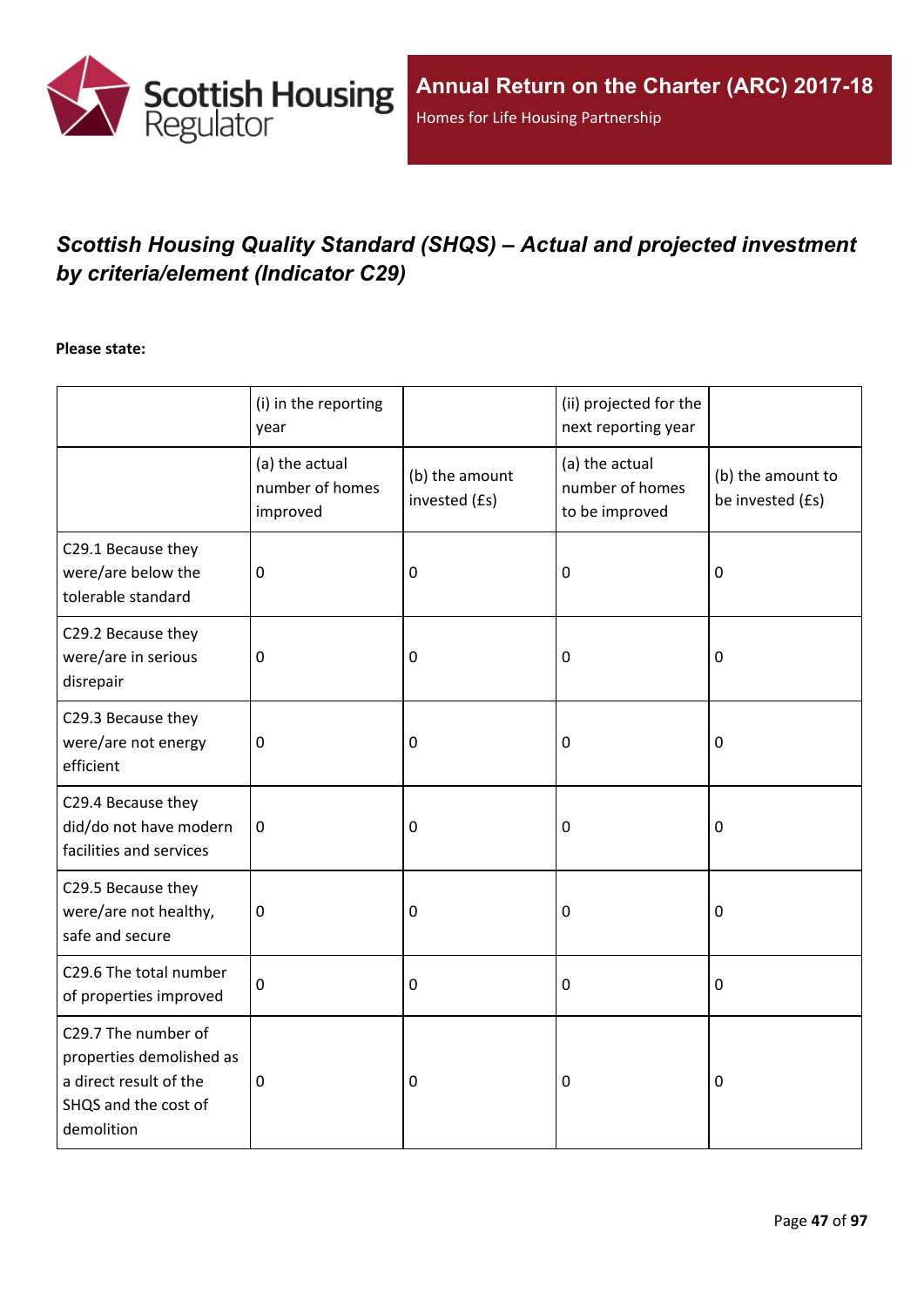

## *Percentage of stock meeting the Scottish Housing Quality Standard (SHQS) (Indicator 7)*

#### **For properties within scope of the SHQS, please state:**

| Percentage of stock meeting the SHQS at the end of the reporting year (Indicator 7)                    | 98.33 | %   |
|--------------------------------------------------------------------------------------------------------|-------|-----|
| 7.2.2 projected to the end of the next reporting year                                                  |       | 294 |
| 7.2 The number of properties meeting the SHQS:<br>7.2.1 at the end of the reporting year               |       | 294 |
| 7.1.2 projected to the end of the next reporting year                                                  |       | 299 |
| 7.1 The total number of properties within scope of the SHQS:<br>7.1.1 at the end of the reporting year |       | 299 |

| Percentage of stock meeting the SHQS projected to the end of the next reporting | 98.33 | % |
|---------------------------------------------------------------------------------|-------|---|
| vear (Indicator 7)                                                              |       |   |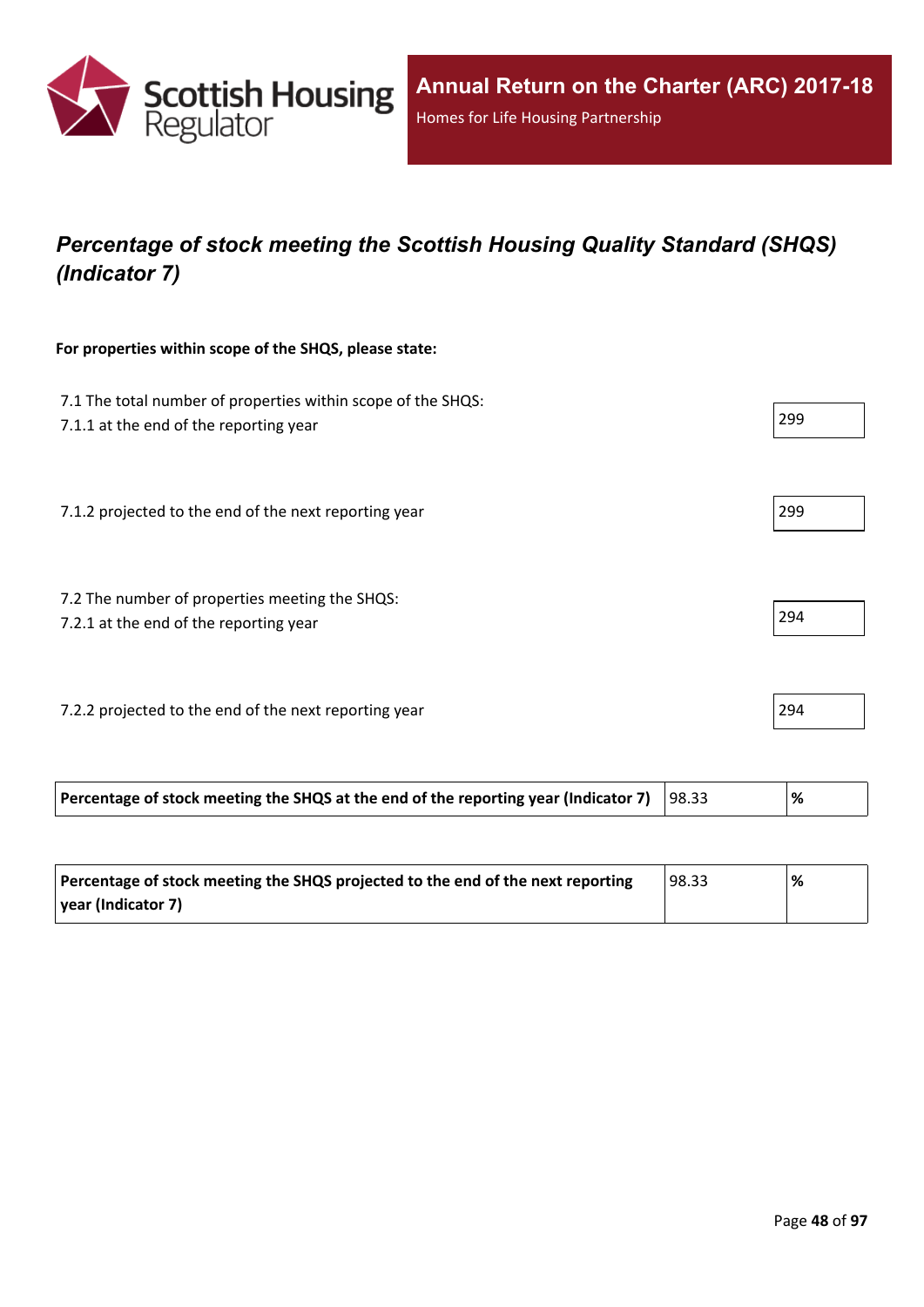

## *Percentage of properties at or above the appropriate NHER or SAP ratings specified in element 35 of the SHQS, as at 31 March each year (Indicator 8)*

| 8.1 The total number of properties within scope of the SHQS:<br>8.1.1 at the end of the reporting year           | 299 |
|------------------------------------------------------------------------------------------------------------------|-----|
|                                                                                                                  |     |
| 8.1.2 projected to the end of the next reporting year                                                            | 299 |
|                                                                                                                  |     |
| 8.2 The number of properties meeting the appropriate NHER or SAP ratings specified in element 35 of<br>the SHQS: |     |
| 8.2.1 at the end of the reporting year                                                                           | 294 |
|                                                                                                                  |     |
| 8.2.2 projected to the end of the next reporting year                                                            | 294 |
|                                                                                                                  |     |

| Percentage of properties at or above the appropriate NHER or SAP ratings specified in | 98.33 | % |
|---------------------------------------------------------------------------------------|-------|---|
| element 35 of the SHQS at the end of the reporting year (Indicator 8)                 |       |   |

| Percentage of properties at or above the appropriate NHER or SAP ratings specified in | 98.33 | % |
|---------------------------------------------------------------------------------------|-------|---|
| element 35 of the SHQS projected to the end of the next reporting year(Indicator 8)   |       |   |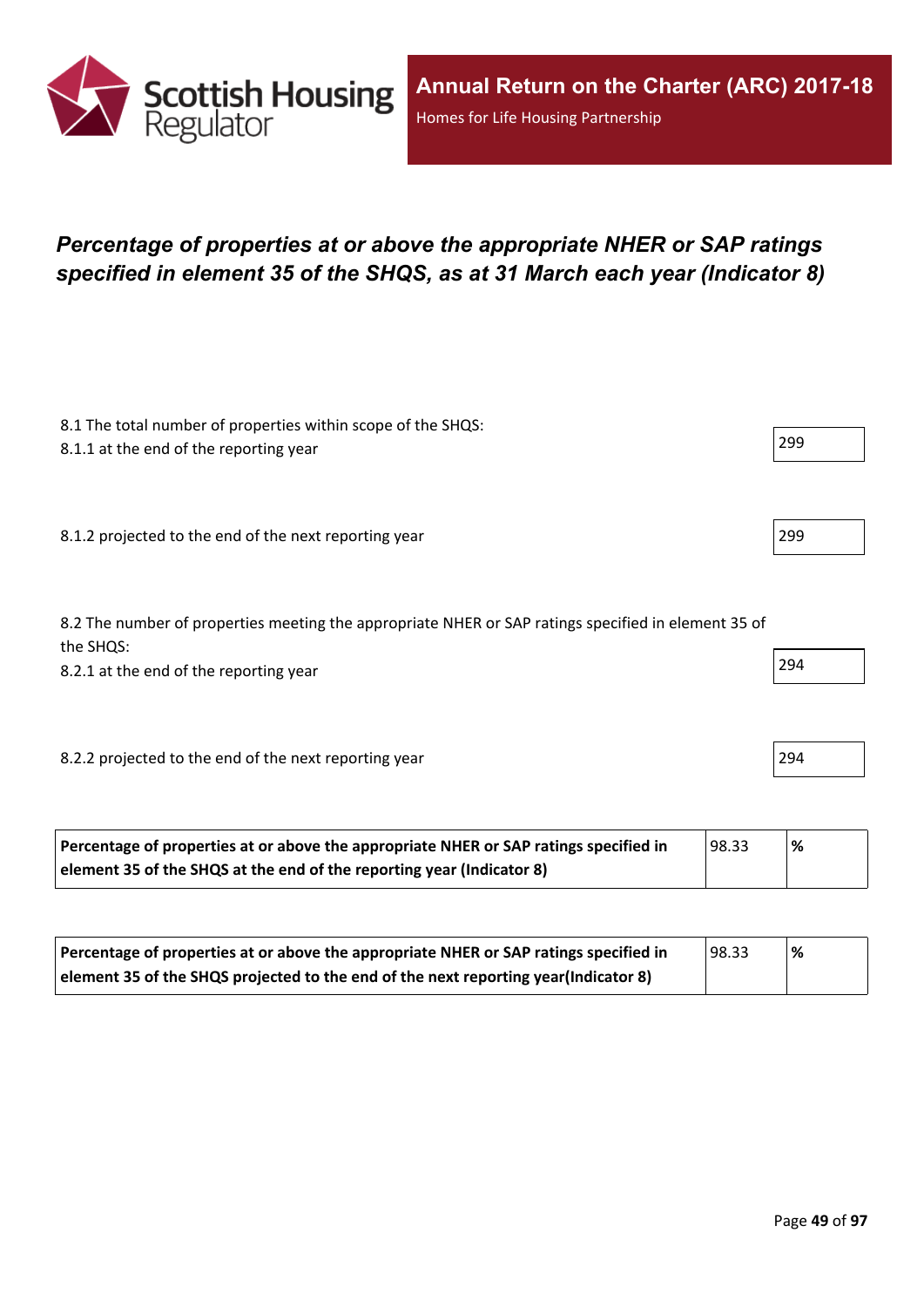

## *Percentage of tenants satisfied with the standard of their home when moving in (Indicator 9)*

In relation to tenant satisfaction with the standard of their home when moving in this year, please state:

9.1 Of the tenants who moved into their property in the last year, how many answered the question "Thinking about when you moved in, how satisfied or dissatisfied were you with the standard of your home?"  $18$ 

9.2 Of the tenants who answered, how many said that they were: **9.2.1 very satisfied** 10

**9.2.2 fairly satisfied** 7

**9.2.3 neither satisfied nor dissatisfied** 1

**9.2.4 fairly dissatisfied** 0

**9.2.5 very dissatisfied** 0

| Percentage of tenants satisfied with the standard of their home when moving in |  | % |
|--------------------------------------------------------------------------------|--|---|
| $ $ (Indicator 9)                                                              |  |   |

18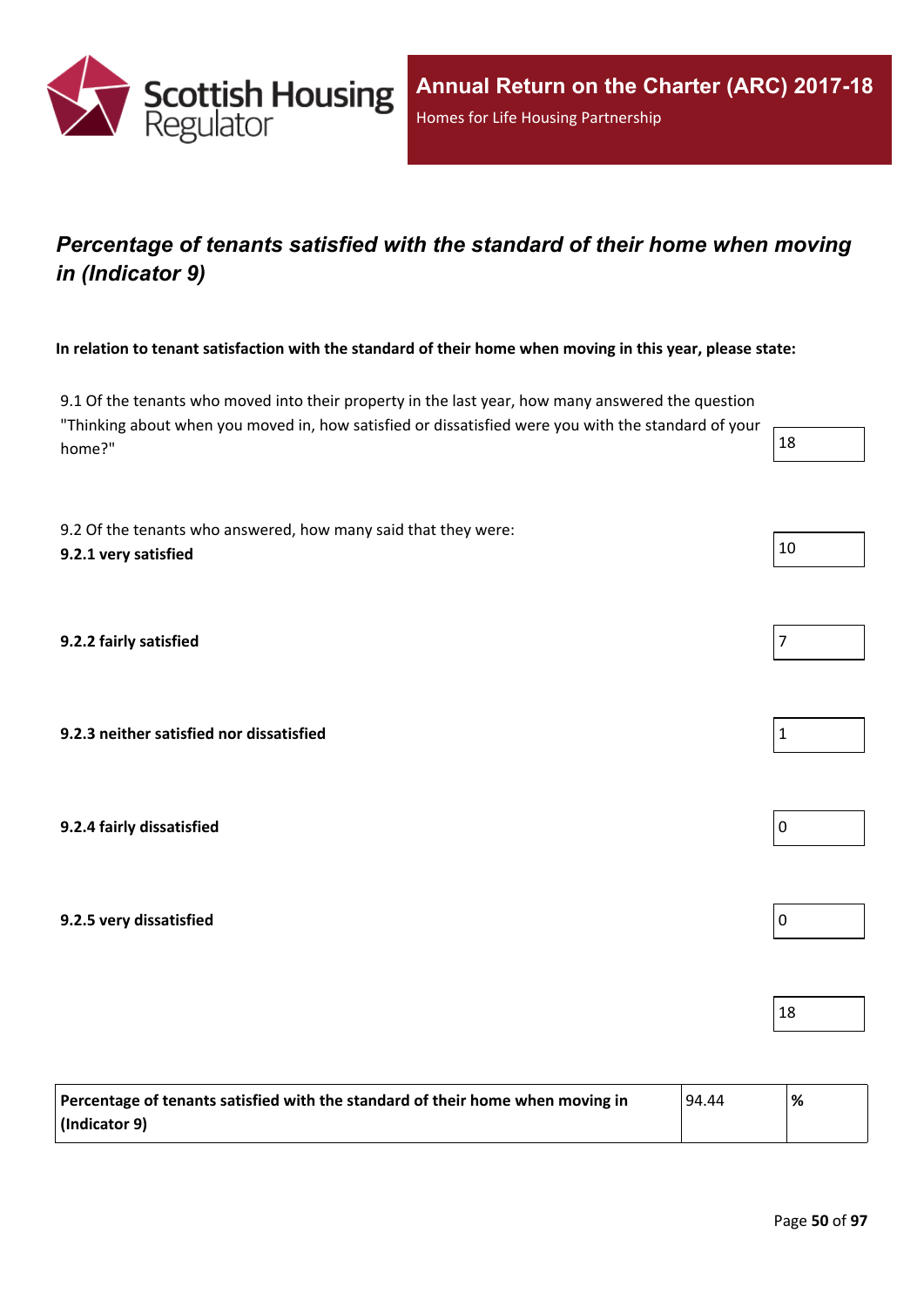

### *Percentage of tenants satisfied with the quality of their home (Indicator 10)*

#### **In relation to tenant satisfaction with the quality of their home, please state:**

| 10.1 How many tenants answered the question "Overall, how satisfied or dissatisfied are you with the<br>quality of your home?" | 128           |
|--------------------------------------------------------------------------------------------------------------------------------|---------------|
| 10.2 Of the tenants who answered, how many said that they were:<br>10.2.1 very satisfied                                       | 63            |
| 10.2.2 fairly satisfied                                                                                                        | 50            |
| 10.2.3 neither satisfied nor dissatisfied                                                                                      | 11            |
| 10.2.4 fairly dissatisfied                                                                                                     | 3             |
| 10.2.5 very dissatisfied                                                                                                       | $\mathbf{1}$  |
| Percentage of tenants satisfied with the quality of their home (Indicator 10)                                                  | 88.28<br>$\%$ |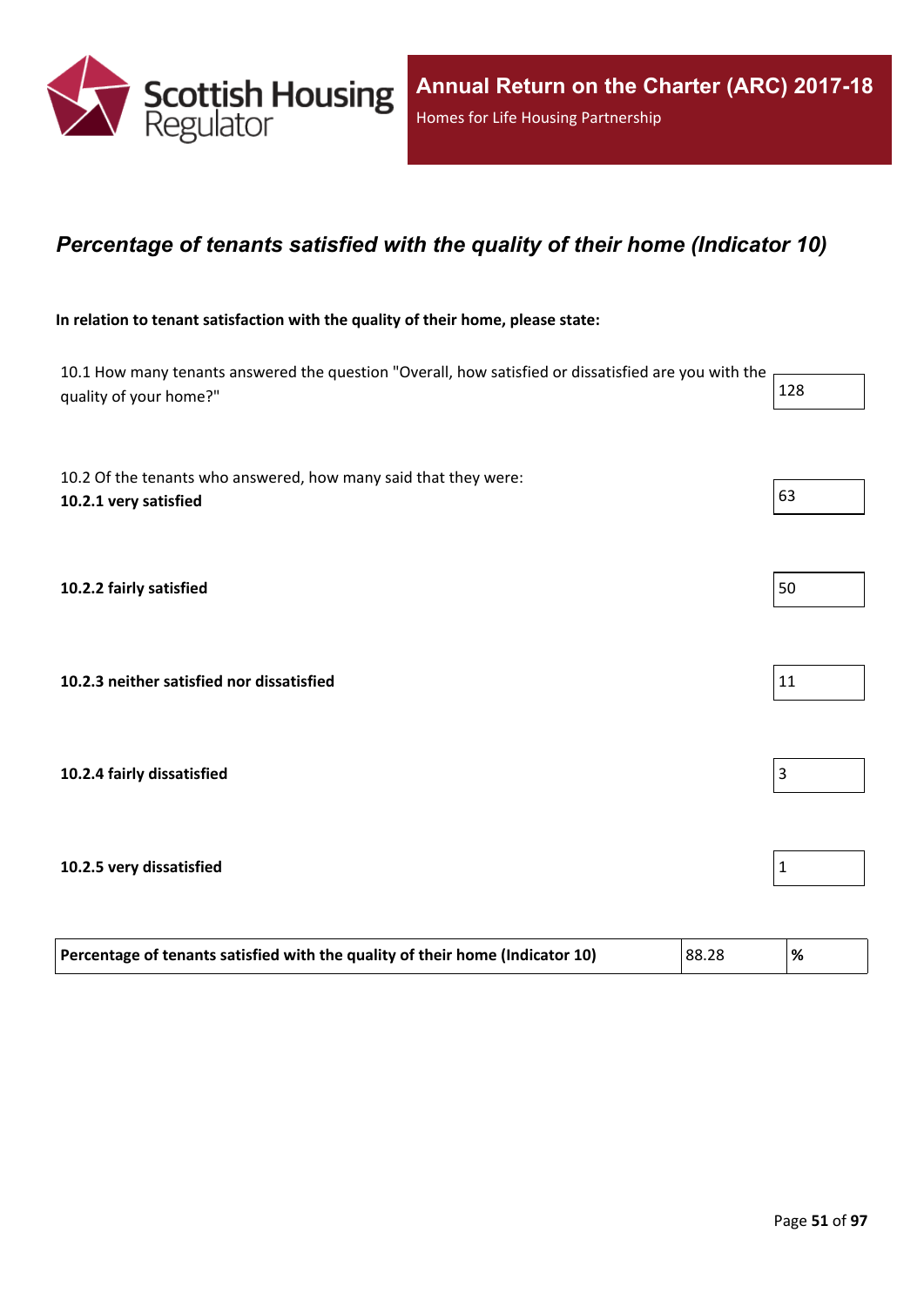

#### *Repairs, Maintenance & Improvements*

The information you give us here will tell us about the quality and energy efficiency of the housing you provide **and the repairs service you offer.**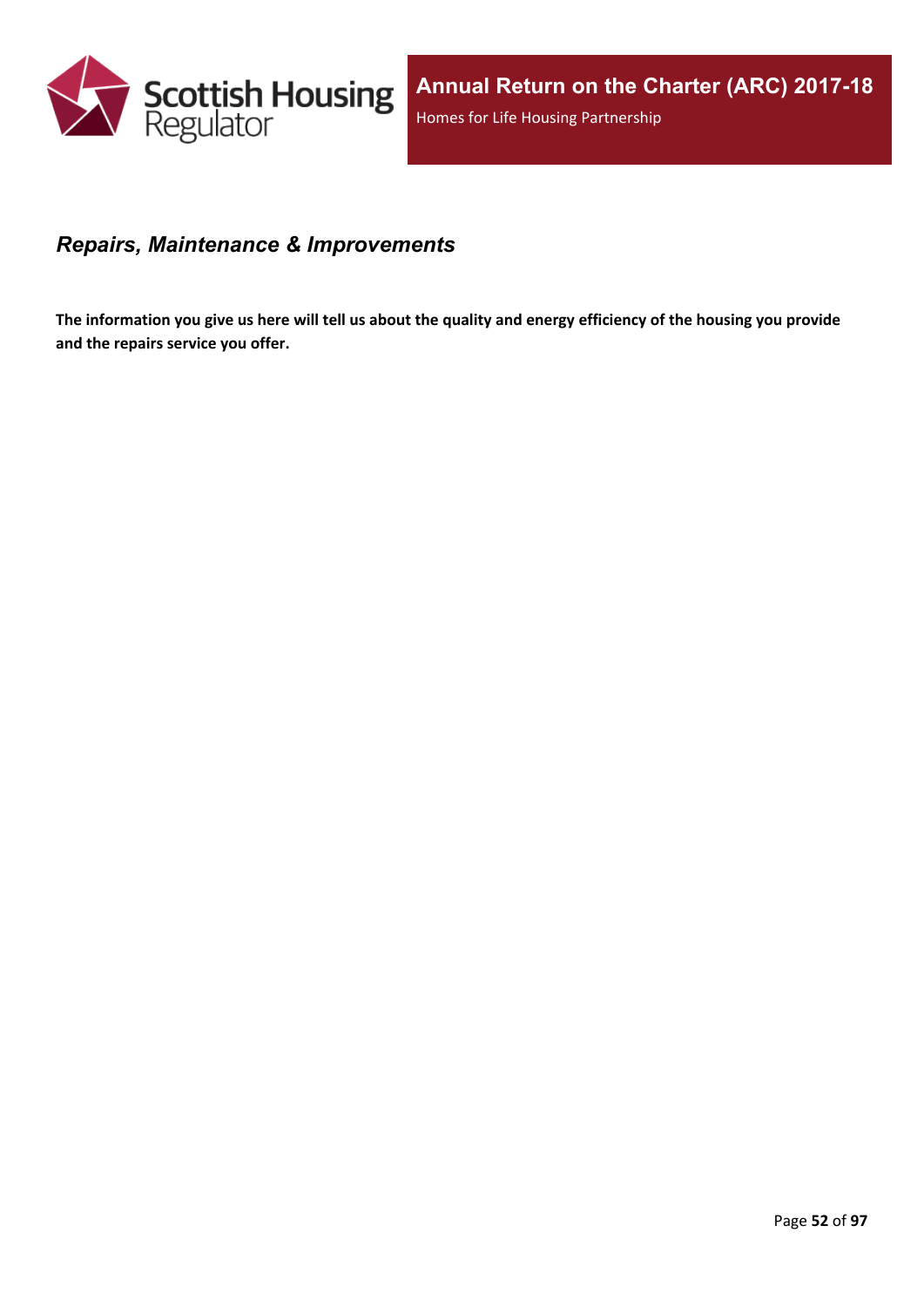

## *Average number of reactive repairs completed per occupied property (Indicator C13)*

**Please state:**

| C13.1 The total number of reactive repairs completed during the reporting year | 663.0 |
|--------------------------------------------------------------------------------|-------|
|                                                                                |       |
|                                                                                |       |
| C13.2 The number of occupied properties during the reporting year              | 203   |
|                                                                                |       |
|                                                                                |       |

**Average number of reactive repairs completed per occupied property (Indicator C13)** 3.27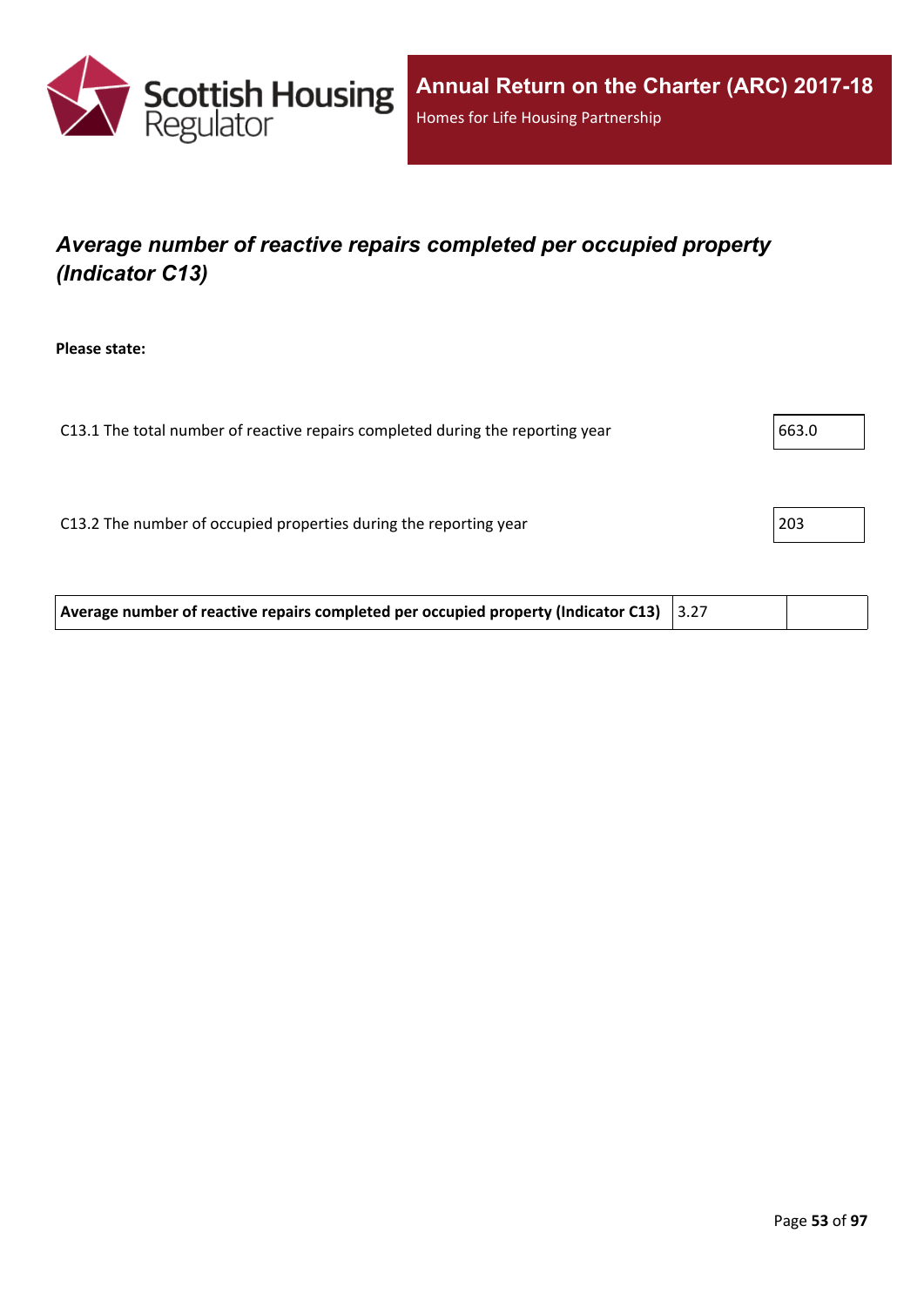

### *Average length of time taken to complete emergency repairs (Indicator 11)*

Emergency repairs are reactive repairs necessary to prevent serious damage to the building, danger to health, risk **to safety or risk of serious loss or damage to the occupier's property. Please state:**

| 11.1 The number of emergency repairs completed in the reporting year | 50 |
|----------------------------------------------------------------------|----|
|                                                                      |    |
| 11.2 The total number of hours taken to complete emergency repairs   | 95 |
|                                                                      |    |

| Average length of time taken to complete emergency repairs (Indicator 11) | 1.9 | hours |
|---------------------------------------------------------------------------|-----|-------|
|                                                                           |     |       |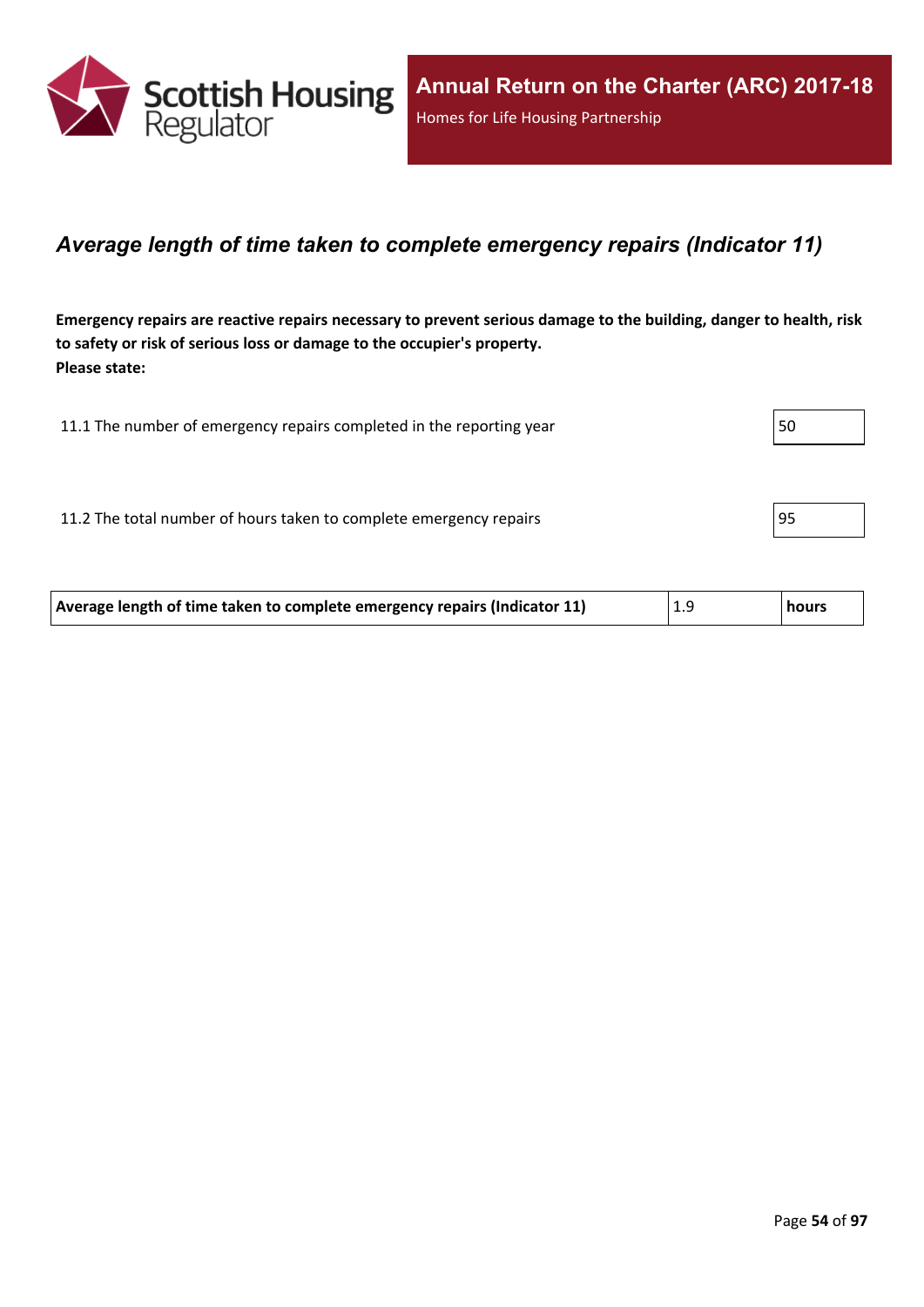

## *Average length of time taken to complete non-emergency repairs (Indicator 12)*

**Non-emergency repairs are reactive repairs that are not categorised as emergency. Please state:**

**Please state:**

**(i) The number of non-emergency repairs completed in the reporting year**

**(ii) The total number of working days taken to complete non-emergency repairs in the reporting year**

12.1 The total number of non-emergency repairs completed in the reporting year 613

12.2 The total number of working days taken to complete non-emergency repairs 3202

| Average length of time taken to complete non-emergency repairs (Indicator 12)<br>days |  |
|---------------------------------------------------------------------------------------|--|
|---------------------------------------------------------------------------------------|--|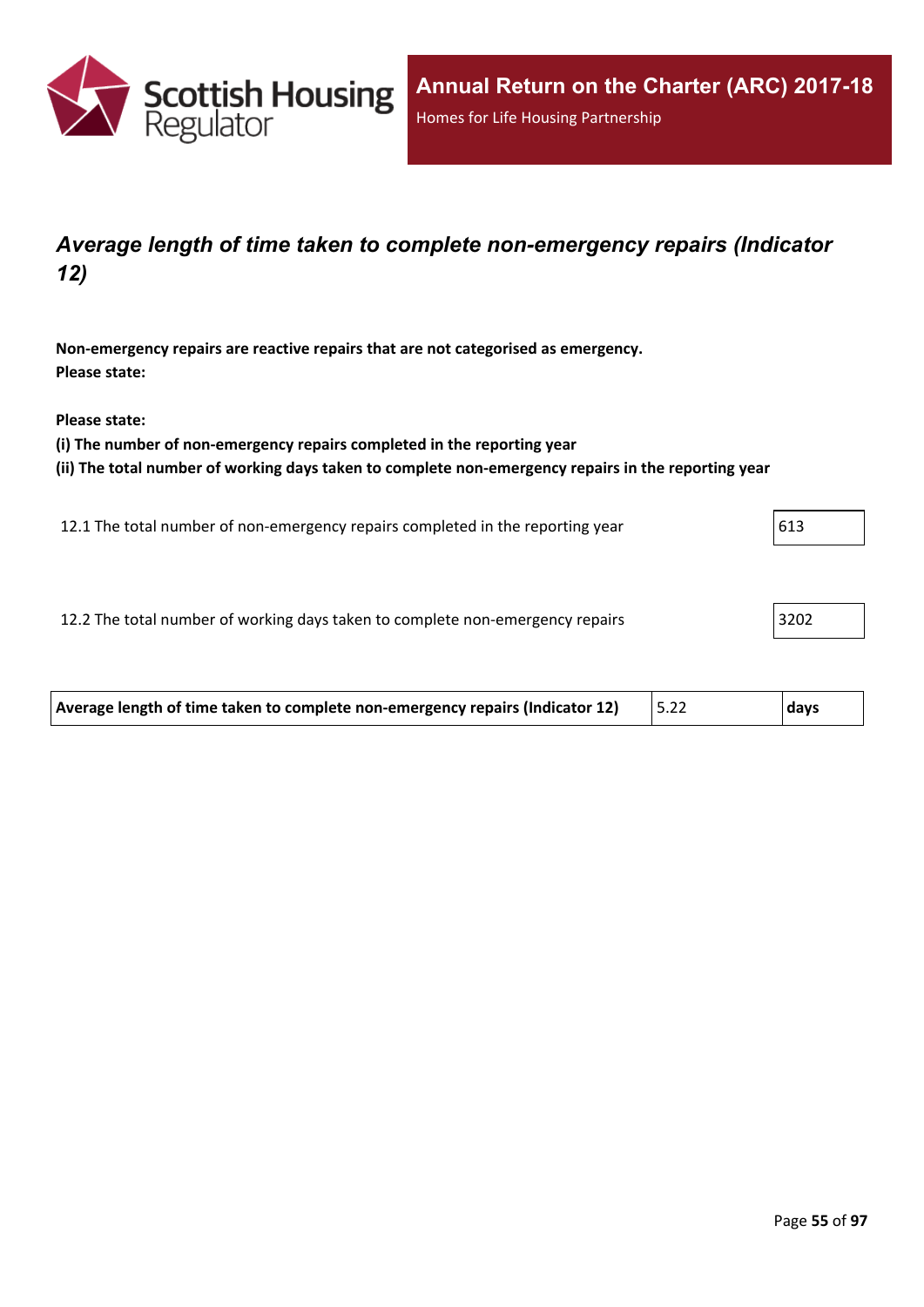

## *Percentage of reactive repairs carried out in the last year completed right first time (Indicator 13)*

**Please state:**

13.1 The number of reactive repairs completed right first time during the reporting year  $\vert$  531

13.2 The total number of reactive repairs completed during the reporting year  $\vert$  613

| Percentage of reactive repairs carried out in the last year completed right first time | 86.62 | % |
|----------------------------------------------------------------------------------------|-------|---|
| (Indicator 13)                                                                         |       |   |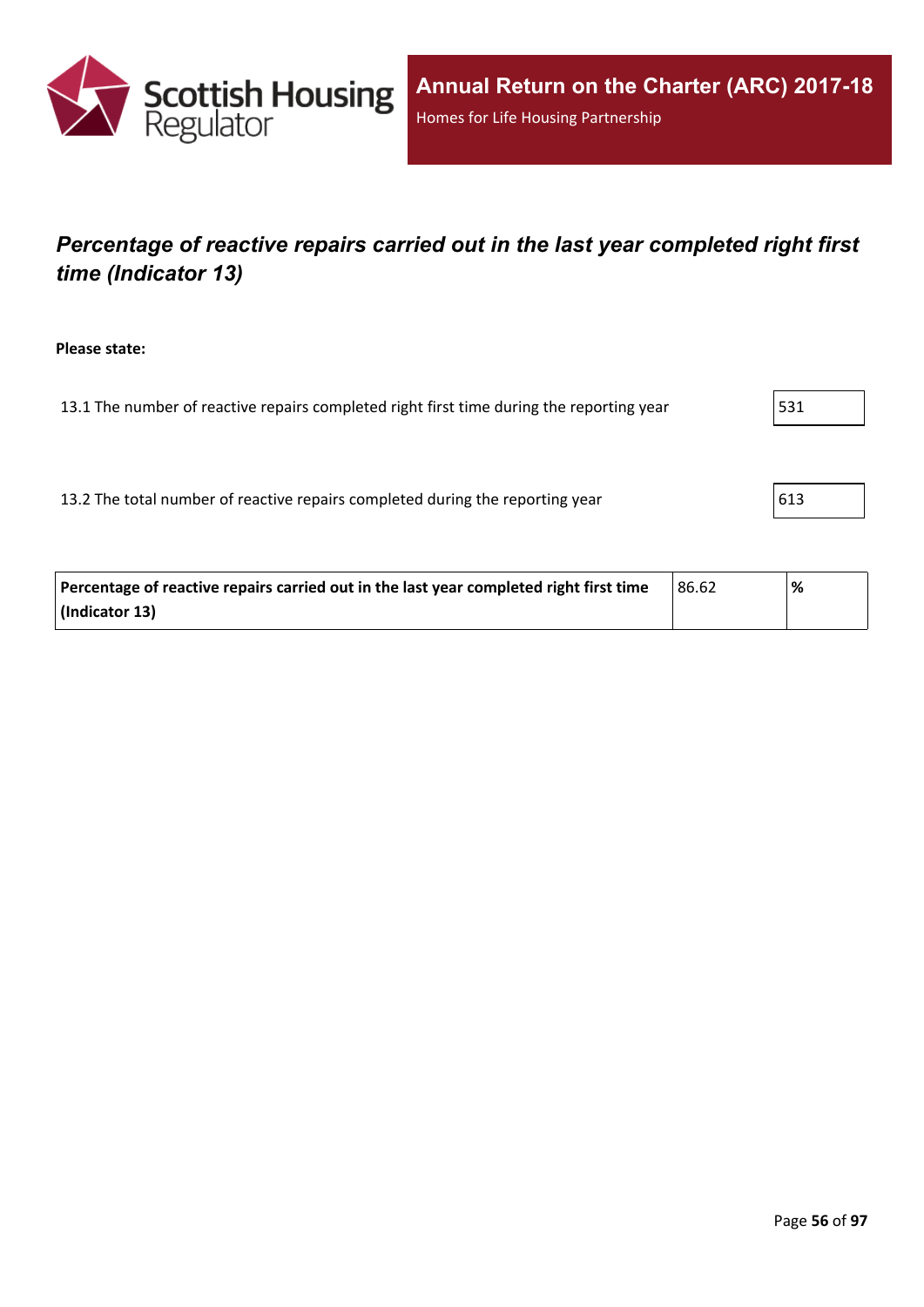

## *Percentage of repairs appointments kept (Indicator 14)*

#### **Please state:**

| 14.1 Does your organisation operate a repairs appointment system?           |     |
|-----------------------------------------------------------------------------|-----|
| Yes                                                                         |     |
|                                                                             |     |
| 14.2 The number of reactive repairs appointments made in the reporting year | 455 |
| 14.3 The number of reactive repair appointments kept in the reporting year  | 442 |

| Percentage of repairs appointments kept (Indicator 14) | 97.14 | % |
|--------------------------------------------------------|-------|---|
|                                                        |       |   |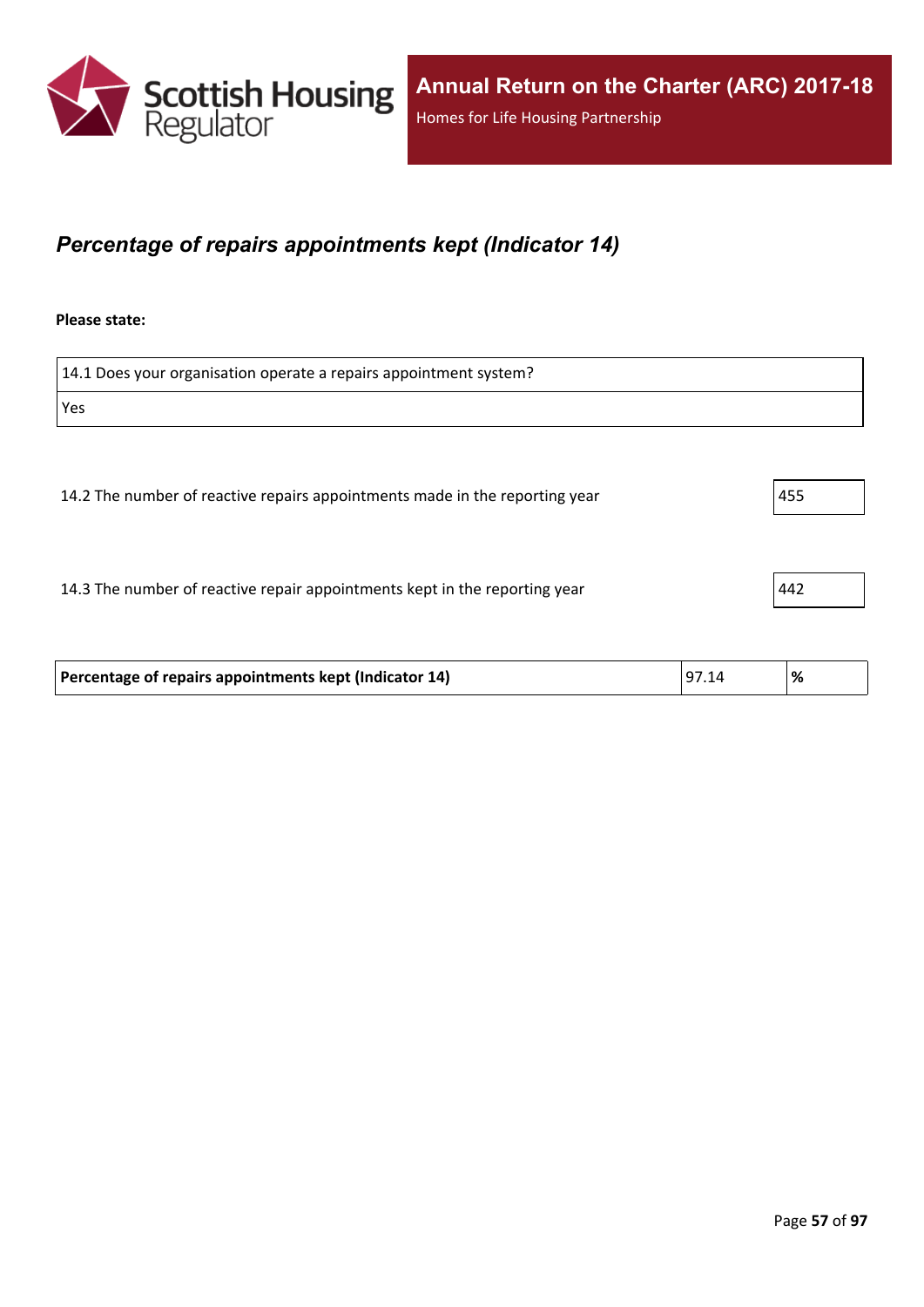

## *Percentage of properties that require a gas safety record which had a gas safety check and record completed by the anniversary date (Indicator 15)*

**Please state:**

15.1 As at the end of the reporting year, how many properties required gas safety records 206

15.2 For properties which had current gas safety records in place at the end of the reporting year, how many had been renewed by their anniversary dates 206

| Percentage of properties that require a gas safety record which had a gas safety check $\vert$ 100.00 |  | % |
|-------------------------------------------------------------------------------------------------------|--|---|
| and record completed by the anniversary date (Indicator 15)                                           |  |   |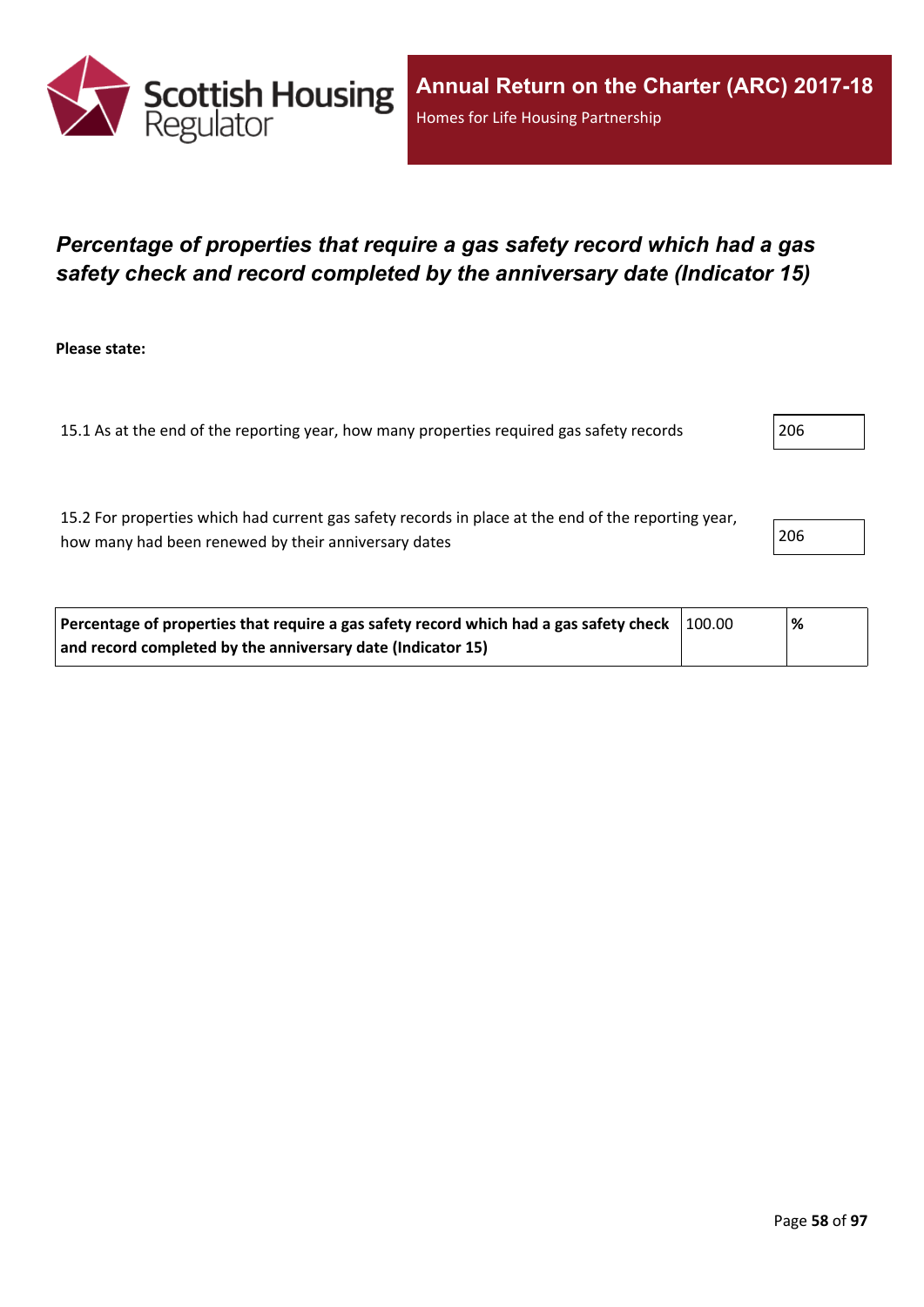

## *Percentage of tenants who have had repairs or maintenance carried out in last 12 months satisfied with the repairs and maintenance service (Indicator 16)*

In relation to tenant satisfaction with the repairs service provided for those with a repair carried out in the **reporting year, please state:**

16.1 Of the tenants who had repairs carried out in the last year, how many answered the question "Thinking about the LAST time you had repairs carried out, how satisfied or dissatisfied were you with the repairs service provided by your landlord?" 216

16.2 Of the tenants who answered, how many said that they were: **16.2.1 very satisfied** 132

**16.2.2 fairly satisfied** 67

**16.2.3 neither satisfied nor dissatisfied** 5

**16.2.4 fairly dissatisfied** 8

#### **16.2.5 very dissatisfied** 2

| Percentage of tenants who have had repairs or maintenance carried out in last 12<br> 92.13 |  | % |
|--------------------------------------------------------------------------------------------|--|---|
| months satisfied with the repairs and maintenance service (Indicator 16)                   |  |   |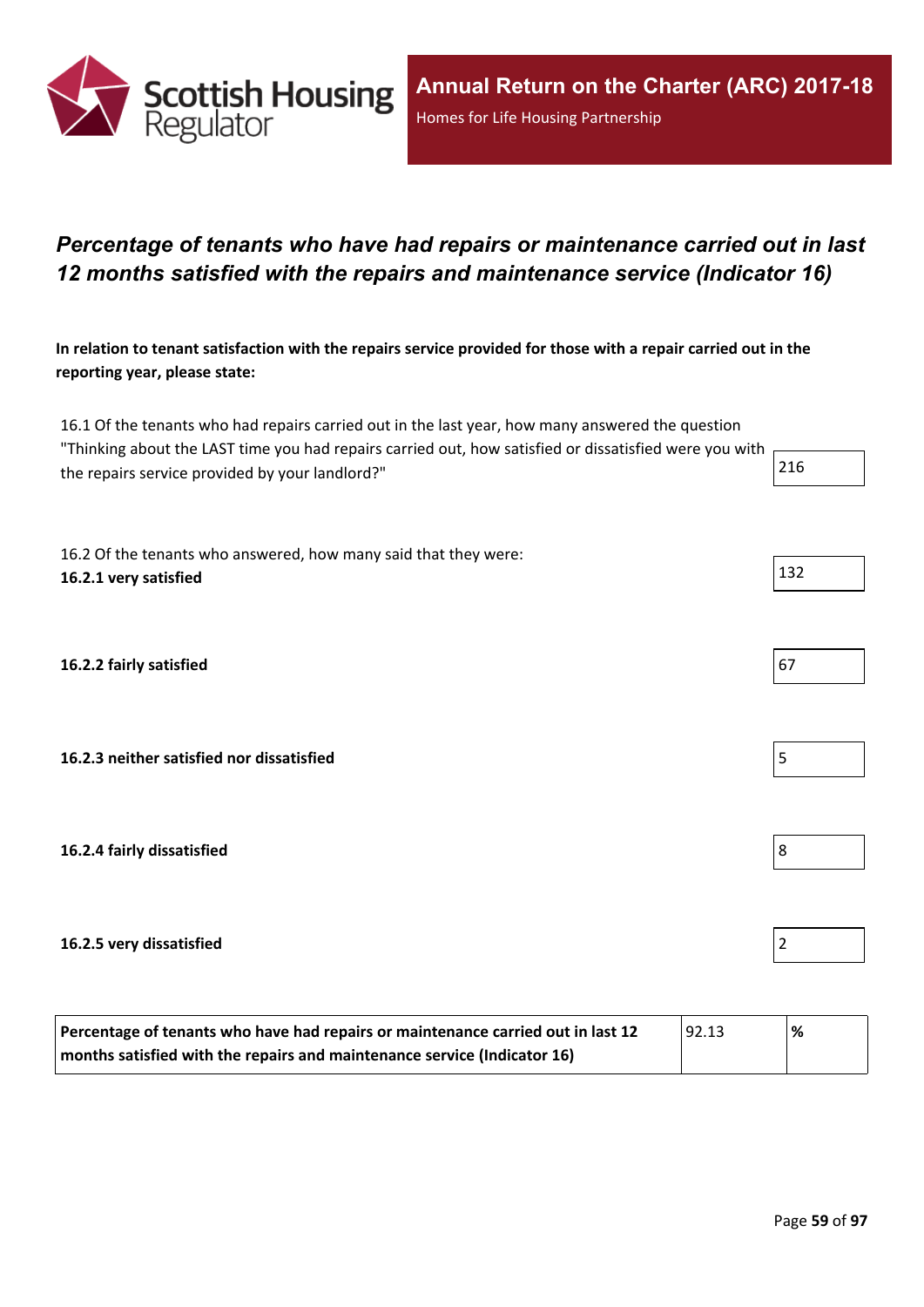

### *Comments (Housing quality and maintenance)*

Indicator 16: Repairs/Maintenance: Moved to a new reactive mainenance contractor in May 2017. Tenants are reporting 11.93% increase in satisfaction up to 98.05% from 86.15% with previous contractor.

Indicator 10: Quality of their Home: Data is from the full tenant survey completed in November 2016 - as detailed for Indicator 1.Of 18 post allcoation visits carried out during the year all reported satisfaction with quality

of home.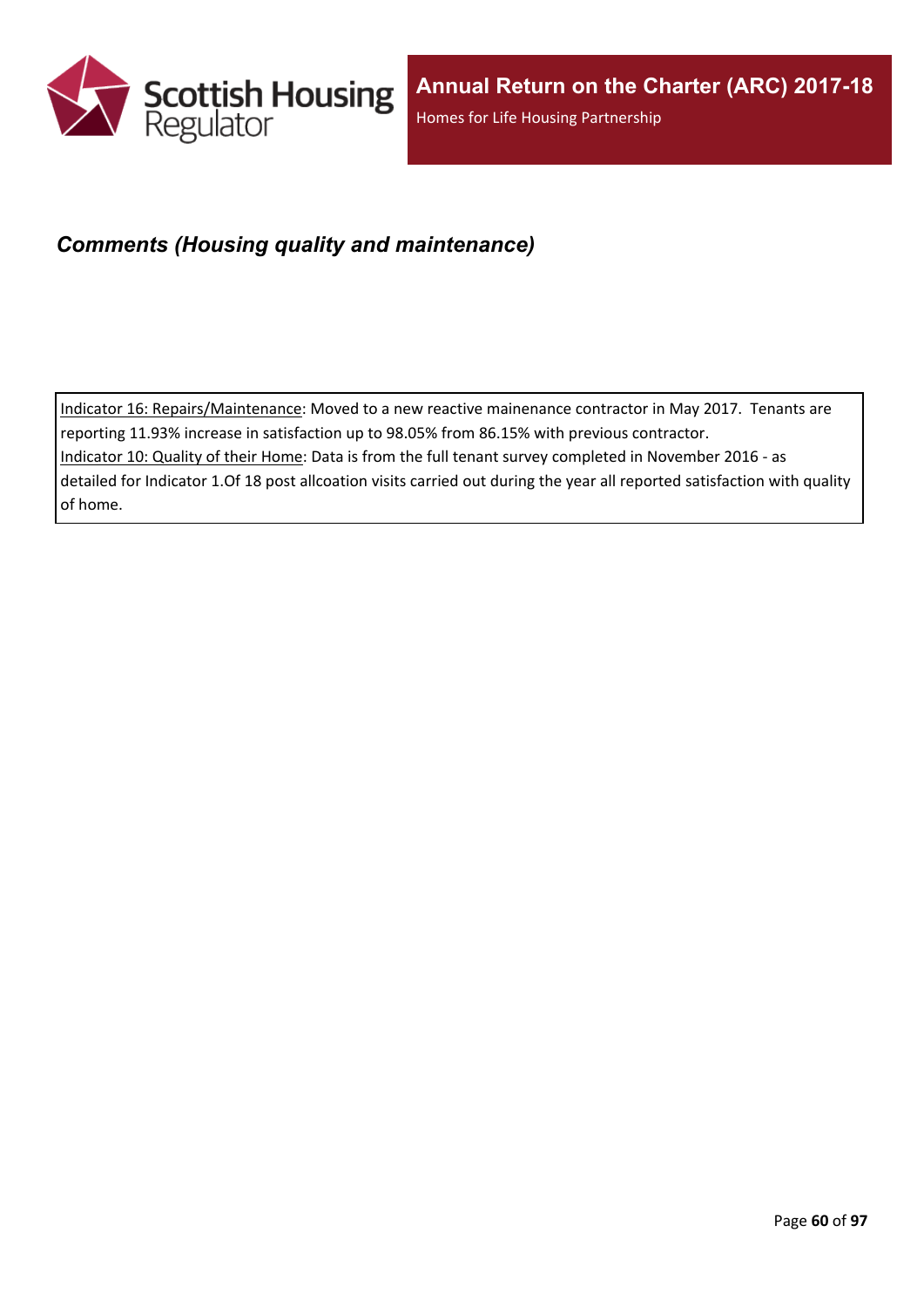

## *Neighbourhood and Community*

**The information you give us here will tell us about the neighbourhoods and communities you manage.**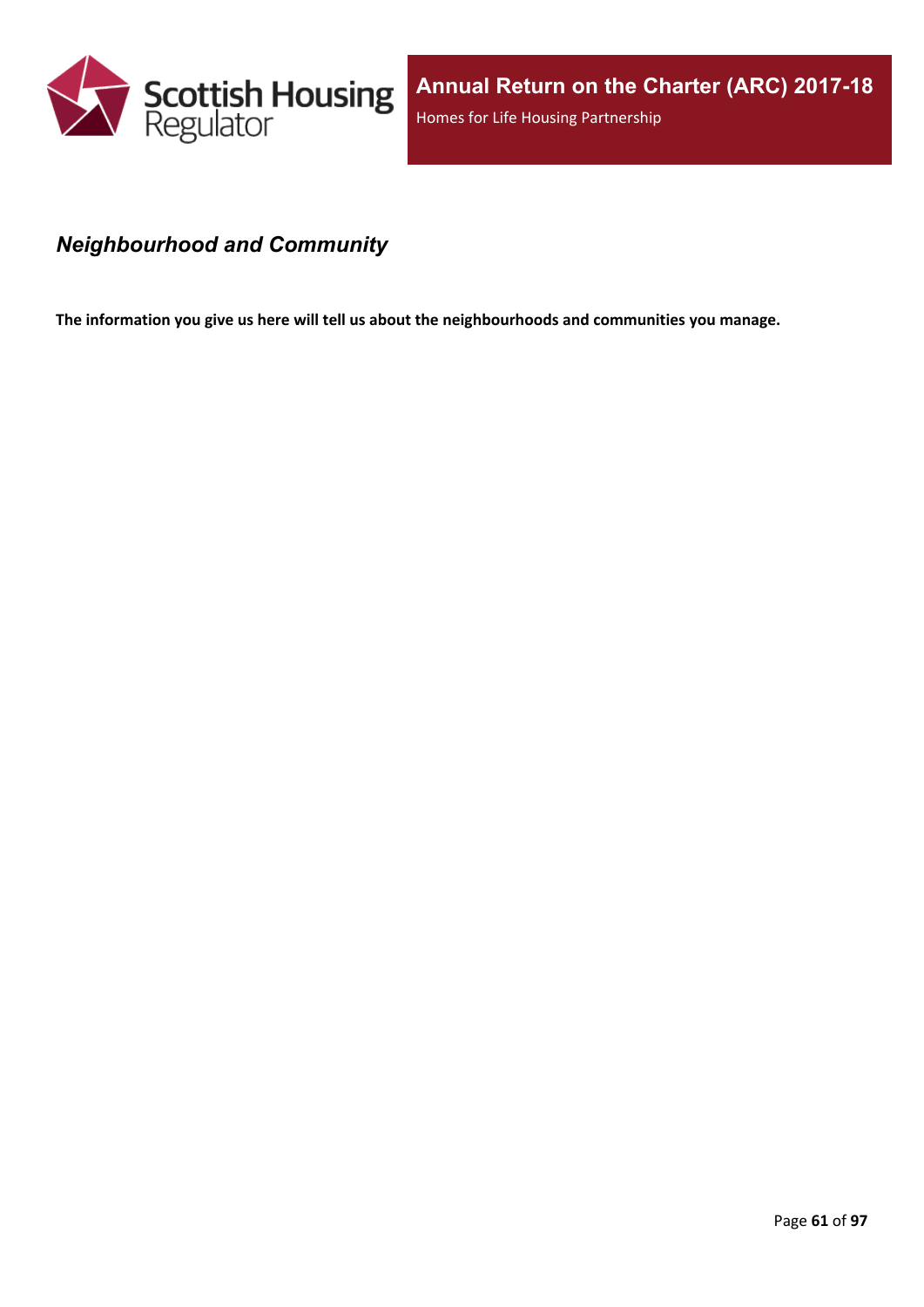

## *Estate Management, anti-social behaviour, neighbour nuisance and tenancy disputes*

**The information you give us here will tell us about the neighbourhoods and communities you manage.**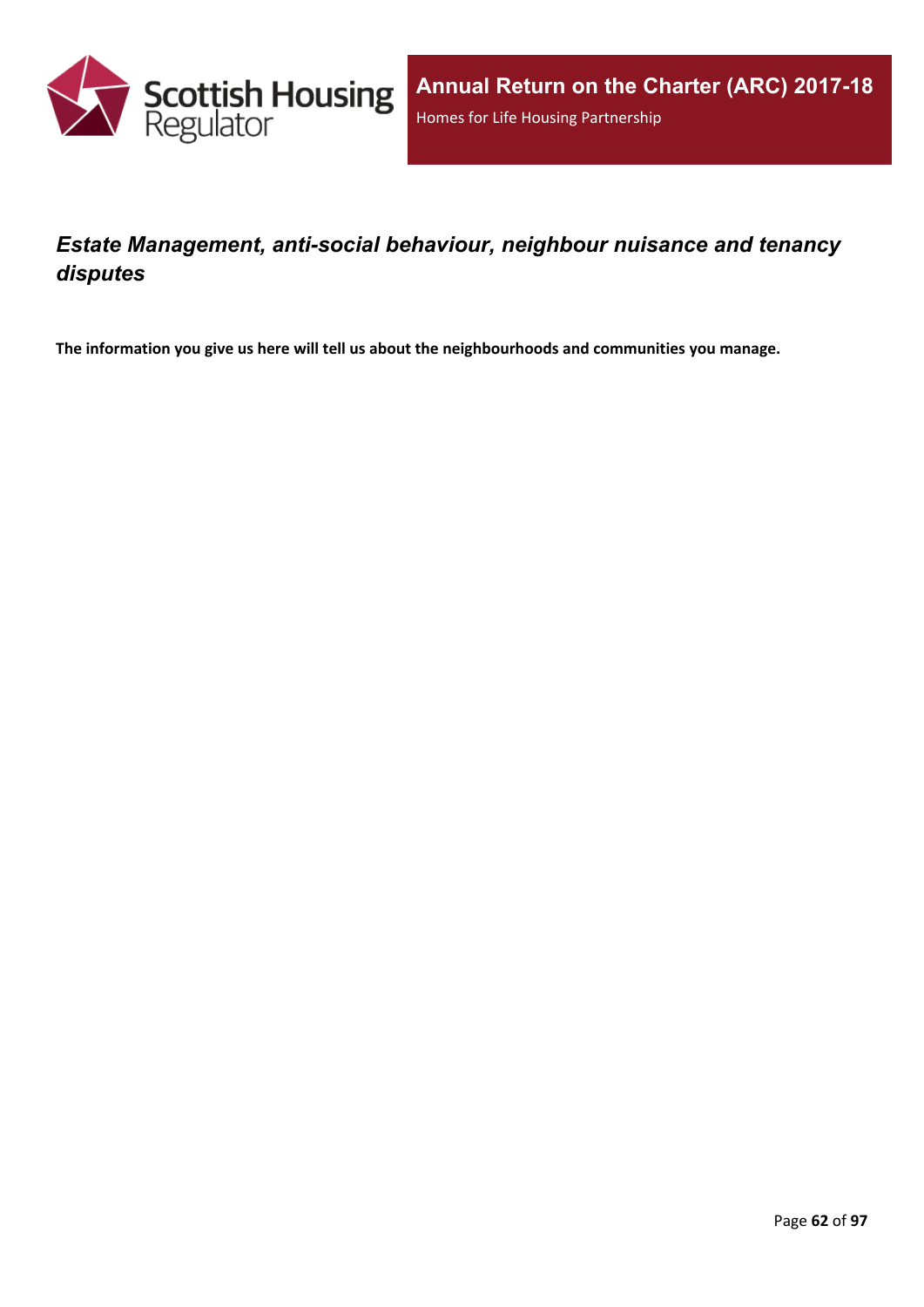

# *Percentage of 1st and 2nd stage complaints resolved by the landlord (Indicators 4 & 5)*

#### **Equalities related issues:**

|                                                                                                      | 4.1.1 1st Stage<br>complaints |            | 4.1.2 2nd Stage<br>complaints |            |
|------------------------------------------------------------------------------------------------------|-------------------------------|------------|-------------------------------|------------|
|                                                                                                      | Number                        | Percentage | Number                        | Percentage |
| Received in the reporting year                                                                       | $\Omega$                      | N/a        | 0                             | N/a        |
| Carried forward from the previous reporting<br>year                                                  | $\Omega$                      | N/a        | 0                             | N/a        |
| 4.1.3 Complaints responded to in full by the<br>landlord in the reporting year                       | $\Omega$                      | 0          | 0                             | 0          |
| 4.1.4 Complaints upheld by the landlord in<br>the reporting year                                     | 0                             | 0          | 0                             | 0          |
| 5.1 Complaints responded to in full within<br>the timescales set out in the SPSO Model<br><b>CHP</b> | 0                             | 0          | 0                             | $\Omega$   |

#### **Other issues:**

|                                                                                | 4.2.1 1st Stage<br>complaints |            | 4.2.2 2nd Stage<br>complaints |            |
|--------------------------------------------------------------------------------|-------------------------------|------------|-------------------------------|------------|
|                                                                                | Number                        | Percentage | Number                        | Percentage |
| Received in the reporting year                                                 | 18                            | N/a        | O                             | N/a        |
| Carried forward from the previous reporting  <br>year                          | $\Omega$                      | N/a        | 0                             | N/a        |
| 4.2.3 Complaints responded to in full by the<br>landlord in the reporting year | 17                            | 94.44      | 0                             | 0          |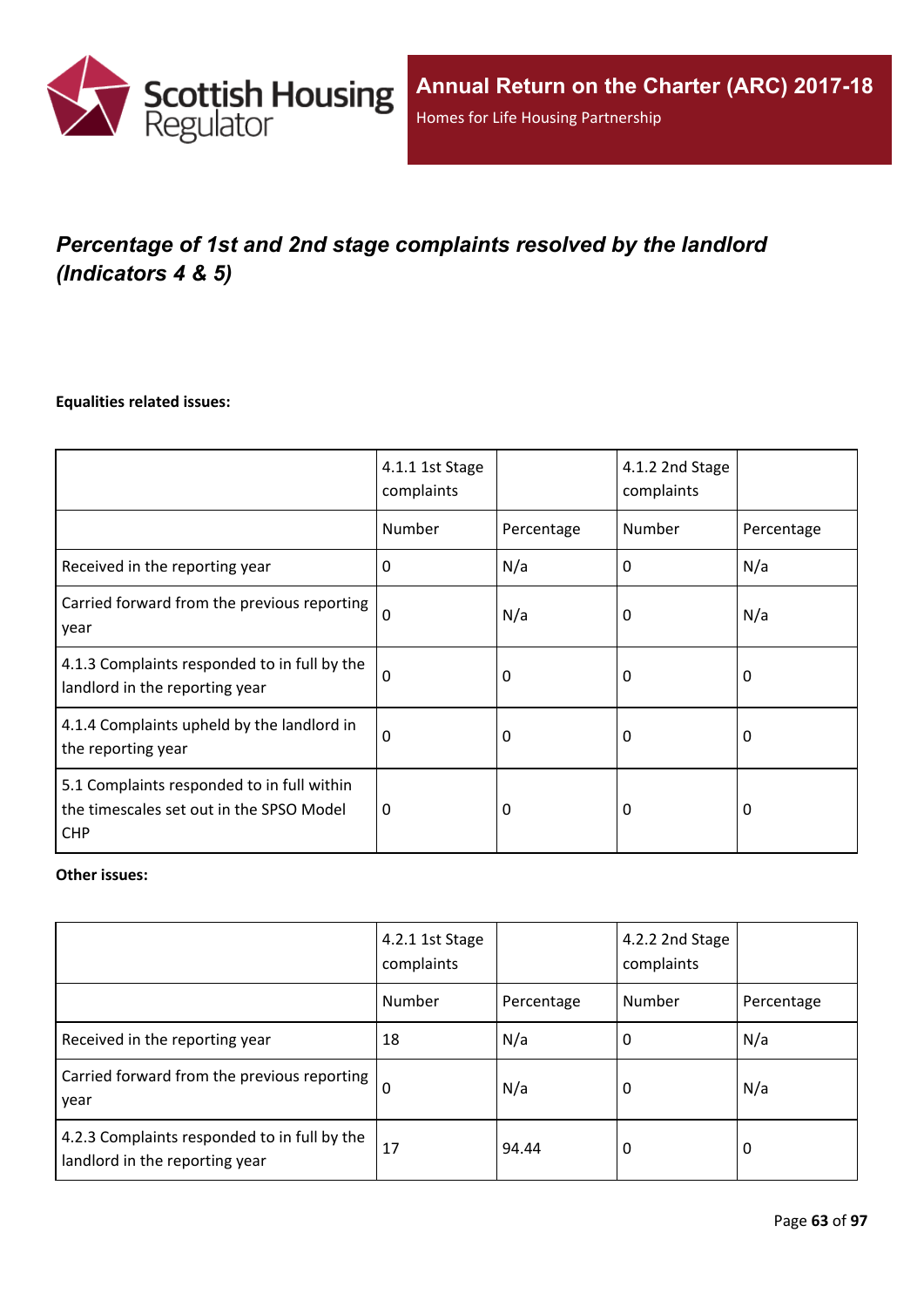

**Annual Return on the Charter (ARC) 2017-18**

Homes for Life Housing Partnership

| 4.2.4 Complaints upheld by the landlord in<br>the reporting year                                | 13 | 76.47 |  |
|-------------------------------------------------------------------------------------------------|----|-------|--|
| 5.2 Complaints responded to in full within<br>the timescales set out in the SPSO Model<br>I CHP | 16 | 94.12 |  |

#### **All complaints:**

|                                                                                                      | 4.3.1 1st Stage<br>complaints |            | 4.3.2 2nd Stage<br>complaints |            |
|------------------------------------------------------------------------------------------------------|-------------------------------|------------|-------------------------------|------------|
|                                                                                                      | Number                        | Percentage | Number                        | Percentage |
| Received in the reporting year                                                                       | 18                            | N/a        | 0                             | N/a        |
| Carried forward from the previous reporting<br>year                                                  | $\mathbf 0$                   | N/a        | 0                             | N/a        |
| 4.3.3 Complaints responded to in full by the<br>landlord in the reporting year                       | 17                            | 94.44      | 0                             | 0          |
| 4.3.4 Complaints upheld by the landlord in<br>the reporting year                                     | 13                            | 76.47      | 0                             | 0          |
| 5.3 Complaints responded to in full within<br>the timescales set out in the SPSO Model<br><b>CHP</b> | 16                            | 94.12      | 0                             | 0          |

| Percentage of 1st stage complaints on equalities issues responded to in full by the | '% |
|-------------------------------------------------------------------------------------|----|
| landlord (Indicators 4 & 5)                                                         |    |

| Percentage of 1st stage complaints on other issues responded to in full by the landlord | 94.44 | % |
|-----------------------------------------------------------------------------------------|-------|---|
| (Indicators 4 & 5)                                                                      |       |   |

| Percentage of 1st stage complaints on equalities issues upheld by the landlord (Indicators $\vert$ 0 | % |
|------------------------------------------------------------------------------------------------------|---|
| (48.5)                                                                                               |   |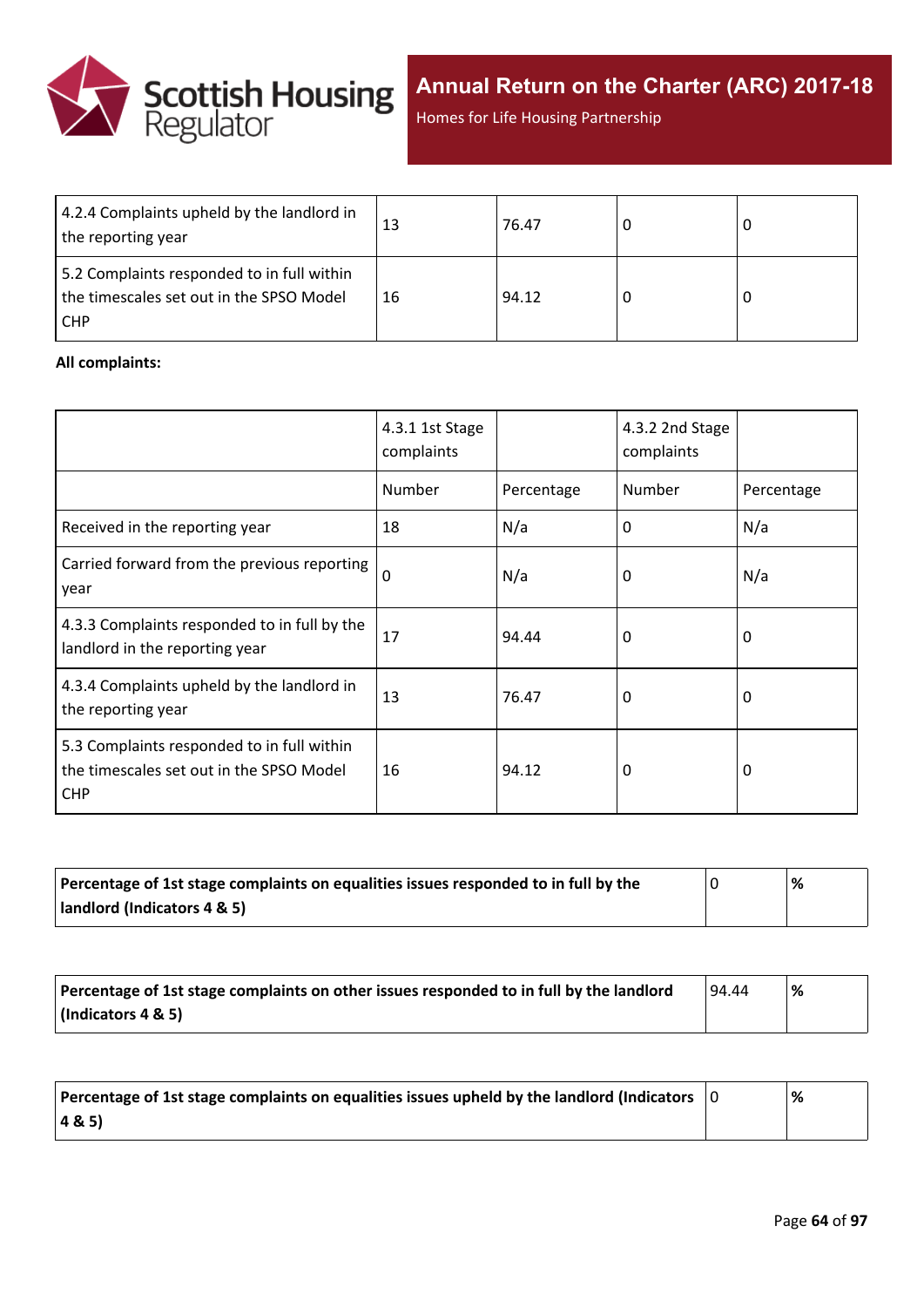

Homes for Life Housing Partnership

| Percentage of 1st stage complaints on other issues upheld by the landlord (Indicators 4 & $\,$ 76.47 | ∣% |
|------------------------------------------------------------------------------------------------------|----|
| 5)                                                                                                   |    |

| Percentage of 2nd stage complaints on equalities issues responded to in full by the | '% |
|-------------------------------------------------------------------------------------|----|
| landlord (Indicators 4 & 5)                                                         |    |

| Percentage of 2nd stage complaints on other issues responded to in full by the landlord | % |
|-----------------------------------------------------------------------------------------|---|
| $\vert$ (Indicators 4 & 5)                                                              |   |

| Percentage of 2nd stage complaints on equalities issues upheld by the landlord (Indicators $ 0 $ | % |
|--------------------------------------------------------------------------------------------------|---|
| 48.5                                                                                             |   |

| Percentage of 2nd stage complaints on other issues upheld by the landlord (Indicators 4 & $\vert$ 0 | % |  |
|-----------------------------------------------------------------------------------------------------|---|--|
| 5)                                                                                                  |   |  |

| Percentage of 1st stage complaints on equalities issues responded to in full by the | % |
|-------------------------------------------------------------------------------------|---|
| landlord within SPSO CHP timescales (Indicators 4 & 5)                              |   |

| Percentage of 1st stage complaints on other issues responded to in full by the landlord | 94.12 | % |
|-----------------------------------------------------------------------------------------|-------|---|
| within SPSO CHP timescales (Indicators 4 & 5)                                           |       |   |

| Percentage of 2nd stage complaints on equalities issues responded to in full by the | % |
|-------------------------------------------------------------------------------------|---|
| landlord within SPSO CHP timescales (Indicators 4 & 5)                              |   |

| Percentage of 2nd stage complaints on other issues responded to in full by the landlord | % |
|-----------------------------------------------------------------------------------------|---|
| within SPSO CHP timescales (Indicators 4 & 5)                                           |   |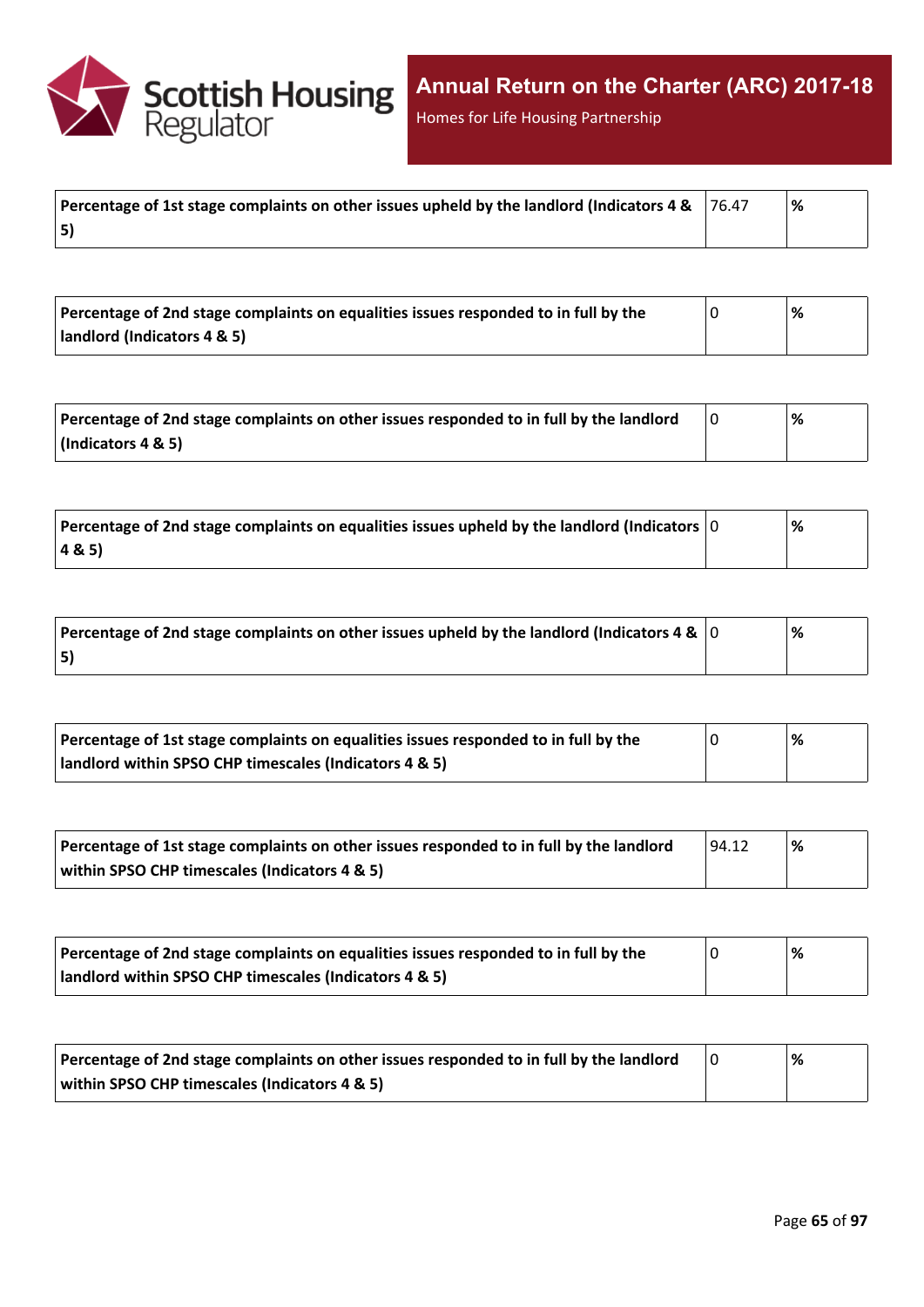

## *Percentage of tenants satisfied with the management of the neighbourhood they live in (Indicator 17)*

**In relation to tenant satisfaction with their landlord's management of the neighbourhood in which they live, please state:**

17.1 How many tenants answered the question "Overall, how satisfied or dissatisfied are you with your landlord's management of the neighbourhood you live in?" 111

17.2 Of the tenants who answered, how many said that they were: **17.2.1 very satisfied** 55

**17.2.2 fairly satisfied** 43

**17.2.3 neither satisfied nor dissatisfied** 10

**17.2.4 fairly dissatisfied** 0

**17.2.5 very dissatisfied** 3

| Percentage of tenants satisfied with the management of the neighbourhood they live $ 88.29 $ | '% |
|----------------------------------------------------------------------------------------------|----|
| $\vert$ in (Indicator 17)                                                                    |    |

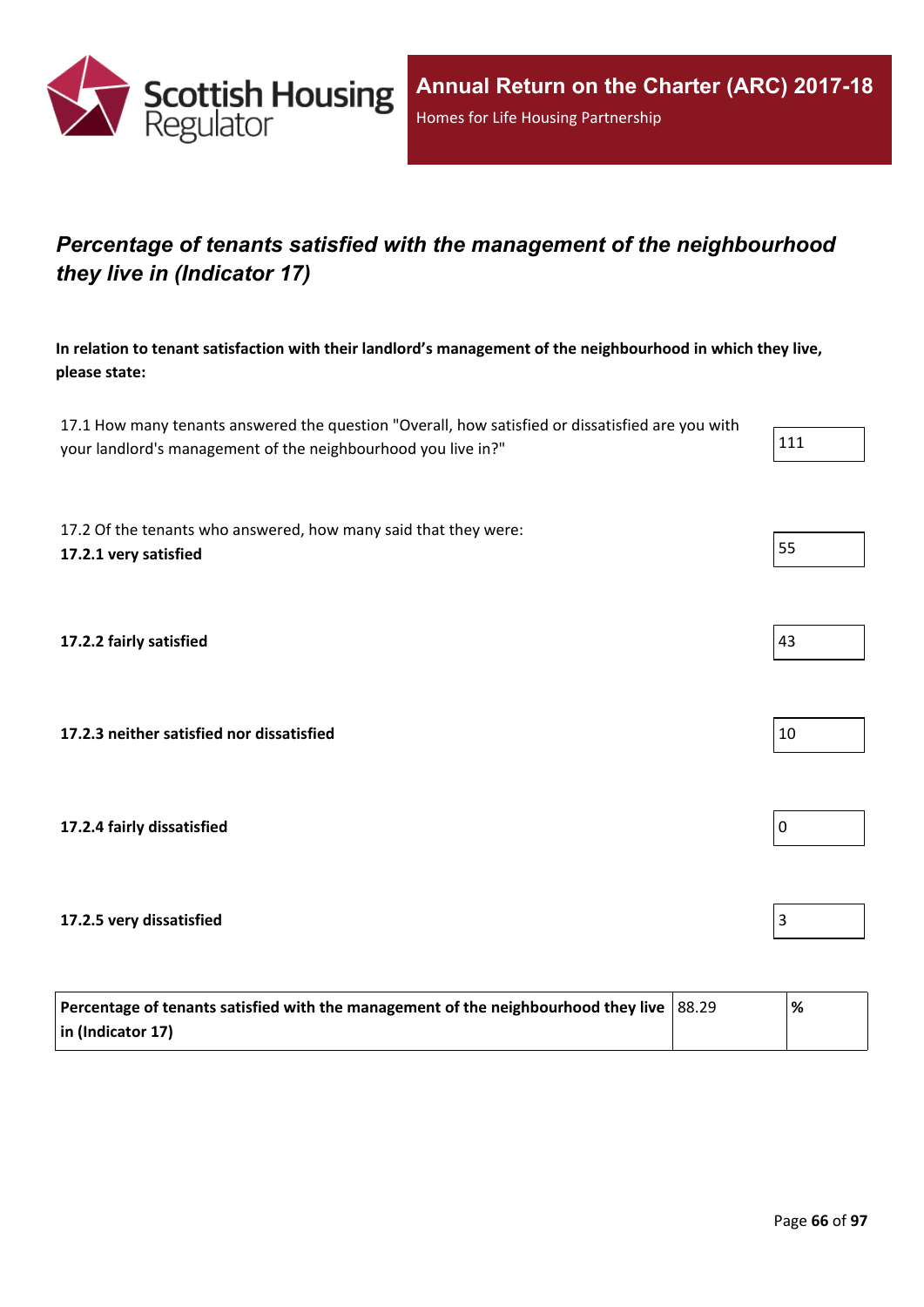

## *Percentage of tenancy offers refused during the year (Indicator 18)*

**Please state:**

18.1 The number of tenancy offers made during the reporting year 27

18.2 The number of tenancy offers that were refused 5

|  | Percentage of tenancy offers refused during the year (Indicator 18) | 18.52 |  |
|--|---------------------------------------------------------------------|-------|--|
|--|---------------------------------------------------------------------|-------|--|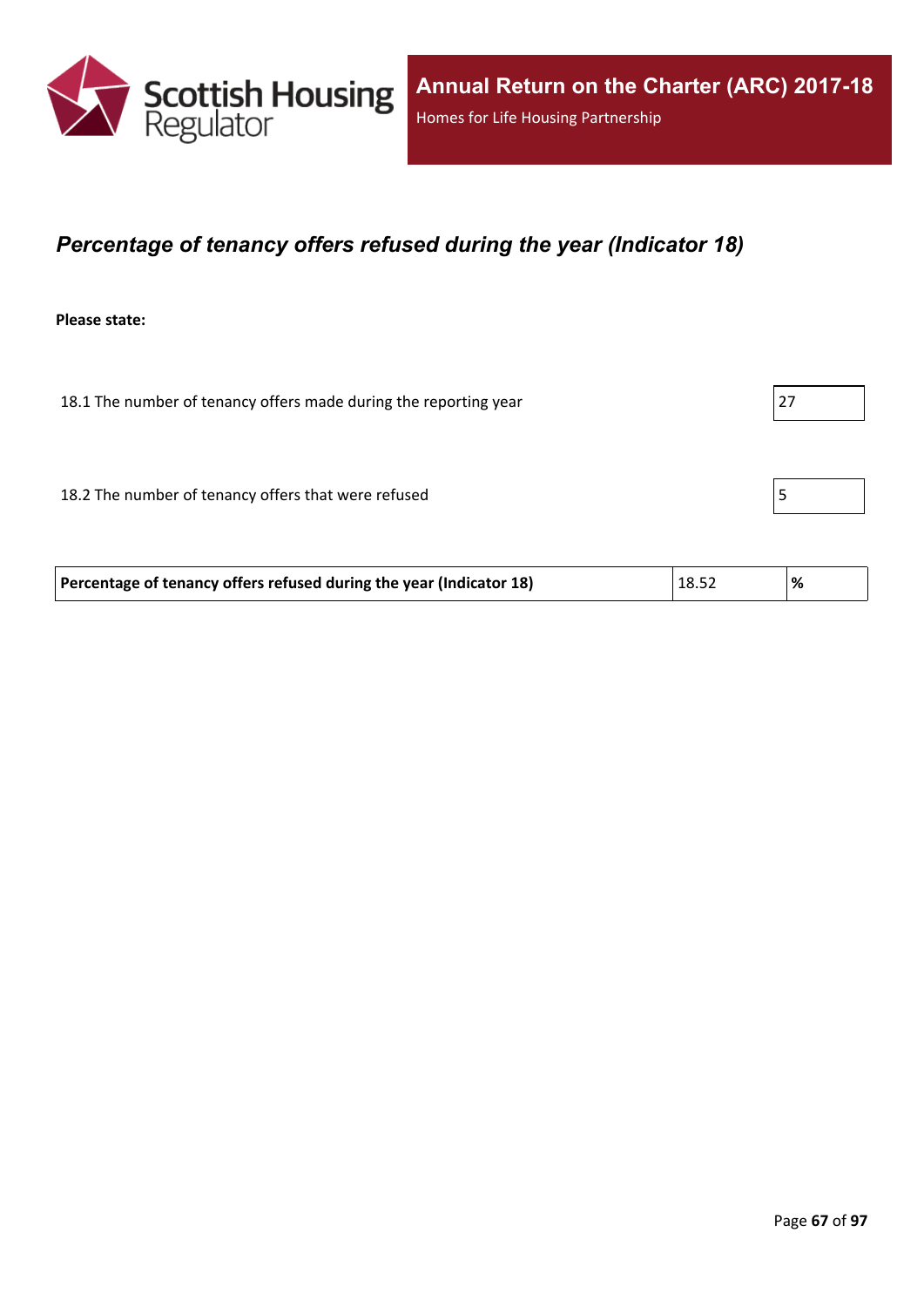

## *Percentage of anti-social behaviour cases reported in the last year which were resolved within locally agreed targets (Indicator 19)*

**Please state:**

19.1 The number of cases of anti-social behaviour reported in the reporting year 33 19.2 Of those at 19.1, the number of cases resolved in the reporting year 33

19.3 Of those at 19.1, the number of cases resolved within locally agreed targets in the reporting year  $|31|$ 

| Percentage of anti-social behaviour cases reported in the last year which were | 93.94 | '% |
|--------------------------------------------------------------------------------|-------|----|
| resolved within locally agreed targets (Indicator 19)                          |       |    |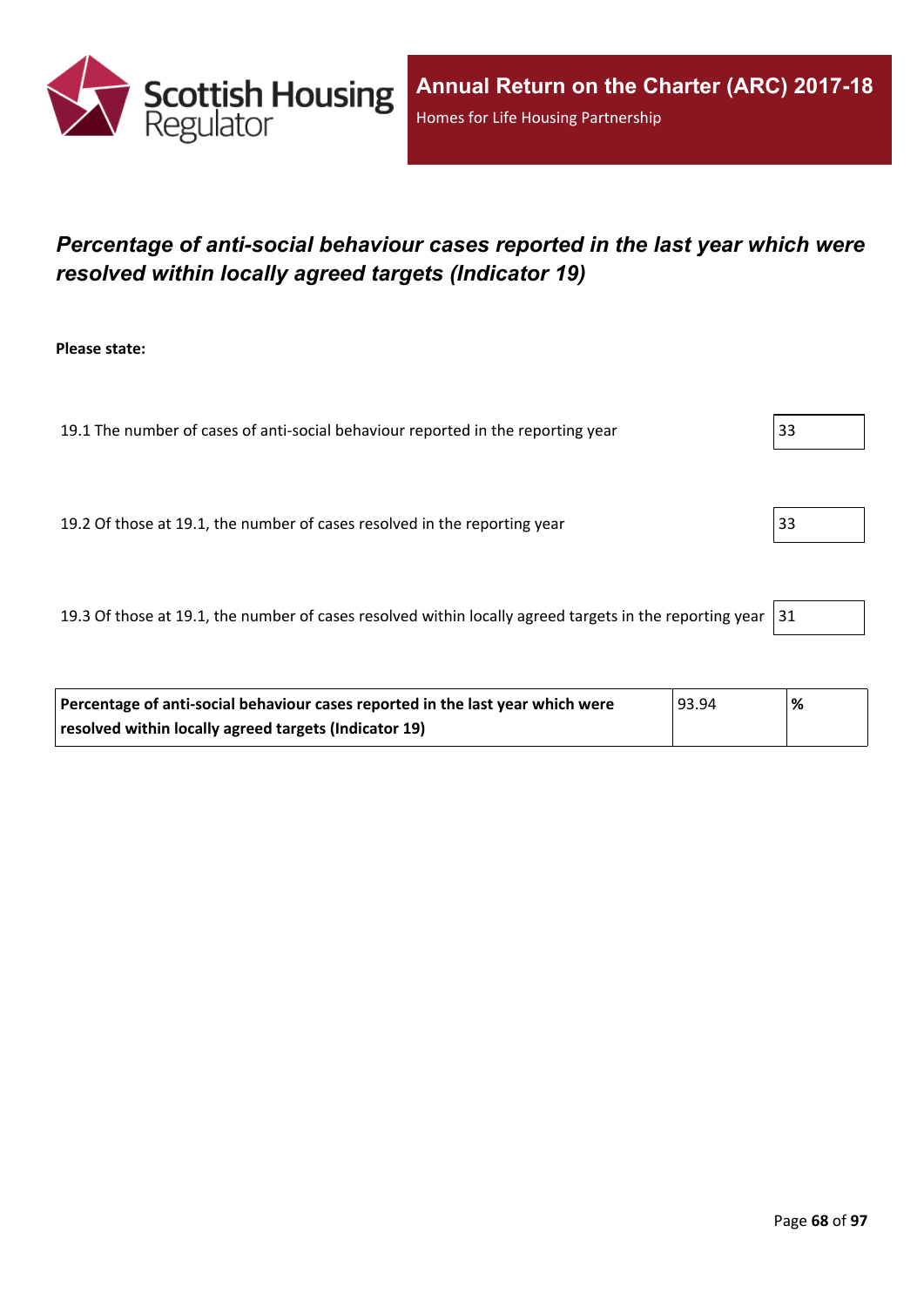

## *Percentage of the court actions initiated which resulted in eviction and the reasons for eviction (Indicator 24)*

Court actions are initiated by the landlord following the issue of a Notice of Proceedings and raising of a court **order.**

**Please state:**

24.1 The total number of court actions initiated during the reporting year  $\vert 0 \rangle$ 

24.2 The number of properties recovered:

24.2.1 because rent had not been paid  $\vert 0 \vert$ 

24.2.2 because of anti-social behaviour  $\vert 0 \rangle$ 

#### 24.2.3 for other reasons  $\vert$  0

| Percentage of the court actions initiated which resulted in eviction because rent had | ℅ |
|---------------------------------------------------------------------------------------|---|
| not been paid (Indicator 24)                                                          |   |

| Percentage of the court actions initiated which resulted in eviction because of anti- | % |
|---------------------------------------------------------------------------------------|---|
| social behaviour (Indicator 24)                                                       |   |

| Percentage of the court actions initiated which resulted in eviction for other reasons | 0.0 | % |
|----------------------------------------------------------------------------------------|-----|---|
| (Indicator 24)                                                                         |     |   |

| Percentage of the court actions initiated which resulted in eviction (Indicator 24) |  |  |
|-------------------------------------------------------------------------------------|--|--|
|-------------------------------------------------------------------------------------|--|--|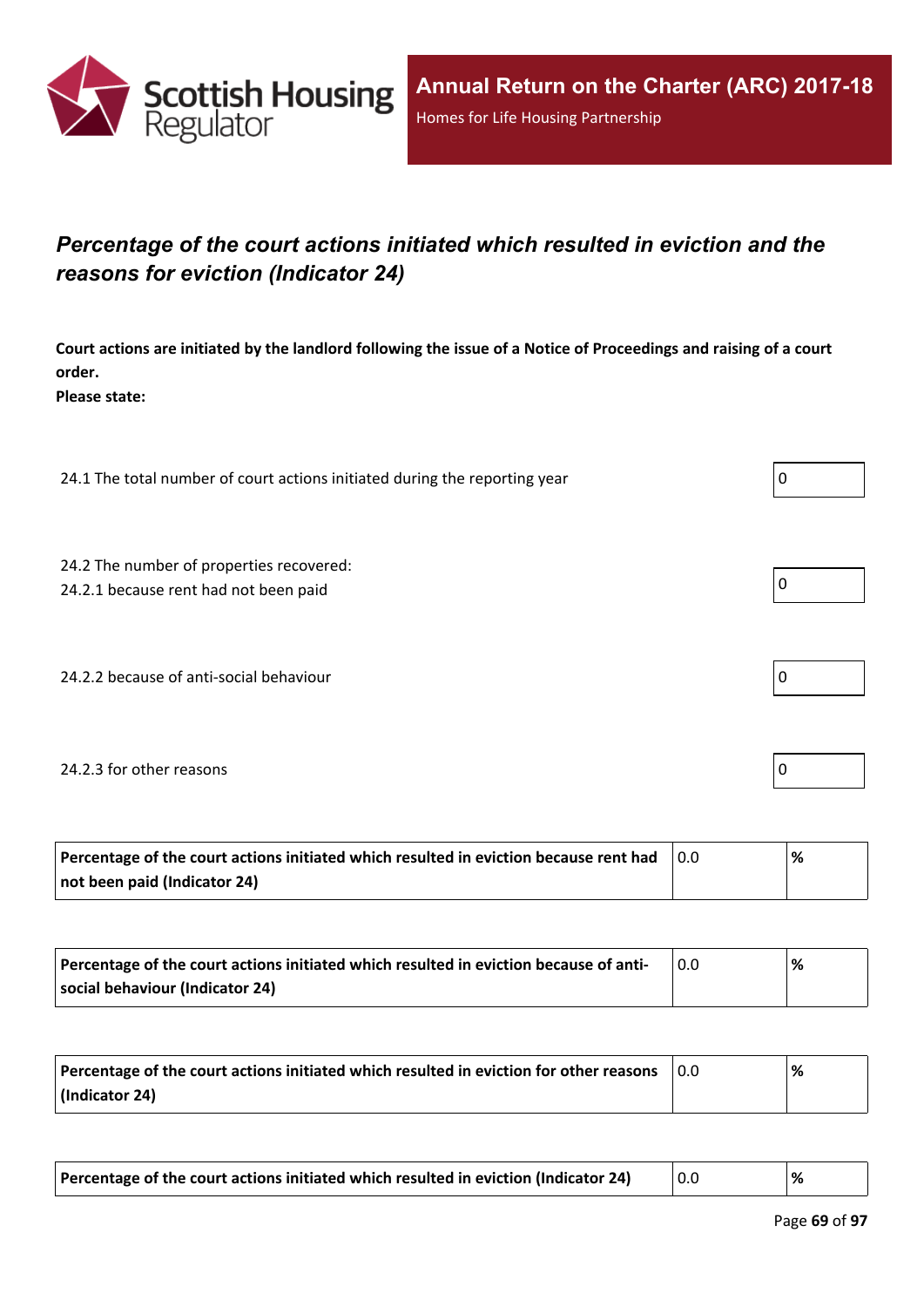

## *Abandoned properties (Indicator C11)*

**As defined by the Housing (Scotland) Act 2001, a property is abandoned where the landlord has reasonable grounds to believe that: the property is unoccupied; and the tenant does not intend to occupy the property as their home Please state:**

C11.1 The number of properties abandoned during the reporting year  $\vert 0 \vert$ 

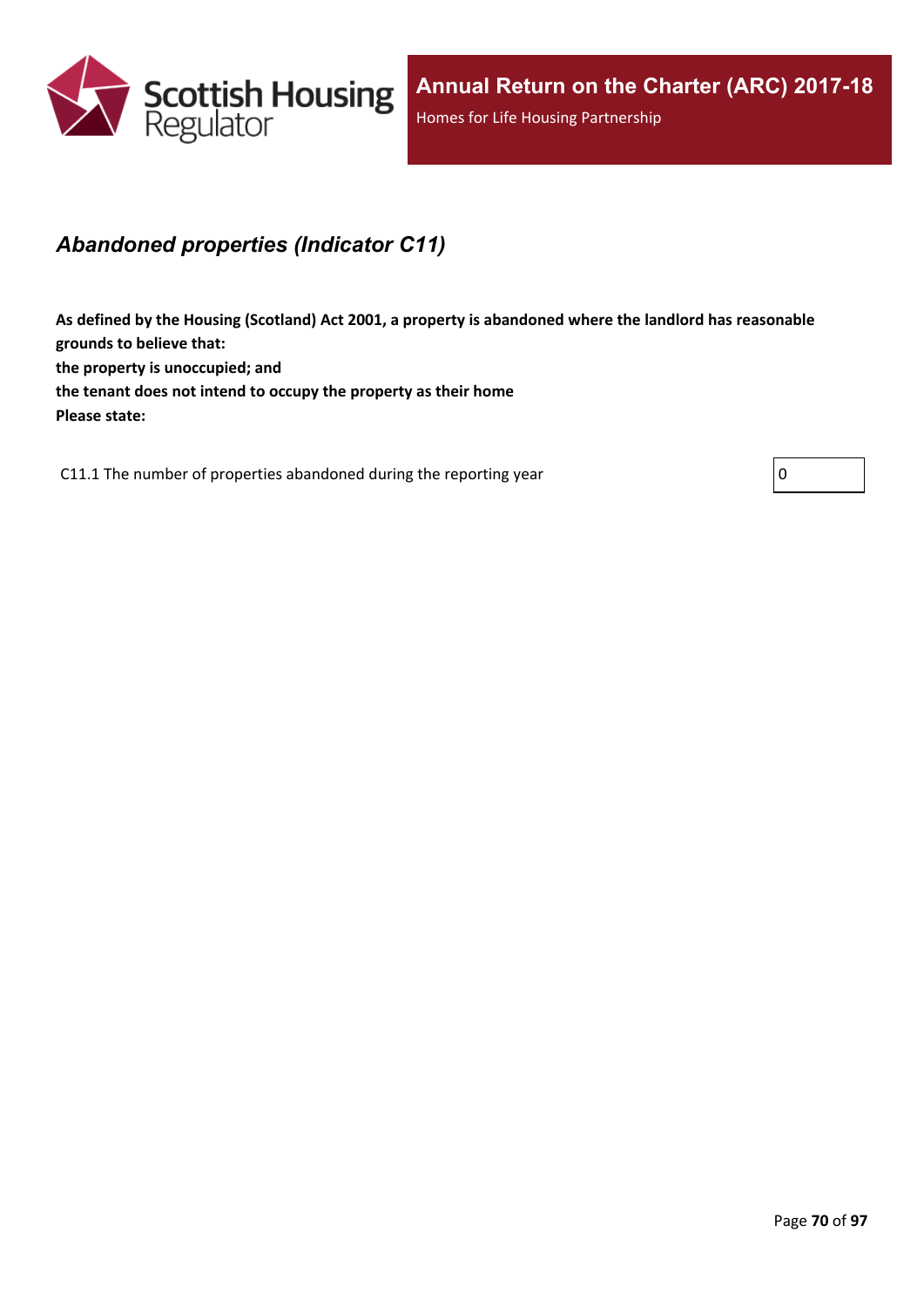

## *Number of notices of proceedings issued and court action initiated (Indicator C12)*

Notices of Proceedings are legal documents issued during the first stage in the process of evicting tenant. Orders for recovery of possession are issued by the court and give a landlord the right to repossess a property. **Please state:**

C12.1 The number of notices of proceedings issued during the reporting year

C12.2 The number of orders for recovery of possession granted during the reporting year

| ٠ |  |  |
|---|--|--|
|   |  |  |

| 0 |  |
|---|--|
|---|--|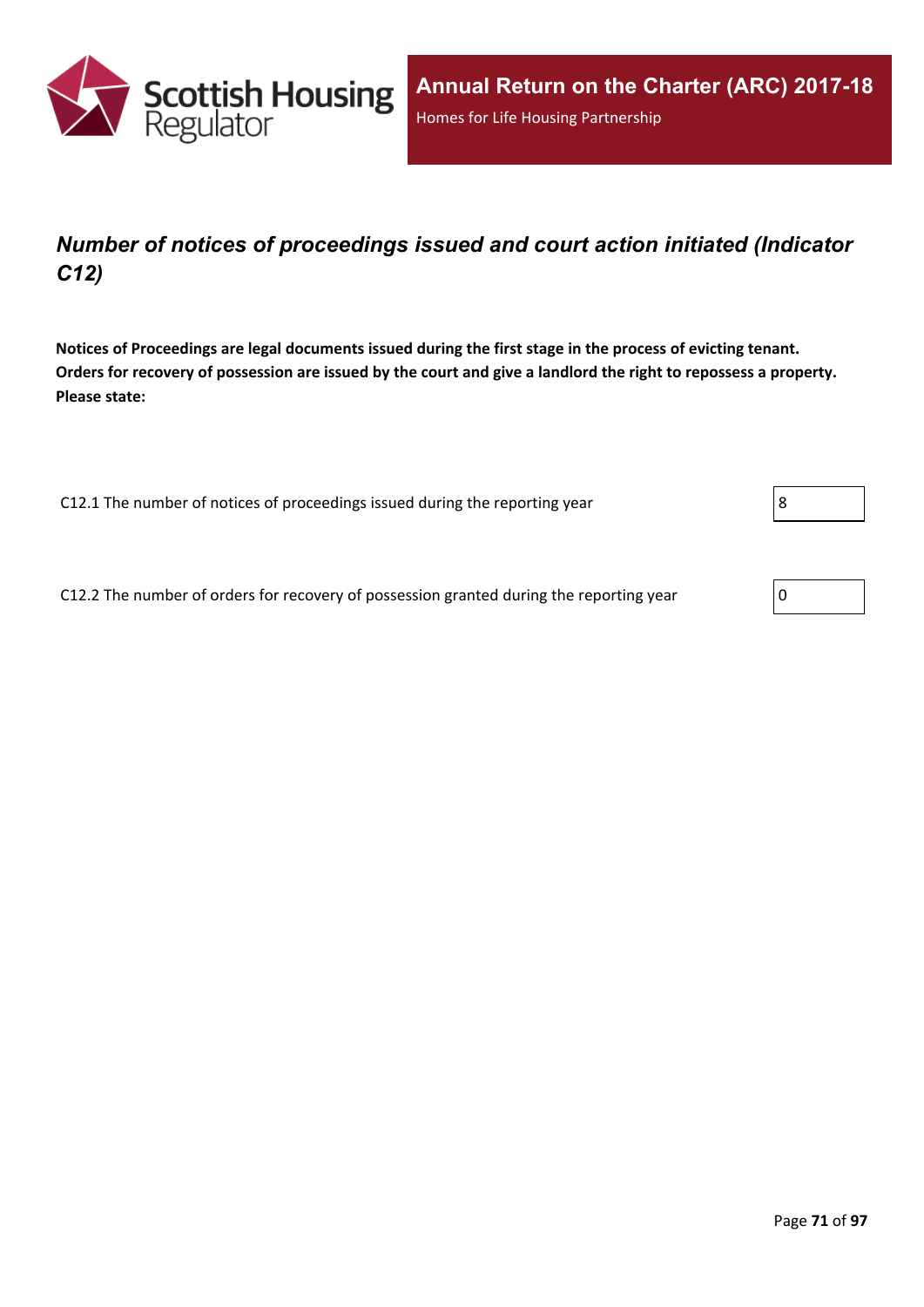

## *Comments (Neighbourhood & community)*

Indicator 17 (Neighbourhood): Data is from the last full tenant survey carried out in november 2016 - as detailed for Indicator 1. However, overall sample is only 111 rather than 128 as it includes tenants living in lone trickle transfer properties where we do not manage the neighbourhood.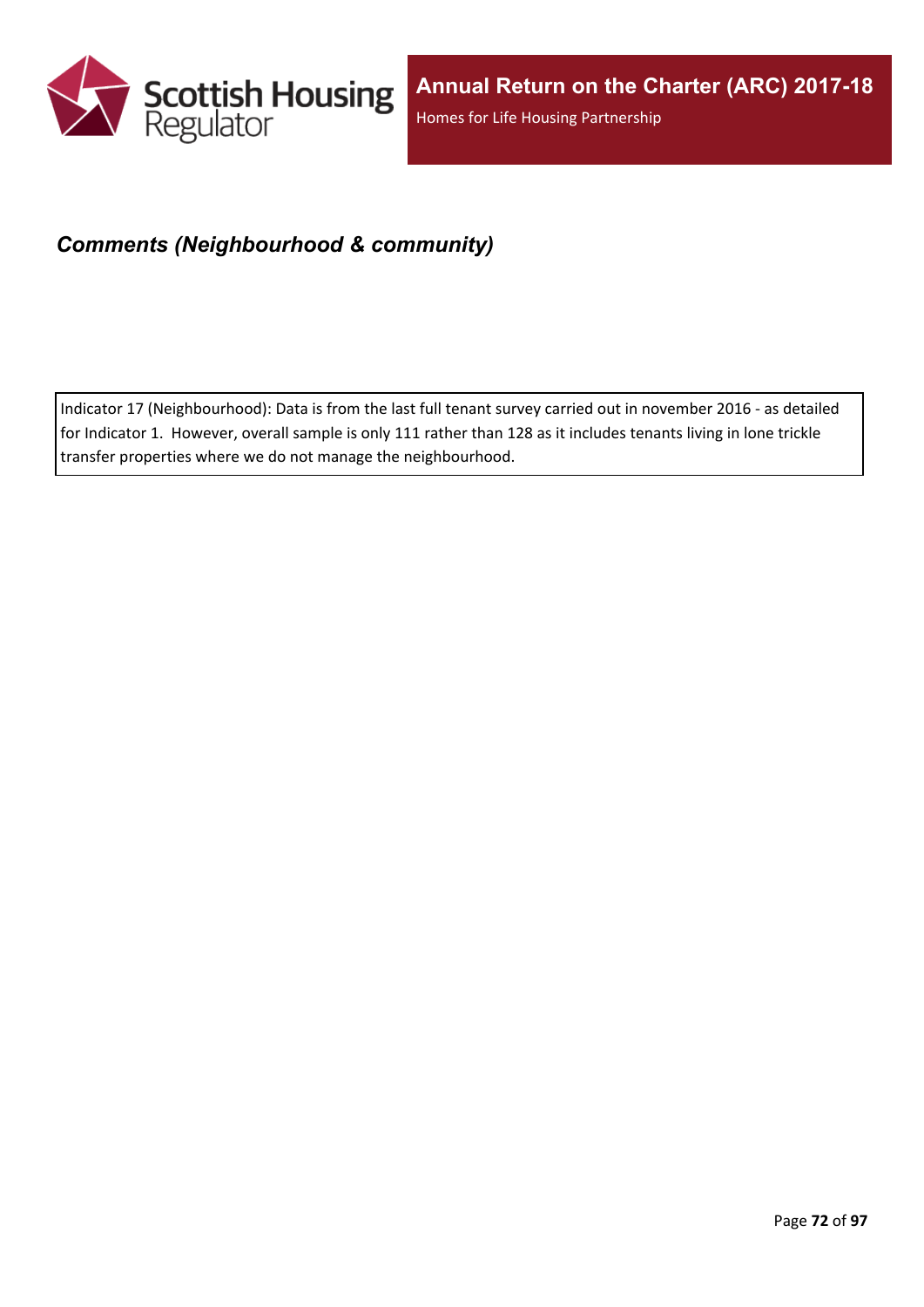

### *Access to housing and support*

The information you give us here will tell us about how people access your housing stock and how you support **new and existing tenants.**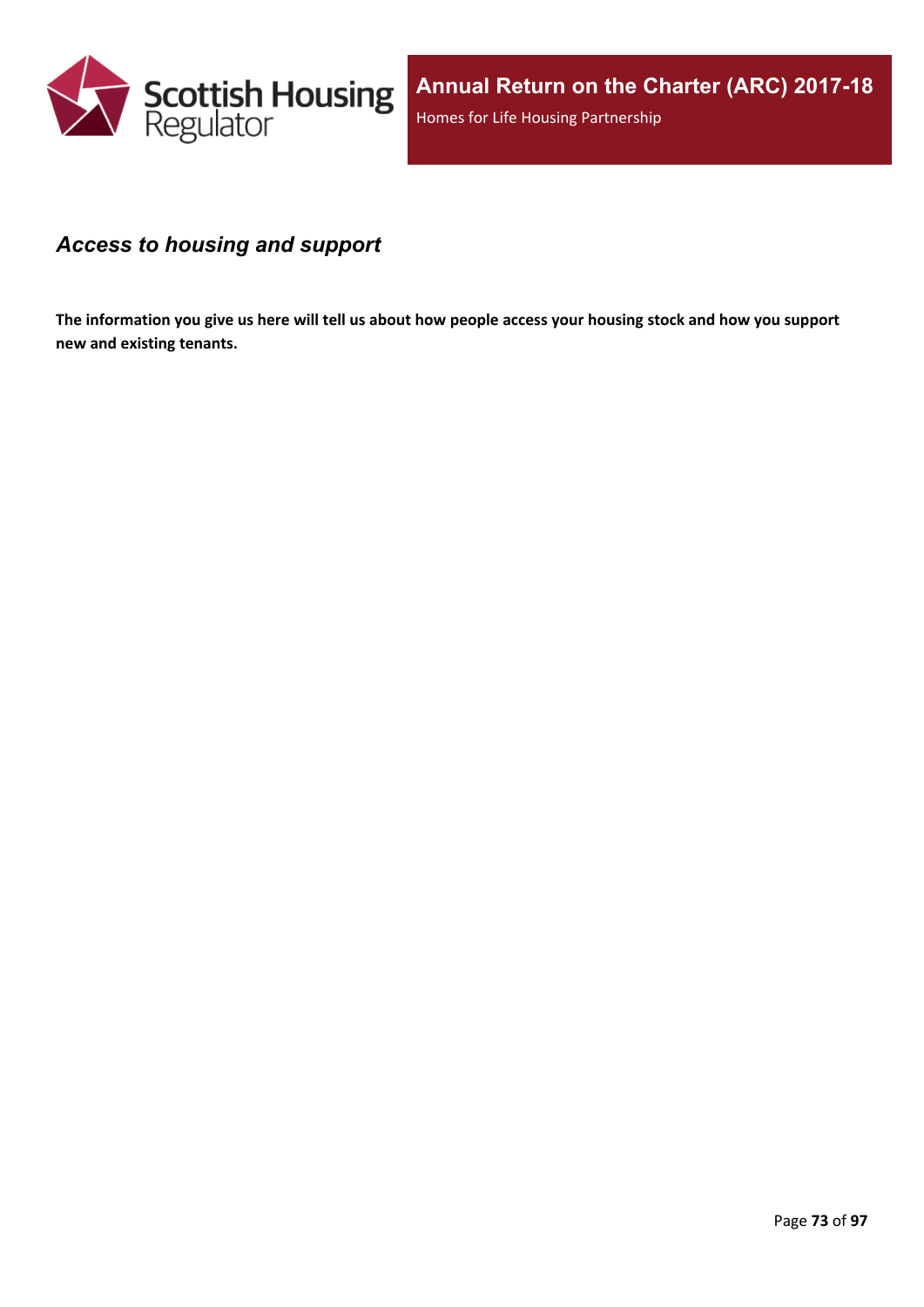

## *Housing Options and Access to Social Housing*

The information you give us here allows us to monitor the arrangements your organisation has for providing **service users access to its housing, and managing its re-lets.**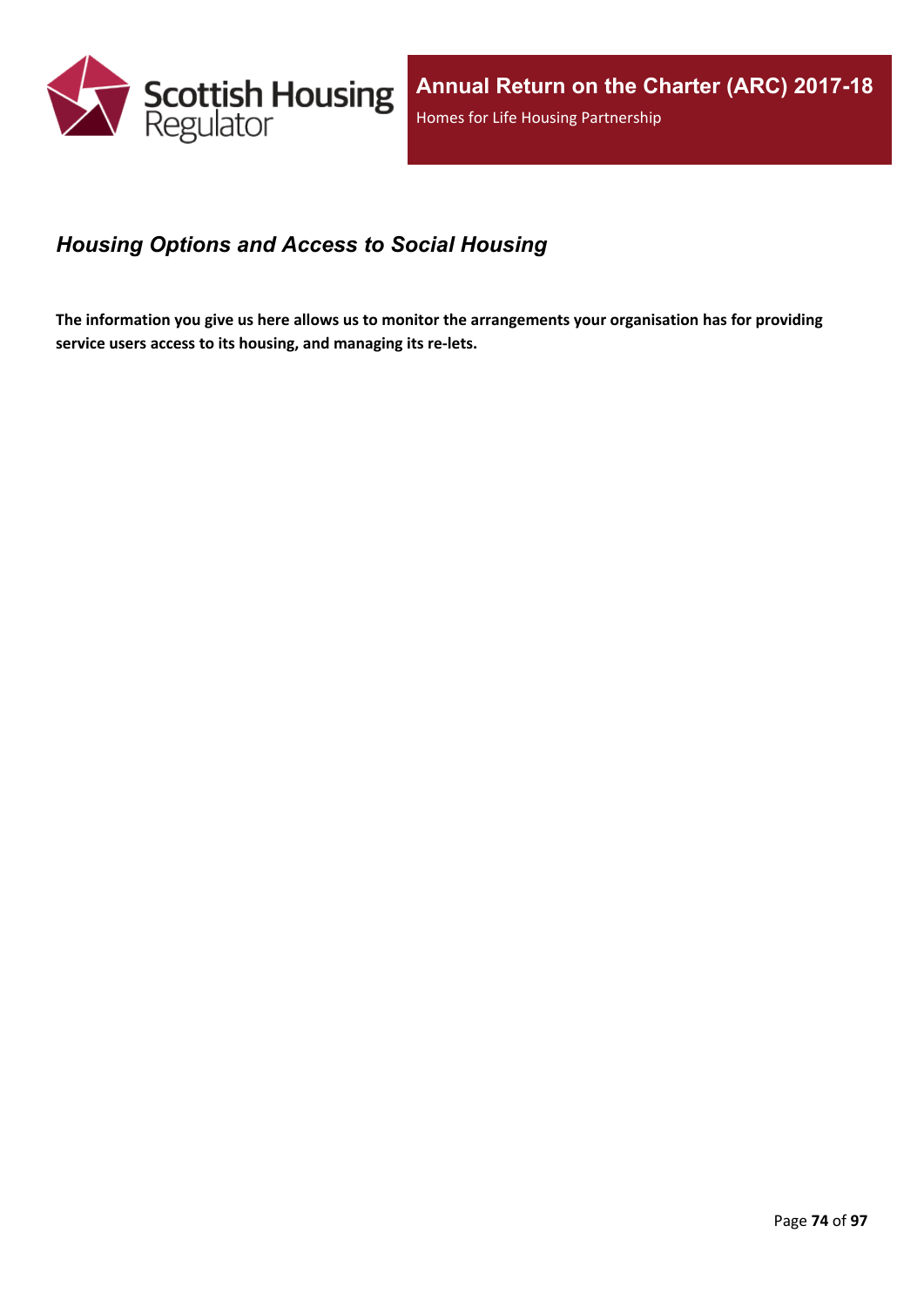

# *Percentage of lettable houses that became vacant in the last year (Indicator 21)*

**Please state:**

21.1 The number of empty dwellings that arose during the reporting year in self-contained lettable stock and the contract of  $\vert$  22  $\vert$ 



| Percentage of lettable houses that became vacant in the last year (Indicator 21) | 8.00 |  |
|----------------------------------------------------------------------------------|------|--|
|----------------------------------------------------------------------------------|------|--|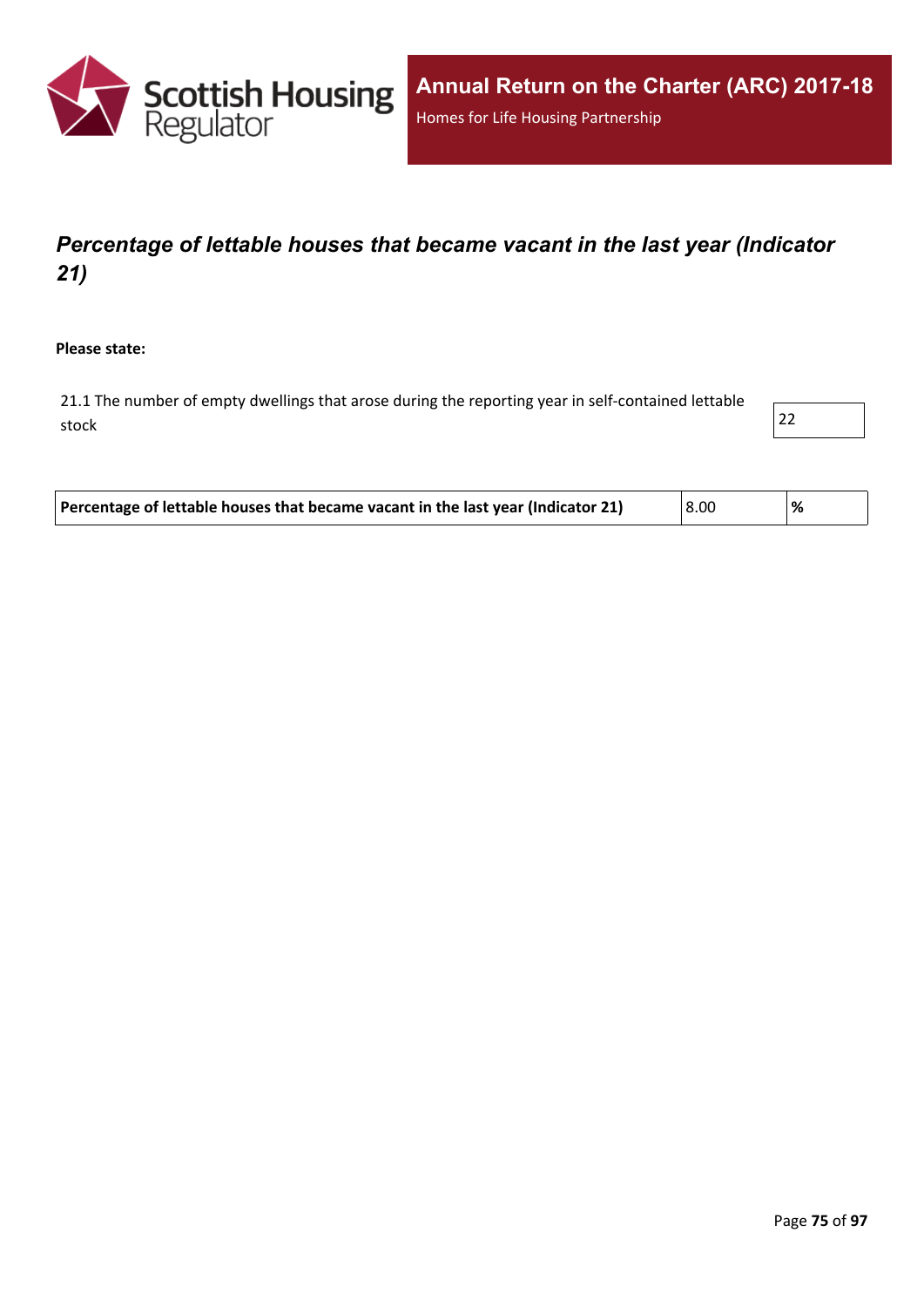

### *Average time to re-let properties in the last year (Indicator 35)*

**Please state:**

35.1 The total number of properties re-let in the reporting year 22

35.2 The total number of calendar days properties were empty  $|441 \rangle$ 

| 20.05<br>Average time to re-let properties in the last year (Indicator 35) | ∣ days |
|----------------------------------------------------------------------------|--------|
|----------------------------------------------------------------------------|--------|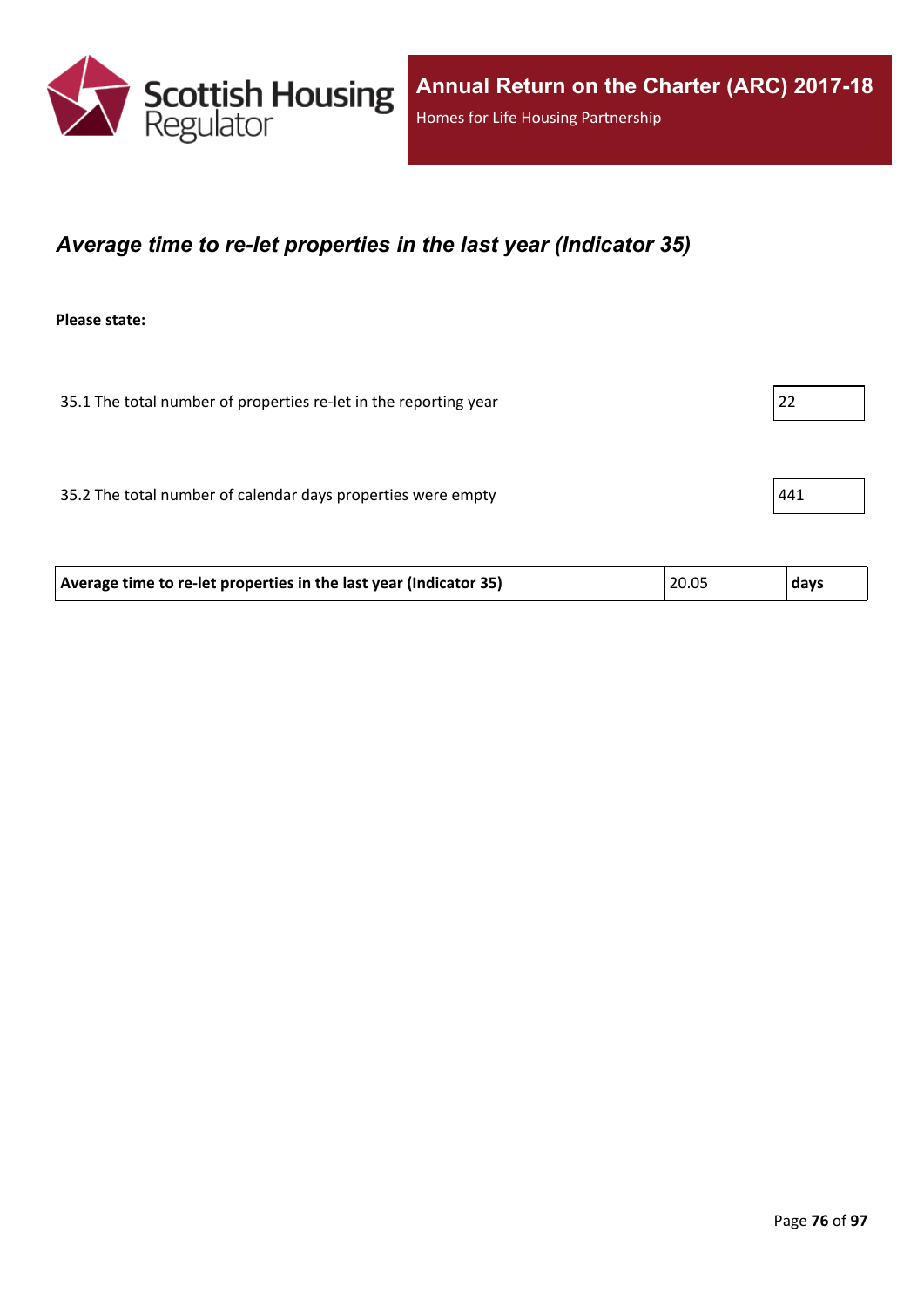

# *Percentage of approved applications for medical adaptations completed during the reporting year and the average time to complete applications (Indicators 22 & 23)*

A 'medical adaptation' is a collective term for a broad range of products (including assistive technology) and changes to the fabric of a building that enable people of all ages to carry out ordinary, daily activities that have **been affected by:**

- **impairment**
- **ill health**
- **traumatic injury**
- **ageing**

#### **Please state:**

| 22.1 The number of approved applications on the list for medical adaptations at the start of the |  |
|--------------------------------------------------------------------------------------------------|--|
| reporting year plus any new, approved applications made during the reporting year                |  |

22.2 The number of approved applications completed between start and end of the reporting year

23.1 The total number of days taken to complete approved applications 399

23.2 The number of medical adaptations completed in the reporting year 8

| Percentage of approved applications for medical adaptations completed during the | 100.00 | % |
|----------------------------------------------------------------------------------|--------|---|
| reporting year (Indicator 22)                                                    |        |   |

| Average time to complete approved applications for medical adaptations in the | 49.88 | days |
|-------------------------------------------------------------------------------|-------|------|
| reporting year (Indicator 23)                                                 |       |      |

| -92 |
|-----|
|-----|

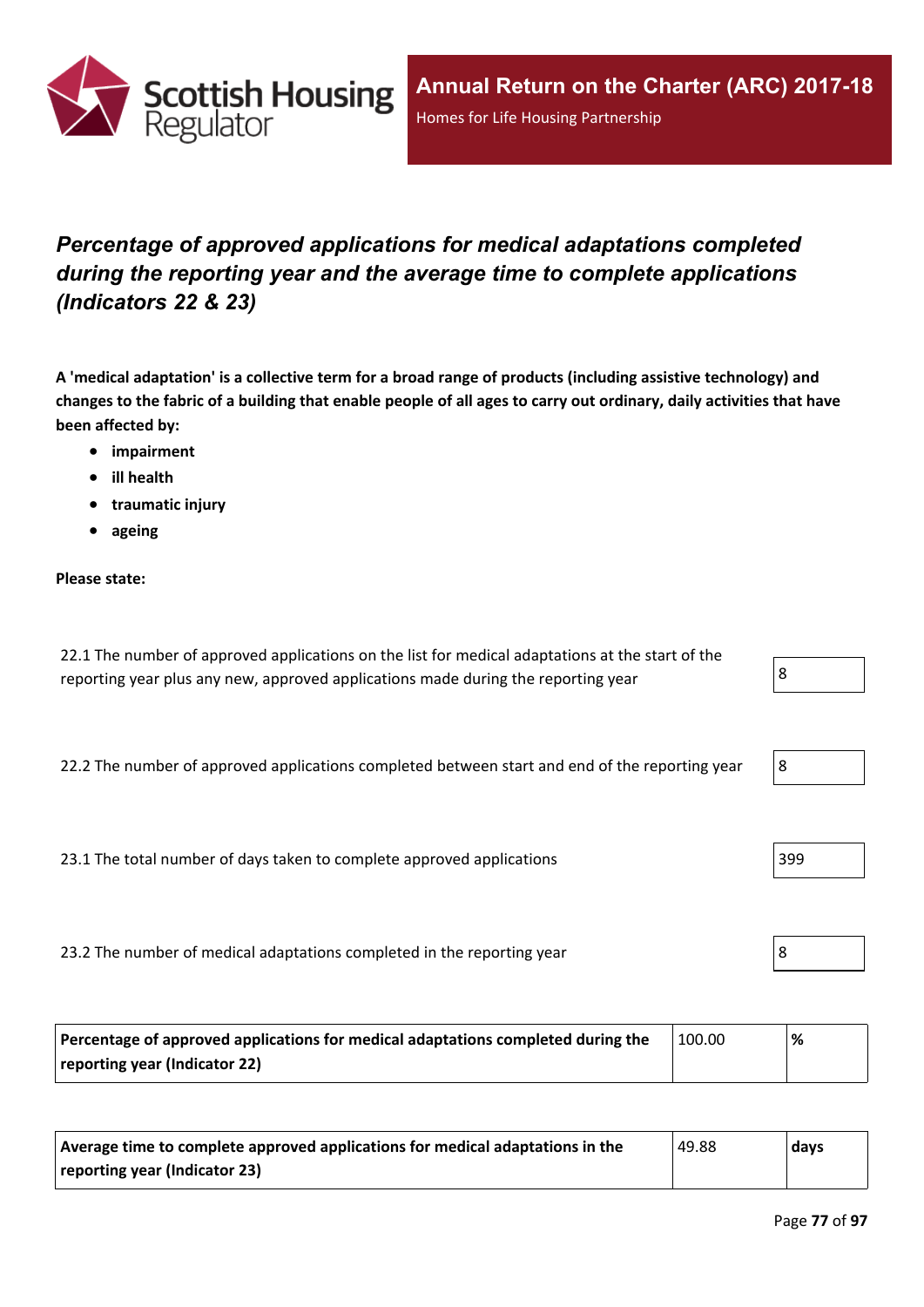

# *Percentage of new tenancies sustained for more than a year, by source of let (Indicator 20)*

**Please state:**

| 20.1 The number of tenancies which began in the previous reporting year by:<br>20.1.1 existing tenants               | $\overline{4}$          |
|----------------------------------------------------------------------------------------------------------------------|-------------------------|
| 20.1.2 applicants who were assessed as statutory homeless by the local authority                                     | 6                       |
| 20.1.3 applicants from your organisation's housing list                                                              | 5                       |
| 20.1.4 nominations from local authority                                                                              | $\pmb{0}$               |
| 20.1.5 others                                                                                                        | $9\,$                   |
| 20.2 The number of tenants at 20.1 who remained in their tenancy for more than a year by:<br>20.2.1 existing tenants | $\overline{\mathbf{4}}$ |
| 20.2.2 applicants who were assessed as statutory homeless by the local authority                                     | 5                       |
| 20.2.3 applicants from your organisation's housing list                                                              | 4                       |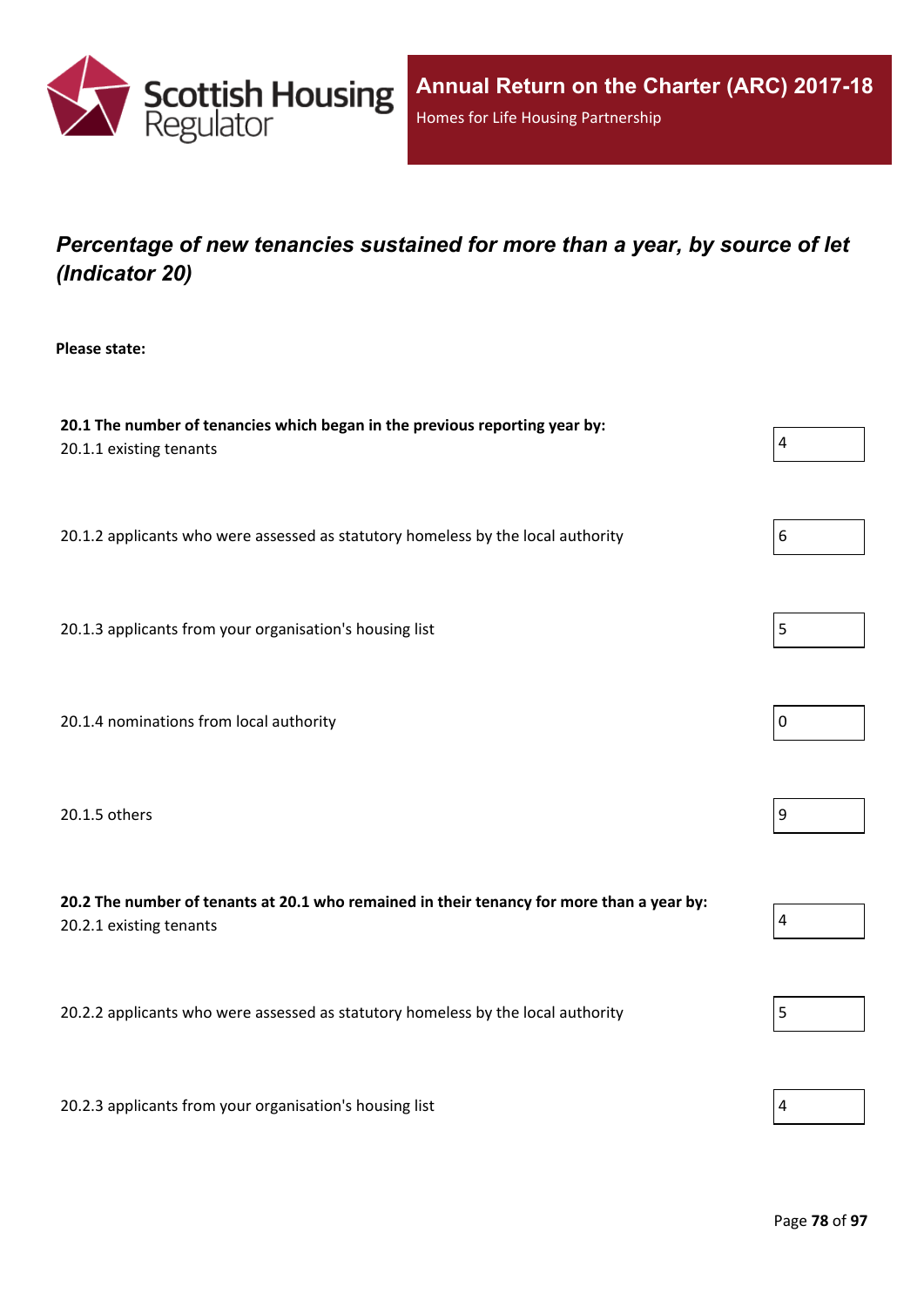

Homes for Life Housing Partnership

#### 20.2.4 nominations from local authority

20.2.5 others  $\vert$  7

| Percentage of new tenancies to existing tenants sustained for more than a year | 100.00 | % |
|--------------------------------------------------------------------------------|--------|---|
| (Indicator 20)                                                                 |        |   |

| Percentage of new tenancies to applicants who were assessed as statutory homeless | $ 83.33\rangle$ | % |
|-----------------------------------------------------------------------------------|-----------------|---|
| by the local authority sustained for more than a year (Indicator 20)              |                 |   |

| Percentage of new tenancies to applicants from the landlord's housing list sustained | 80.00 | % |
|--------------------------------------------------------------------------------------|-------|---|
| for more than a year (Indicator 20)                                                  |       |   |

| Percentage of new tenancies through nominations from local authority sustained for | 10.O | % |
|------------------------------------------------------------------------------------|------|---|
| more than a year (Indicator 20)                                                    |      |   |

| Percentage of new tenancies to others sustained for more than a year (Indicator 20) $\vert$ 77.78 |  |  | % |  |
|---------------------------------------------------------------------------------------------------|--|--|---|--|
|---------------------------------------------------------------------------------------------------|--|--|---|--|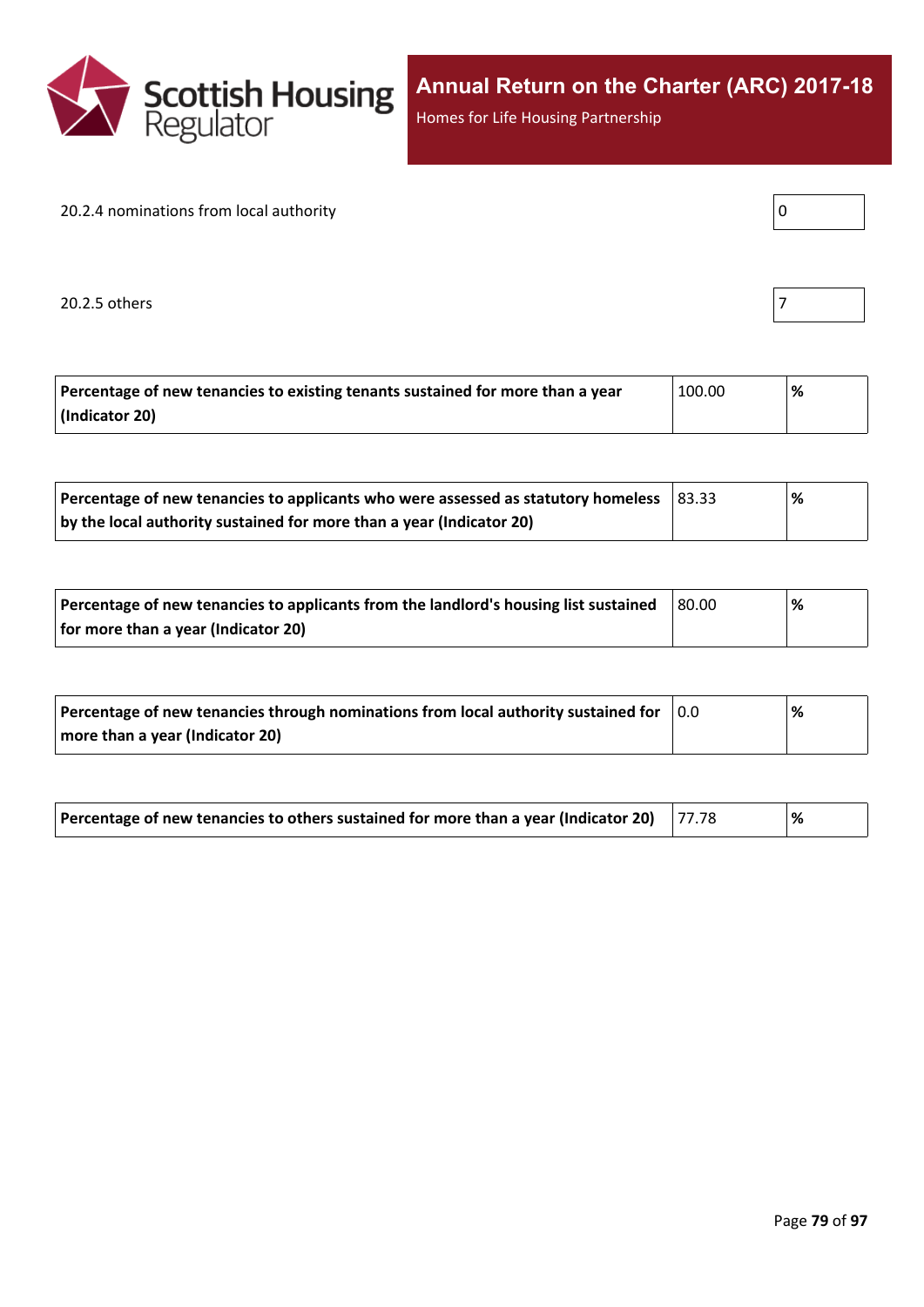

## *Comments (Access to housing and support)*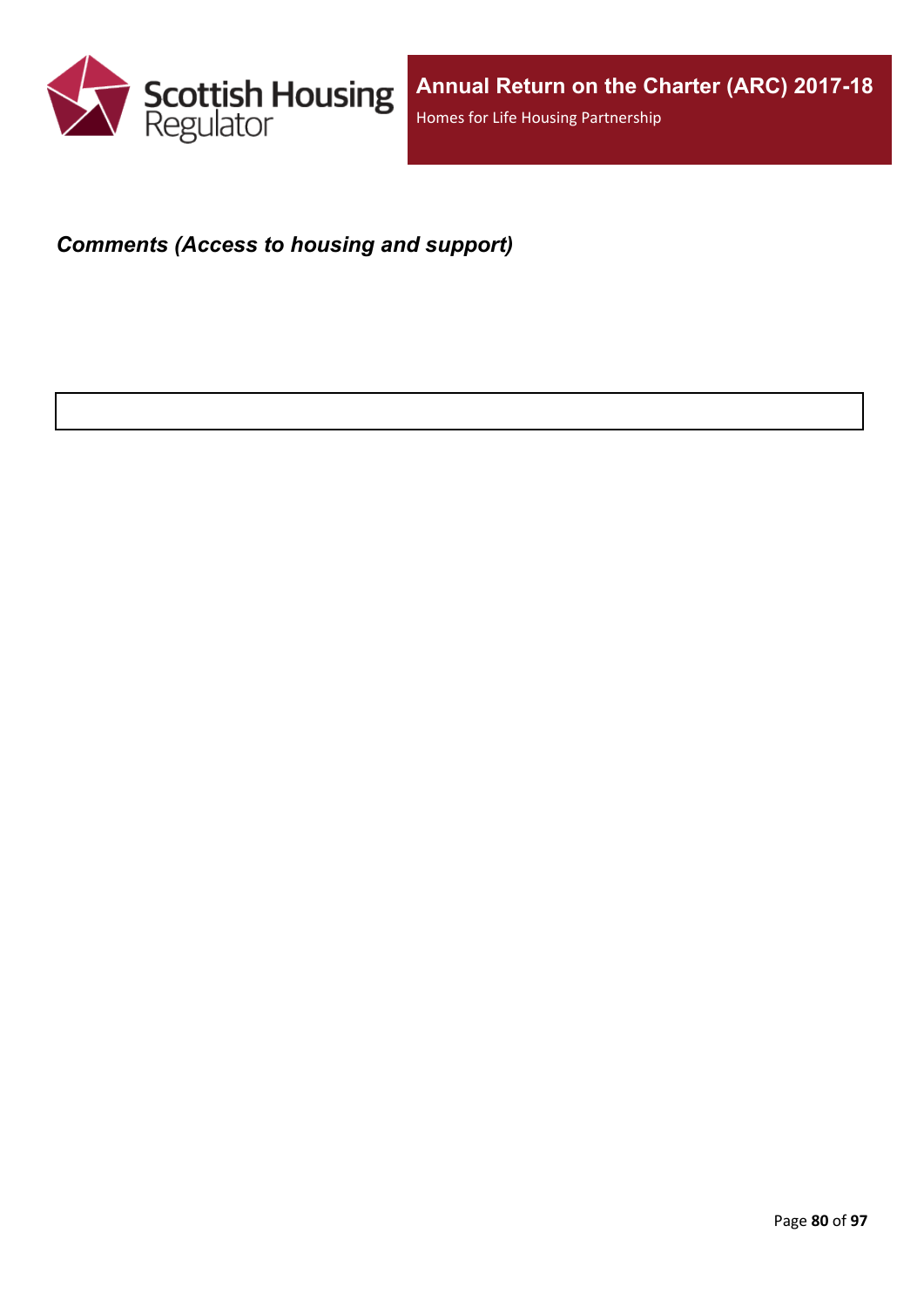

### *Getting good value from rents and service charges*

The information you give us here will tell us about your charges and the value for money you achieve.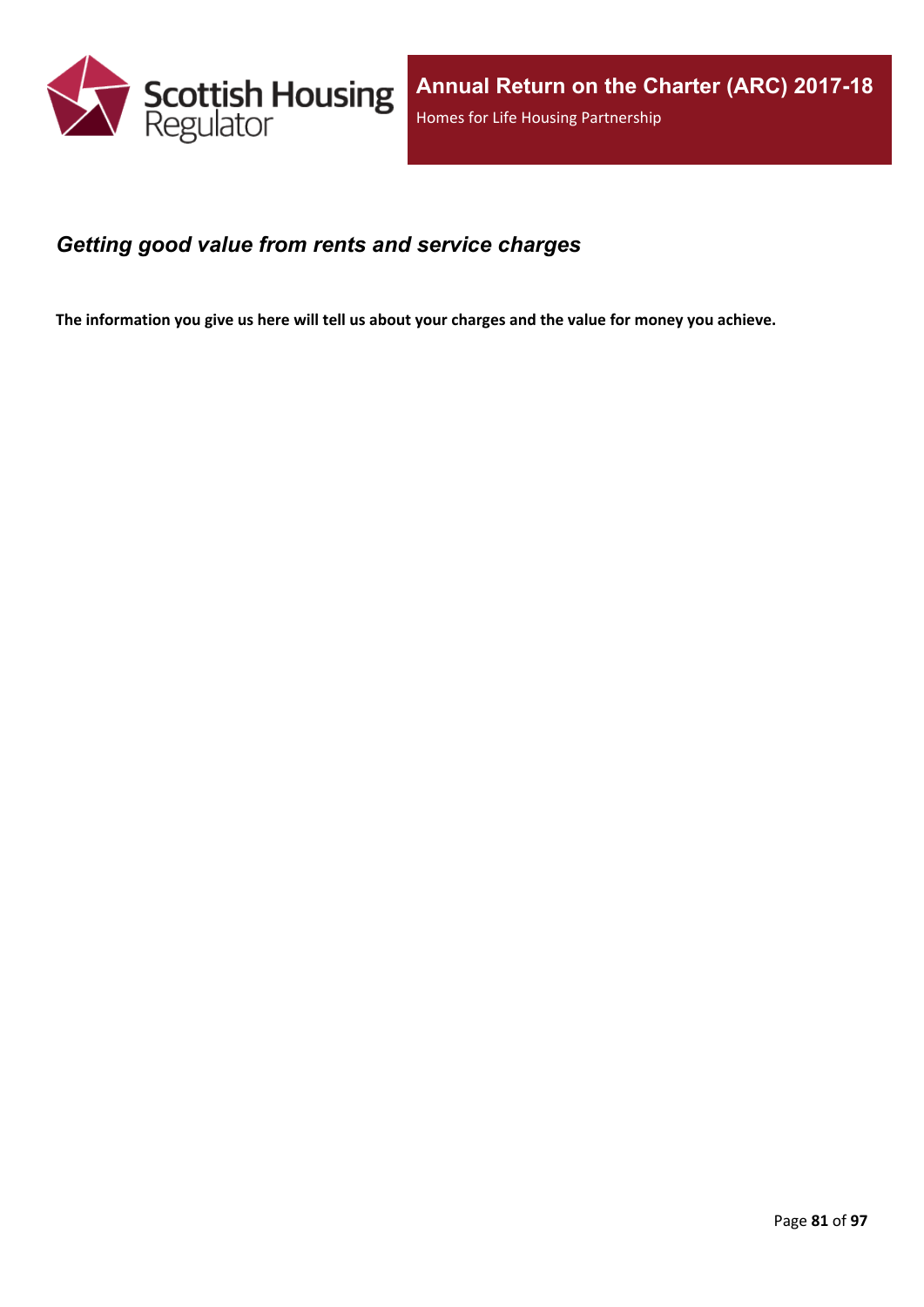

### *Value for money*

**The information you give us here will tell us about the value for money you achieve.**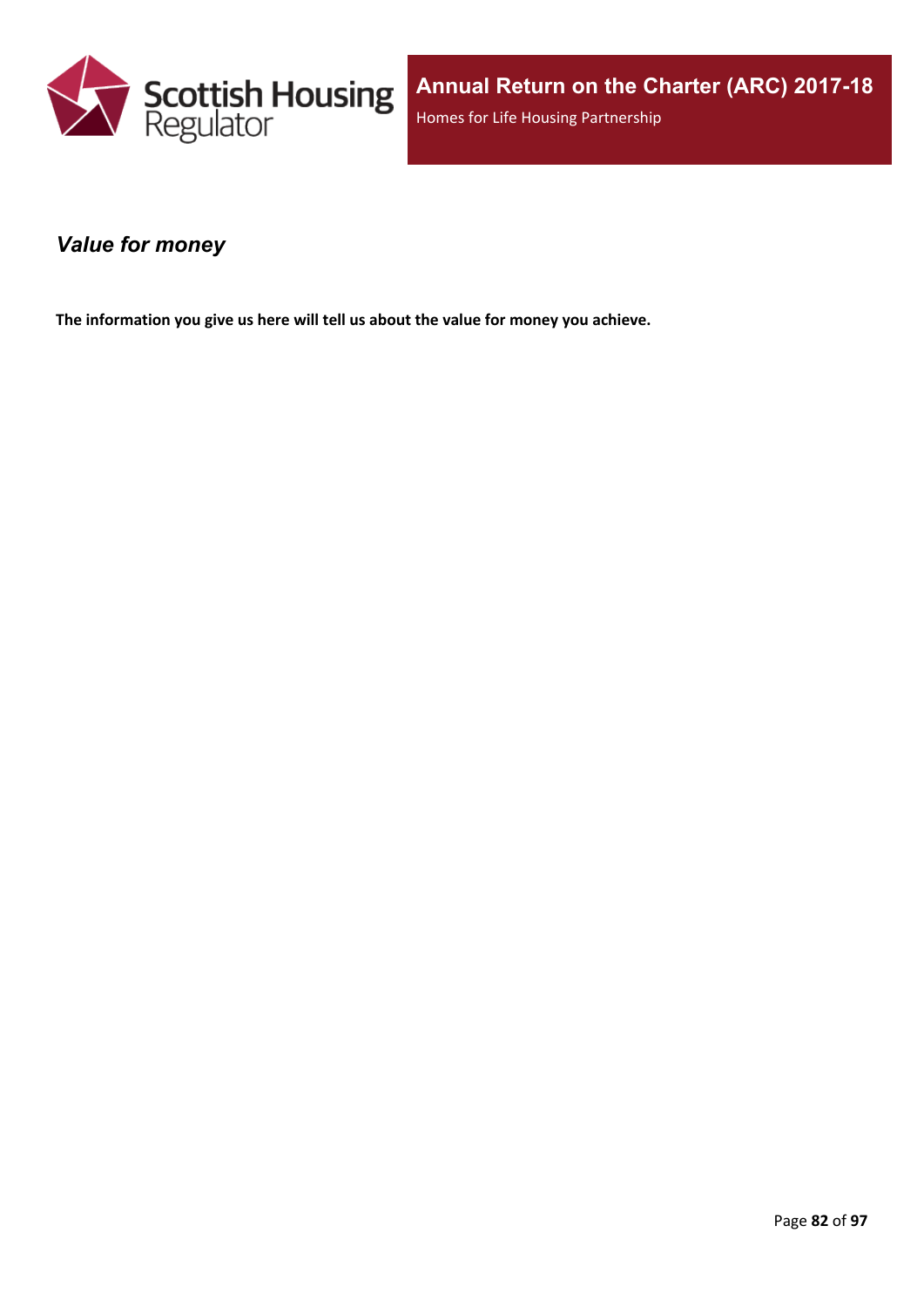

# *Percentage of tenants who feel that the rent for their property represents good value for money (Indicator 29)*

In relation to tenant satisfaction with the value for money provided by the rent they pay, please state:

29.1 How many tenants answered the question "Taking into account the accommodation and the services your landlord provides, do you think the rent for your property represents good or poor value for money?" 128

29.2 Of the tenants who answered, how many said that their rent represented: **29.2.1 very good value for money** 45

**29.2.2 fairly good value for money** 58

**29.2.3 neither good nor poor value for money** 15

**29.2.4 fairly poor value for money** 8

**29.2.5 very poor value for money** 2

| Percentage of tenants who feel that the rent for their property represents good value $ 80.47 $ | '% |
|-------------------------------------------------------------------------------------------------|----|
| for money (Indicator 29)                                                                        |    |

- 
- 
- 
-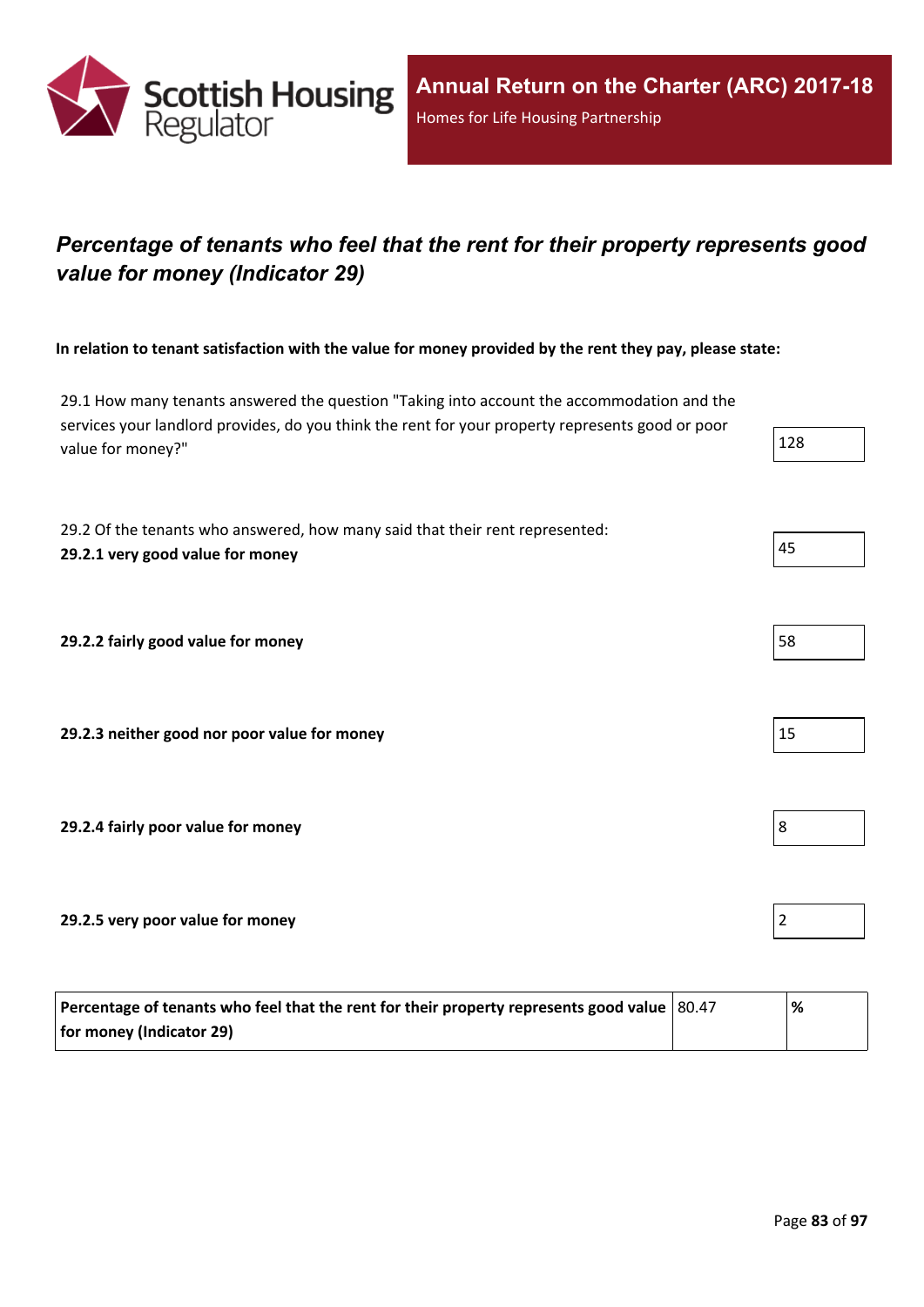

# *Percentage of factored owners satisfied with the factoring service they receive (Indicator 33)*

**In relation to tenant satisfaction with the factoring services provided, please state:**

33.1 How many factored owners answered the question "Taking everything into account, how satisfied or dissatisfied are you with the factoring services provided by your landlord?"

33.2 Of the factored owners who answered, how many said that they were: **33.2.1 very satisfied** 1

**33.2.2 fairly satisfied** 0

**33.2.3 neither satisfied nor dissatisfied** 0

**33.2.4 fairly dissatisfied** 0

### **33.2.5 very dissatisfied** 0

| Percentage of factored owners satisfied with the factoring service they receive | 100.00 | '% |
|---------------------------------------------------------------------------------|--------|----|
| (Indicator 33)                                                                  |        |    |



| O |  |  |  |
|---|--|--|--|
|   |  |  |  |



| 0 |  |  |  |
|---|--|--|--|
|   |  |  |  |

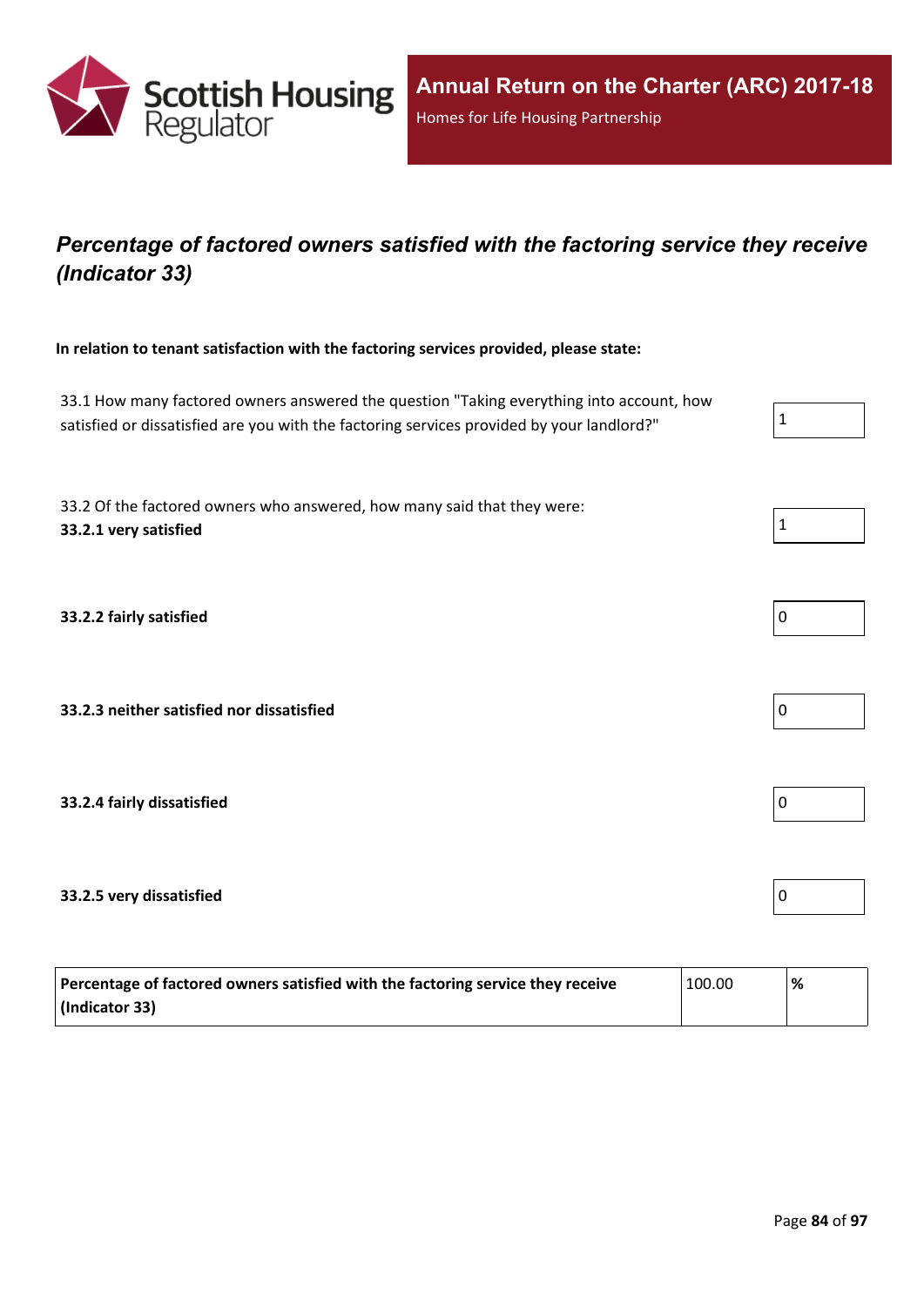

### *Rents and service charges*

**The information you give us here will tell us about how you maximise your income.**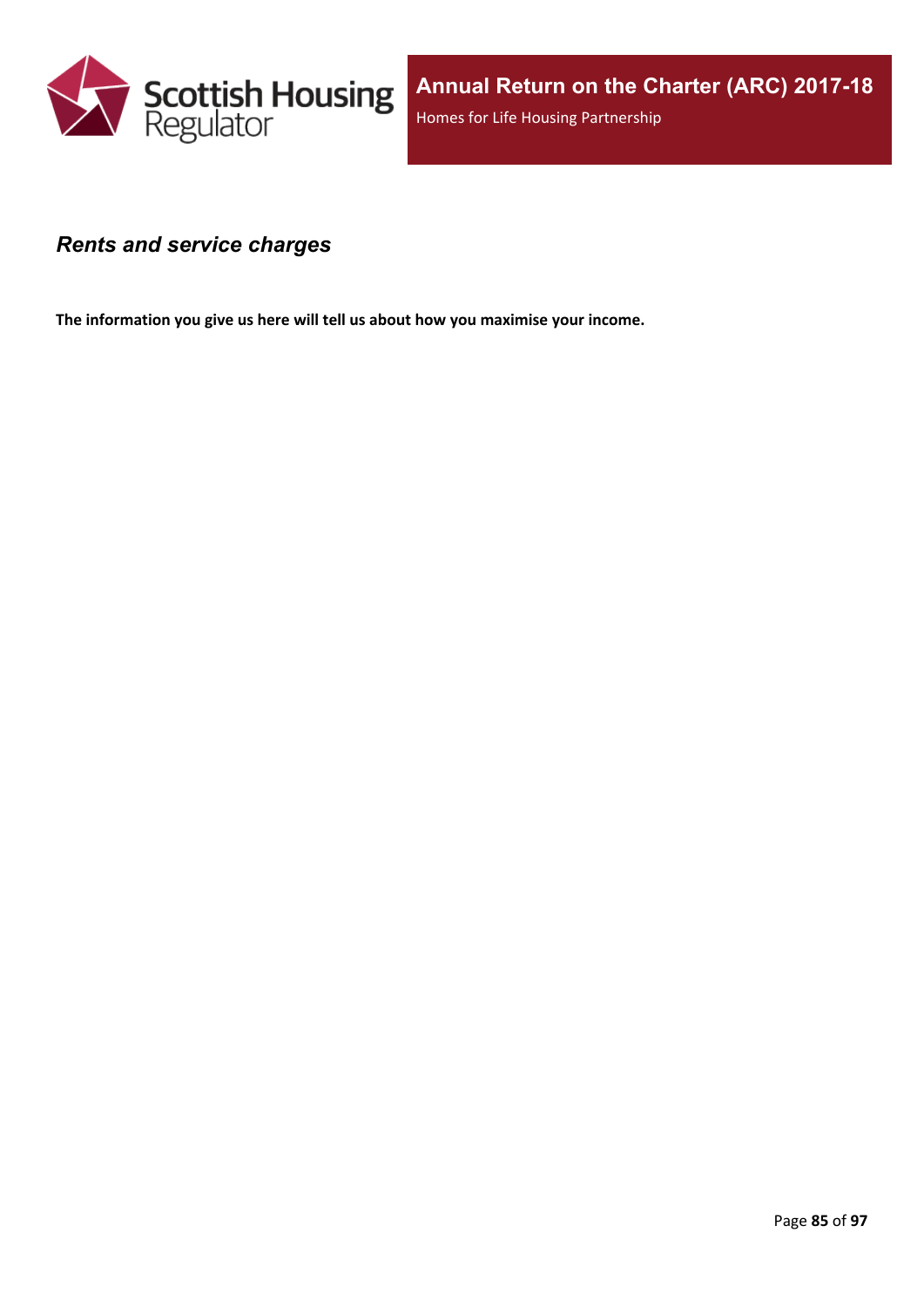

# *Rent collected as percentage of total rent due in the reporting year (Indicator 30)*

**Please state:**

| 30.1 The total amount of rent collected in the reporting year | 1168079 |
|---------------------------------------------------------------|---------|
|                                                               |         |

30.2 The total amount of rent due to be collected in the reporting year (annual rent debit) 1173249

| Rent collected as percentage of total rent due in the reporting year (Indicator 30) | 99.56 | % |  |
|-------------------------------------------------------------------------------------|-------|---|--|
|-------------------------------------------------------------------------------------|-------|---|--|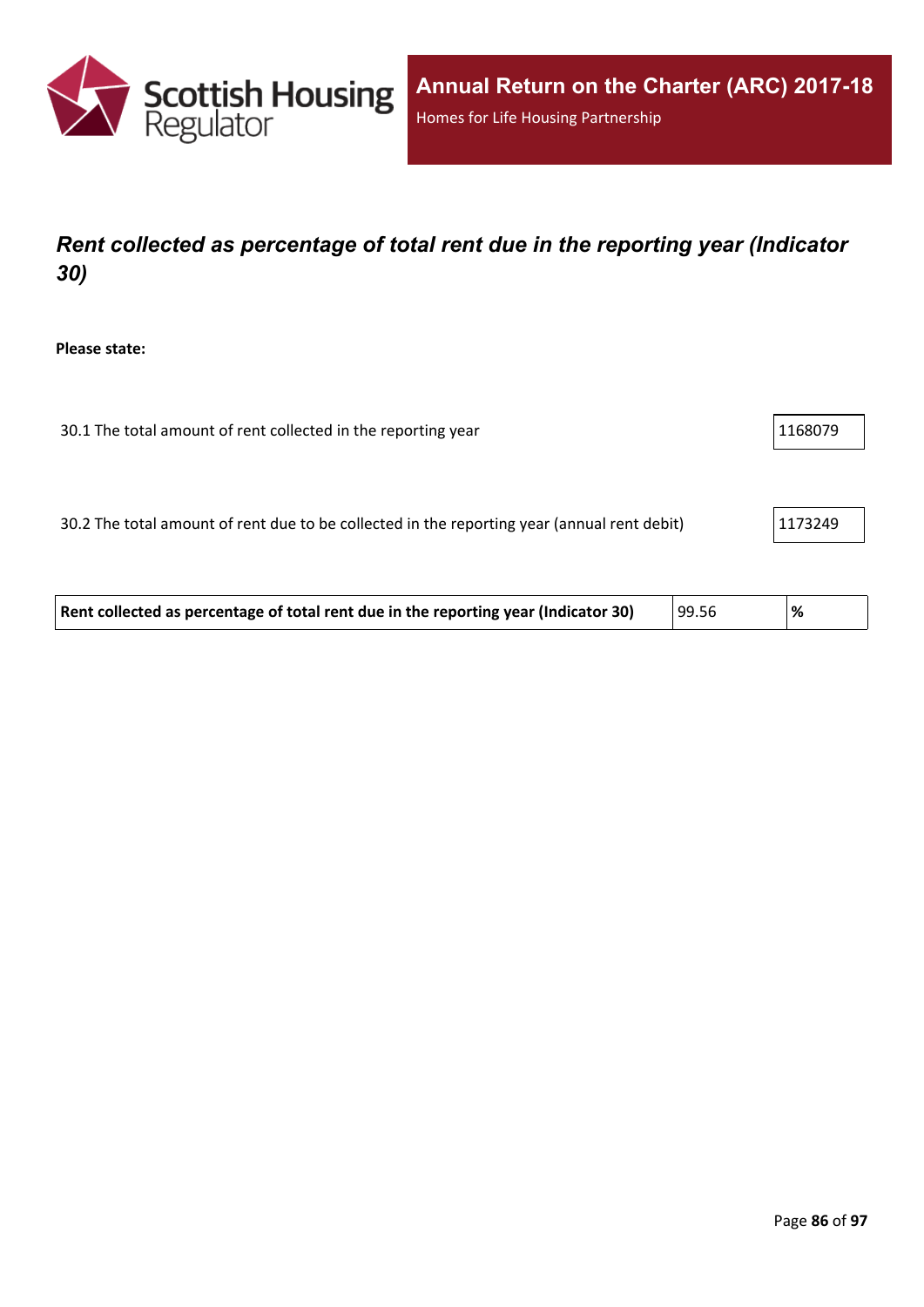

# *Gross rent arrears (all tenants) as at 31 March each year as a percentage of rent due for the reporting year (Indicator 31)*

**Please state:**

31.1 The total value ( $f$ ) of gross rent arrears as at the end of the reporting year 29957

31.2 The total rent due for the reporting year 1183511 and 1183511

| Gross rent arrears (all tenants) as at 31 March each year as a percentage of rent due $ 2.53 $ | % |
|------------------------------------------------------------------------------------------------|---|
| for the reporting year (Indicator 31)                                                          |   |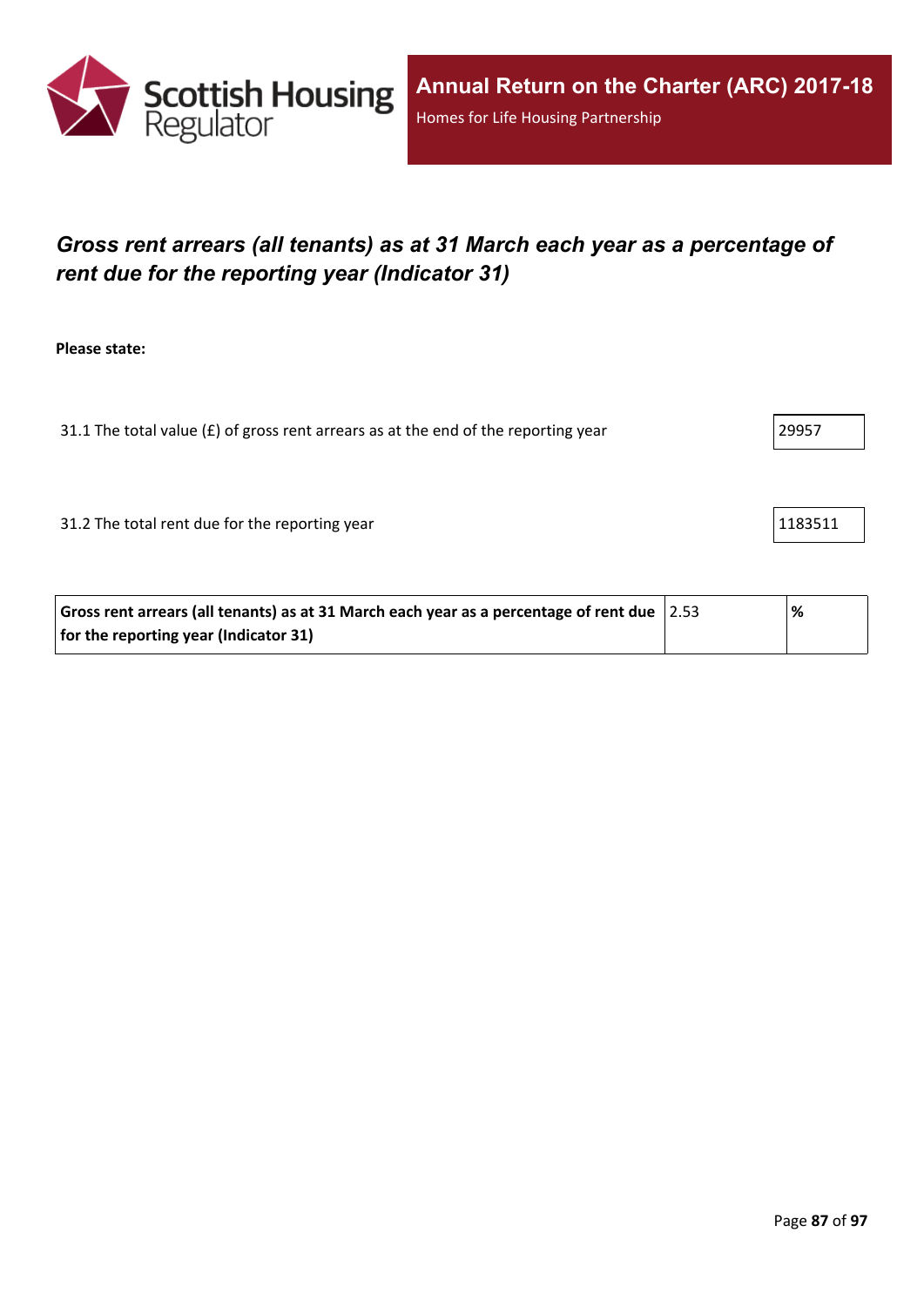

### *Average annual management fee per factored property (Indicator 32)*

A factored property is where a landlord is responsible for the delivery of a management service to the owner of **the property. Please state:**

32.1 The number of residential properties factored 12

| 32.2 The total value of management fees invoiced to factored owners in the reporting year | 757 |
|-------------------------------------------------------------------------------------------|-----|
|-------------------------------------------------------------------------------------------|-----|

| Average annual management fee per factored property (Indicator 32) |  | $\mathbf{E}$ 63.08 |  |
|--------------------------------------------------------------------|--|--------------------|--|
|                                                                    |  |                    |  |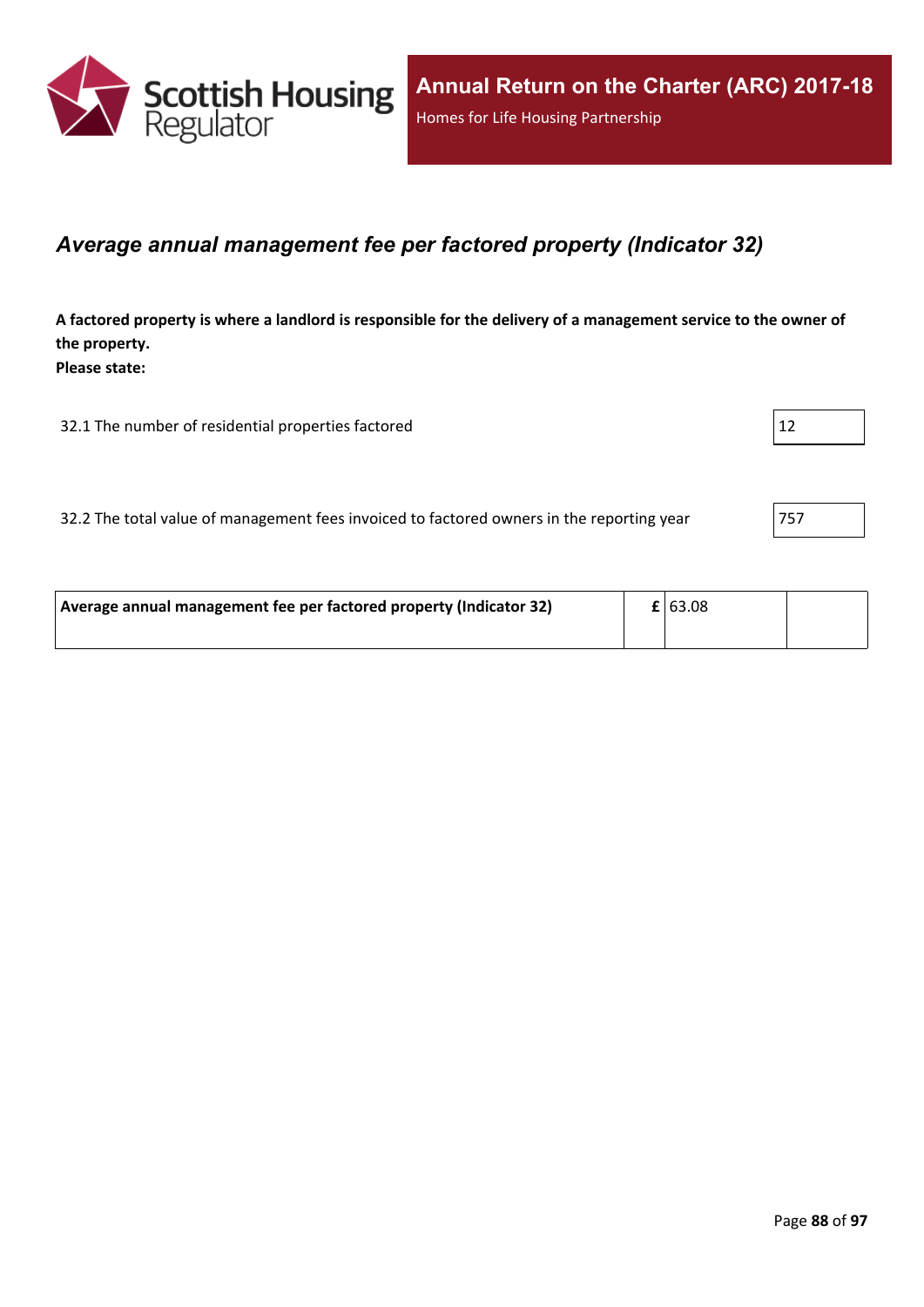

# *Percentage of rent due lost through properties being empty during the last year (Indicator 34)*

**Please state:**

34.1 The total amount of rent due for the reporting year 1183511.0

34.2 The total amount of rent lost through properties being empty during the reporting year | 5226

| Percentage of rent due lost through properties being empty during the last year | 0.44 | '% |
|---------------------------------------------------------------------------------|------|----|
| (Indicator 34)                                                                  |      |    |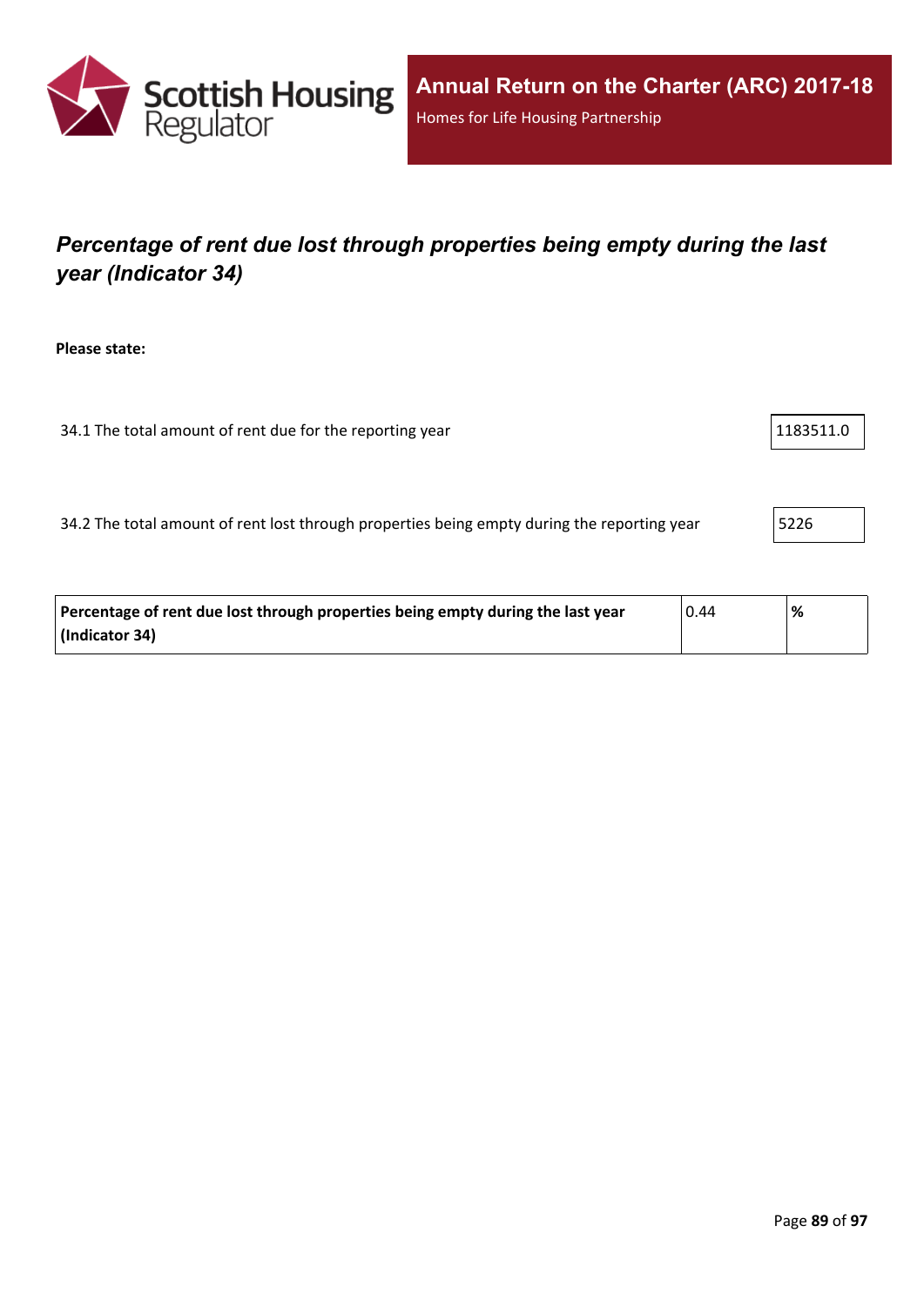

**Annual Return on the Charter (ARC) 2017-18** Homes for Life Housing Partnership

### *Rent increase (Indicator C21)*

**Please state:**

C21.1 The percentage average weekly rent increase to be applied in the next reporting year  $\vert$  3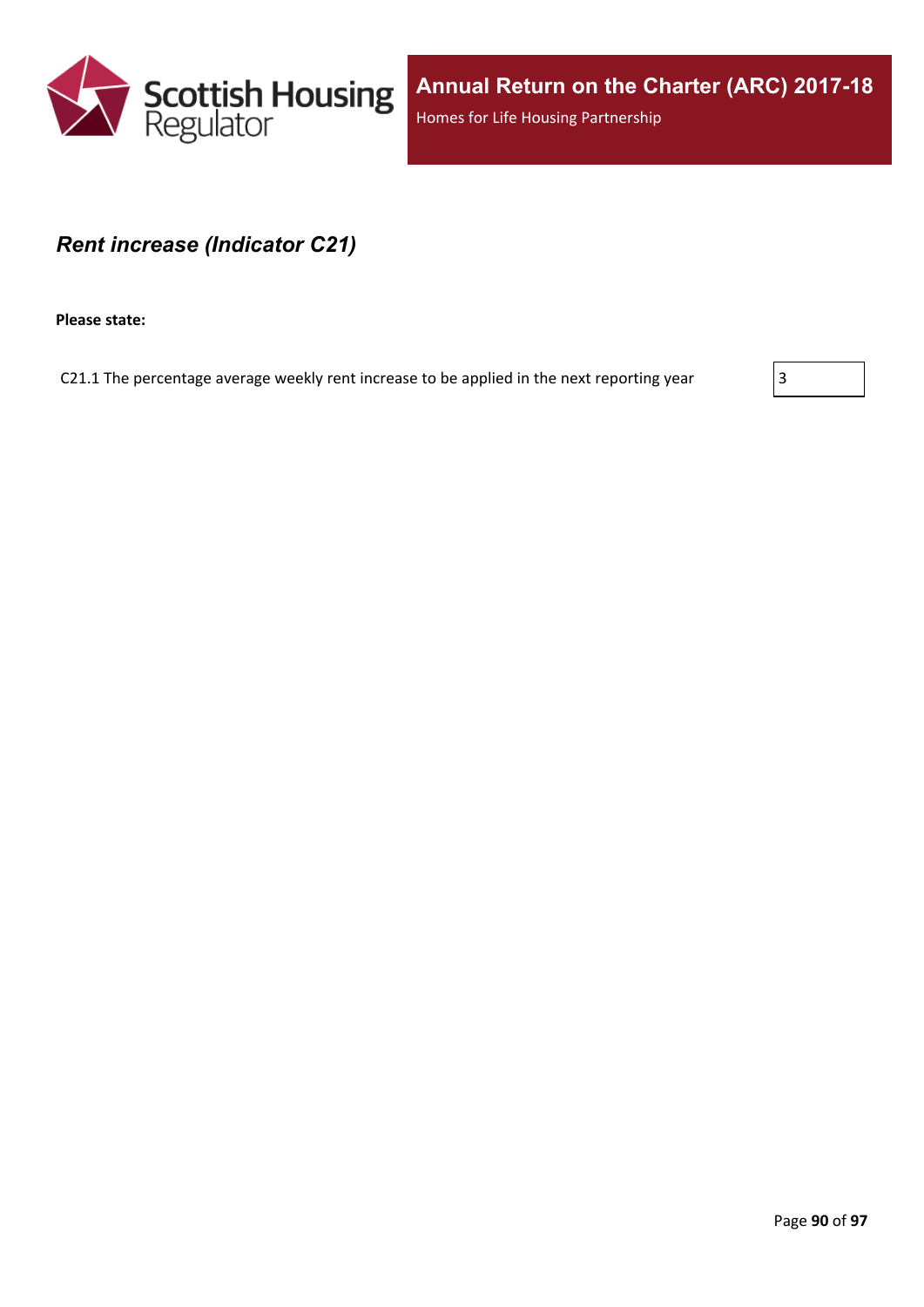

# *The number of households for which landlords are paid housing costs directly and the total value of payments received in the reporting year (Indicator C22)*

**Please state:**

C22.1 The number of households the landlord received housing costs directly for during the reporting year  $\vert$  107  $\vert$ 

C22.2 The value of direct housing cost payments received during the reporting year  $\vert$ 334585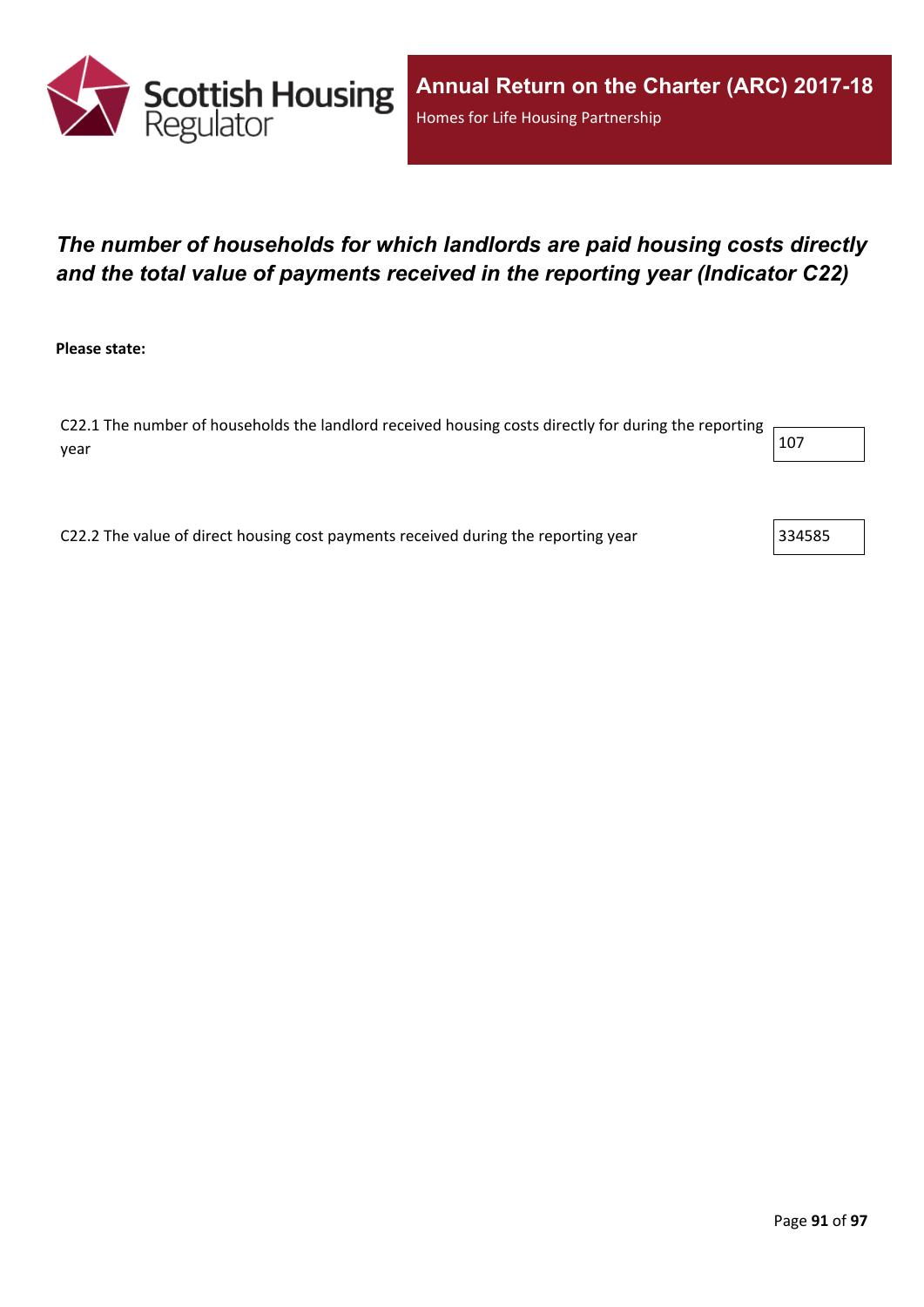

# *Amount and percentage of former tenant rent arrears written off at the year end (Indicator C23)*

**Please state:**

C23.1 The total value of former tenant arrears at year end  $|3581|$ 

C23.2 The total value of former tenant arrears written off at year end  $\vert$ 3466

| Amount and percentage of former tenant rent arrears written off at the year end | 96.79 | % |
|---------------------------------------------------------------------------------|-------|---|
| (Indicator C23)                                                                 |       |   |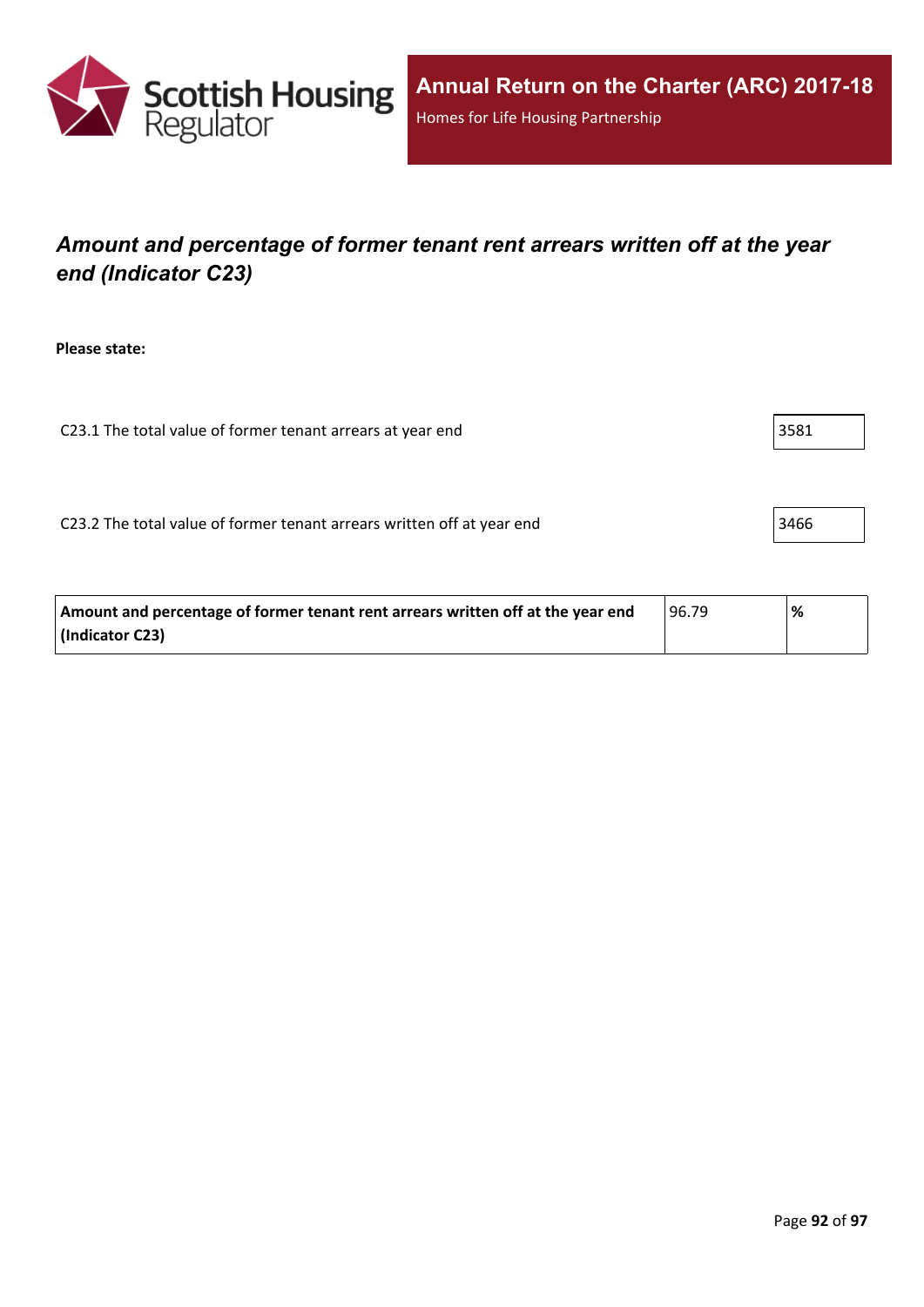

## *Comments (Getting good value from rents and service charges)*

Indicator 29 (Rent Value for money): Data is from last full tenant survey in november 2016 - as detailed for Indicator 1

Indicator C23 (Former Tenant Arrears): Former tenant arrears written off in March totalling £2,679.42. 2 tenants accounted for £2,044.56. Sequestered arrears written off throgh year - 2 tenants totalling £786.87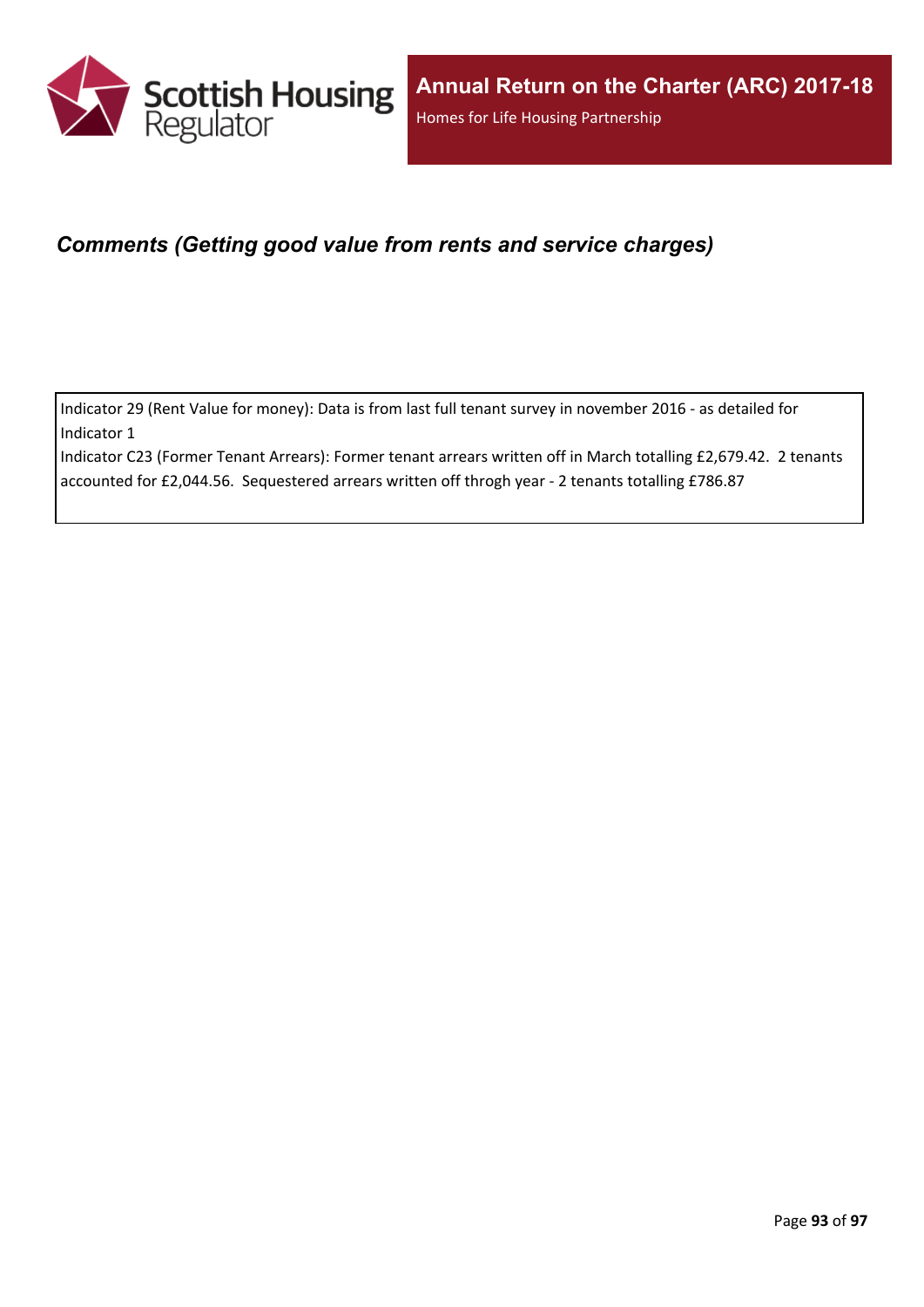

### *Other Customers*

**The information you give us here will tell us about the services you offer to Gypsies/Travellers.**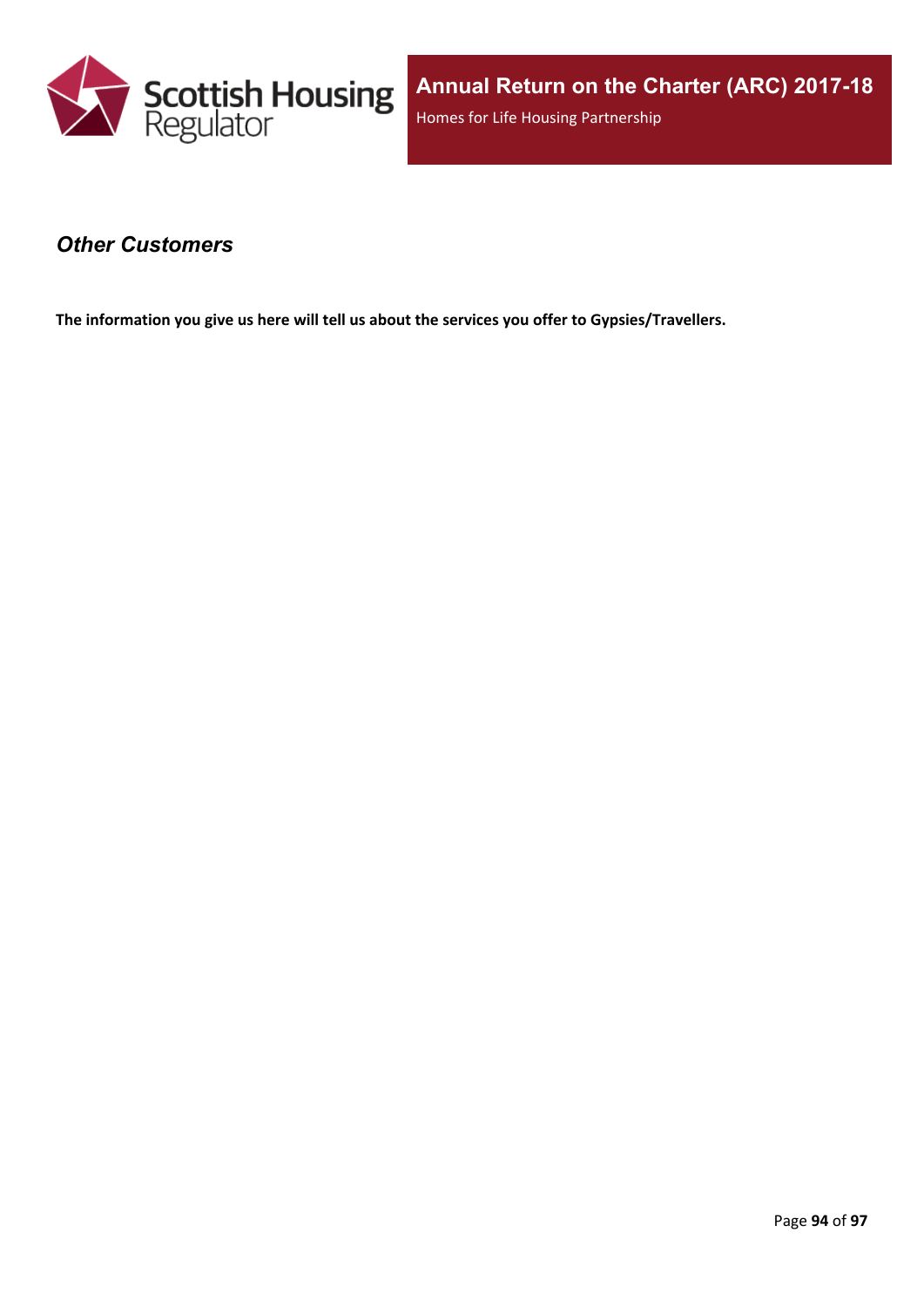

### *Gypsies/travellers – Average weekly rent per pitch (Indicator 36)*

A pitch is a defined serviced area provided by a landlord for mainly Gypsies and Travellers to place their homes. **Please state:**

36.1 The total amount of rent set for all pitches during the reporting year

 $36.2$  The total number of pitches  $\boxed{0}$ 

| Gypsies/travellers - Average weekly rent per pitch (Indicator 36) | $\mathbf{f}$   0.0 |  |
|-------------------------------------------------------------------|--------------------|--|
|                                                                   |                    |  |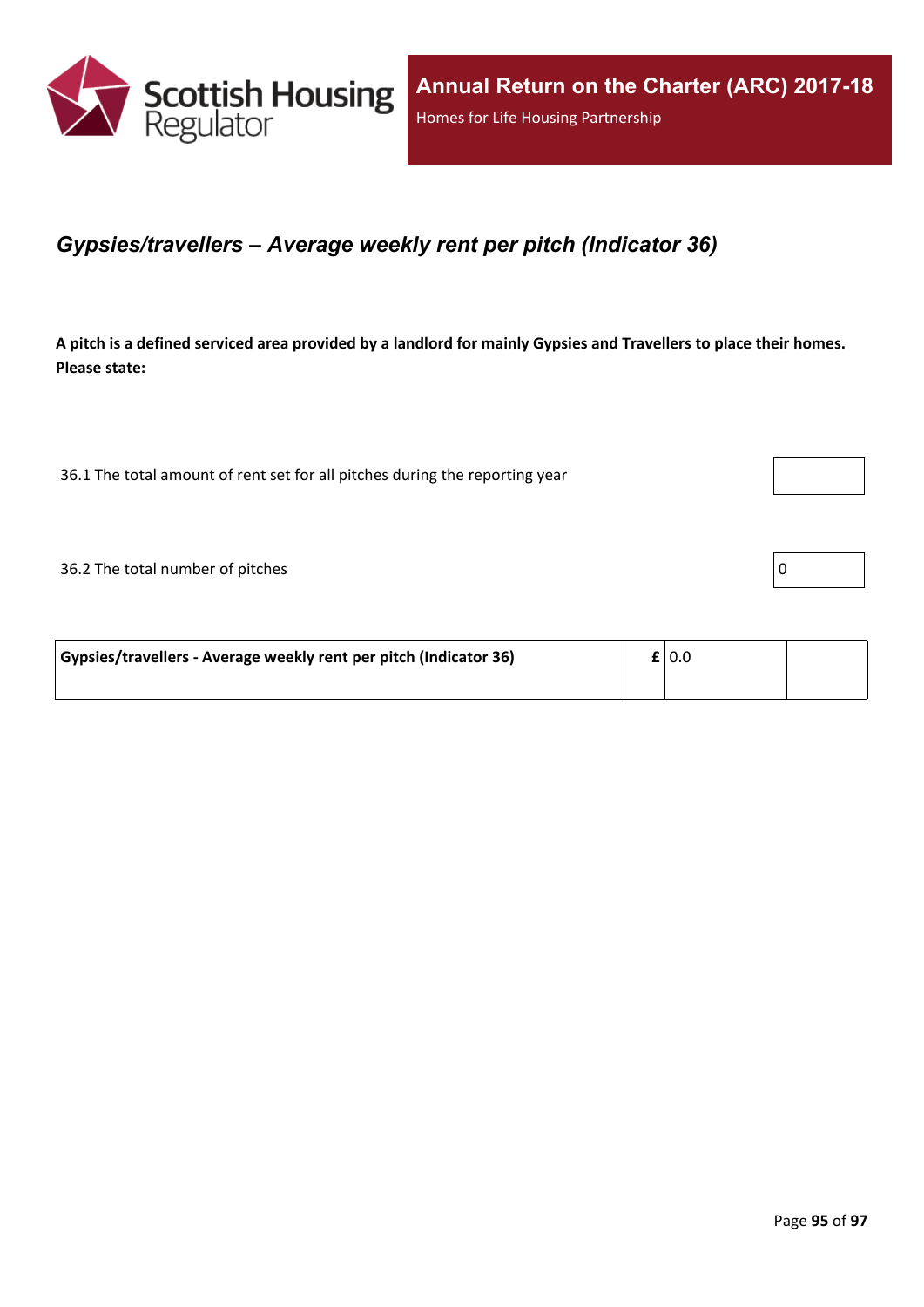

# *For those who provide sites – percentage of gypsies/travellers satisfied with the landlord's management of the site (Indicator 37)*

In relation to the satisfaction question on the management of sites provided to gypsies/travellers, please state:

37.1 How many Gypsies/Travellers answered the question "How satisfied or dissatisfied are you with your landlord's management of your site?"

37.2 Of the Gypsies/Travellers who answered, how many said that they were: **37.2.1 very satisfied**

**37.2.2 fairly satisfied**

**37.2.3 neither satisfied nor dissatisfied**

**37.2.4 fairly dissatisfied**

**37.2.5 very dissatisfied**

| For those who provide sites – percentage of gypsies/travellers satisfied with the | 0.0 | % |
|-----------------------------------------------------------------------------------|-----|---|
| I landlord's management of the site (Indicator 37)                                |     |   |